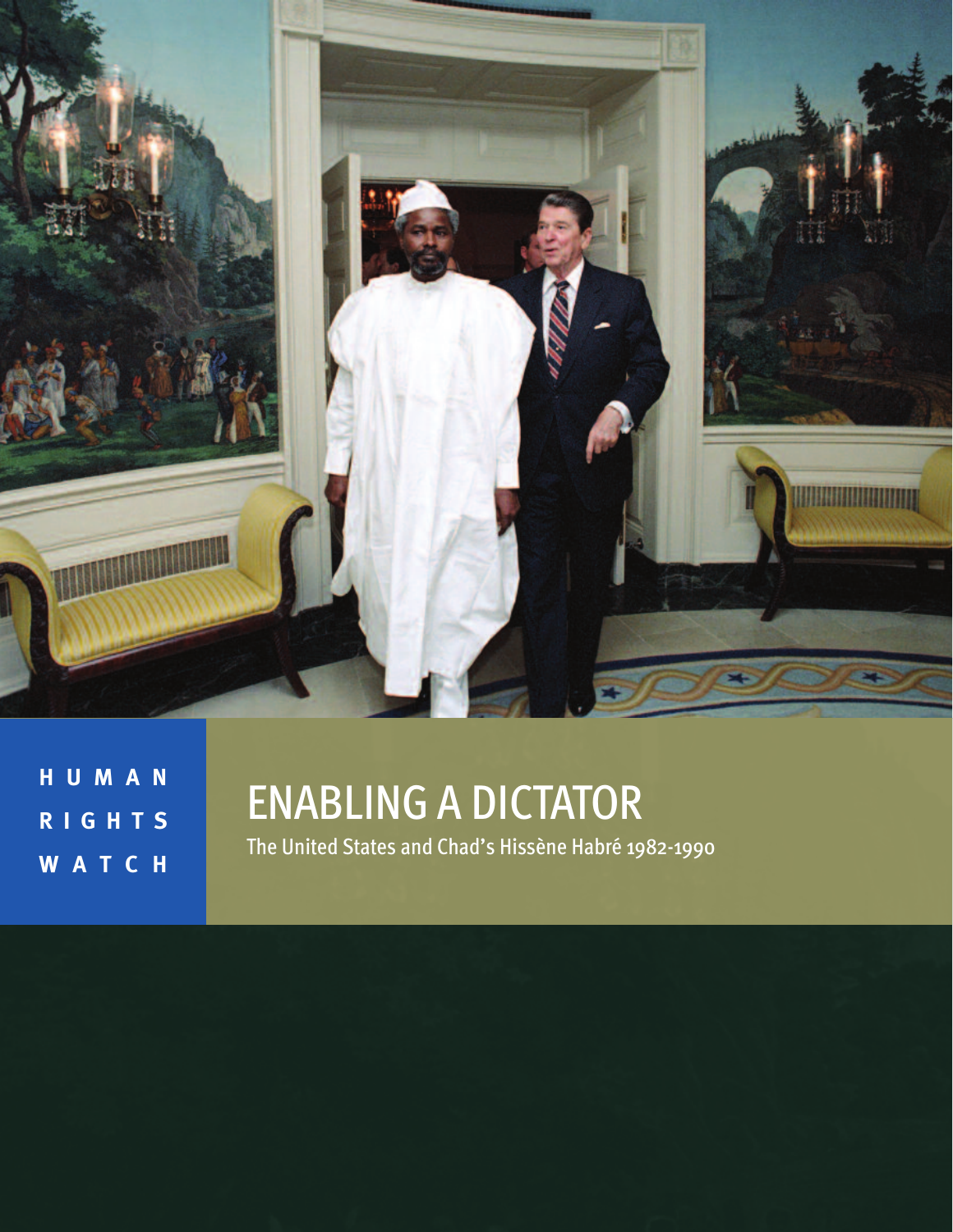

**Enabling a Dictator**  The United States and Chad's Hissène Habré 1982-1990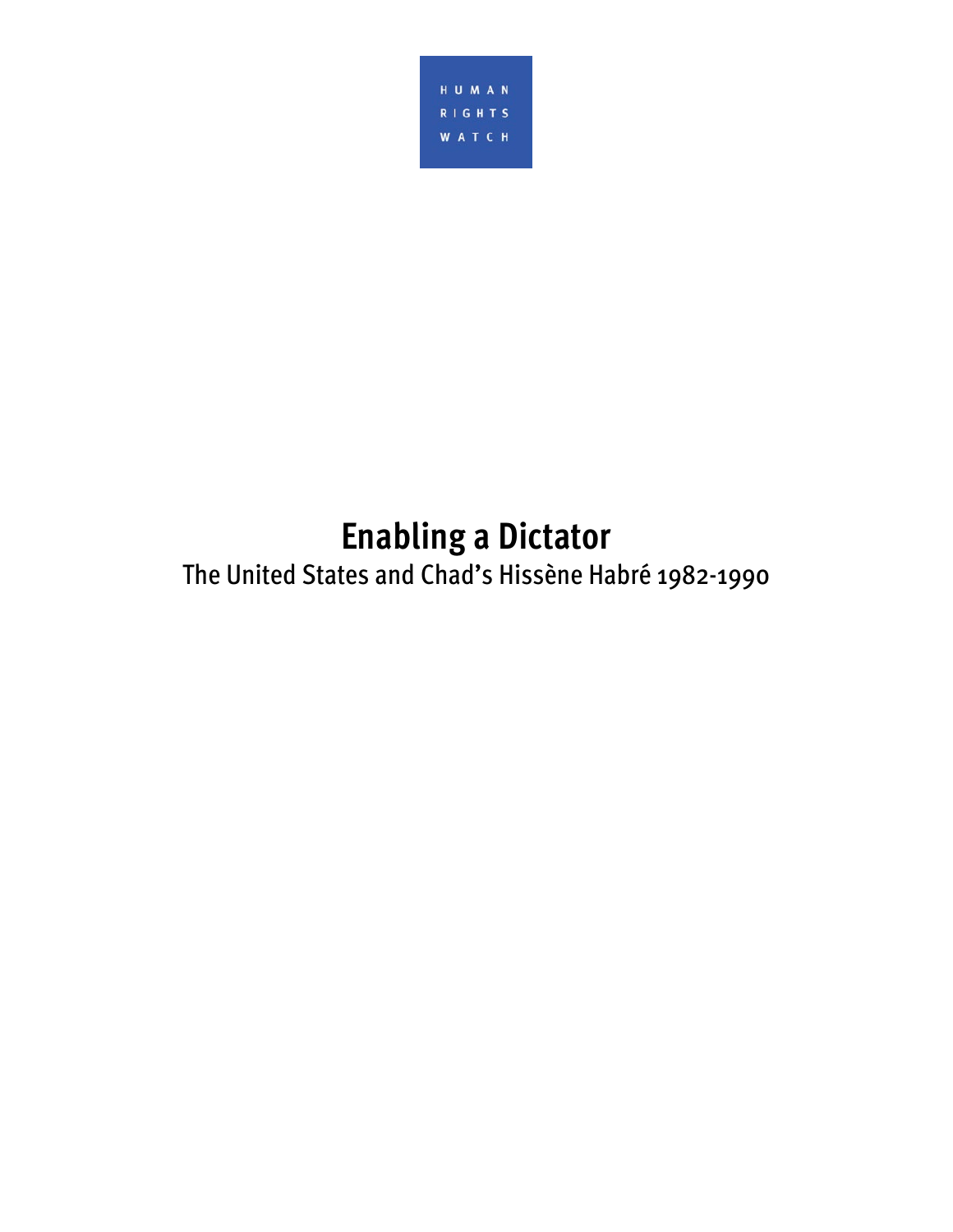Copyright © 2016 Human Rights Watch All rights reserved. Printed in the United States of America ISBN: 978-1-6231-33573 Cover design by Rafael Jimenez

Human Rights Watch defends the rights of people worldwide. We scrupulously investigate abuses, expose the facts widely, and pressure those with power to respect rights and secure justice. Human Rights Watch is an independent, international organization that works as part of a vibrant movement to uphold human dignity and advance the cause of human rights for all.

Human Rights Watch is an international organization with staff in more than 40 countries, and offices in Amsterdam, Beirut, Berlin, Brussels, Chicago, Geneva, Goma, Johannesburg, London, Los Angeles, Moscow, Nairobi, New York, Paris, San Francisco, Sydney, Tokyo, Toronto, Tunis, Washington DC, and Zurich.

For more information, please visit our website: http://www.hrw.org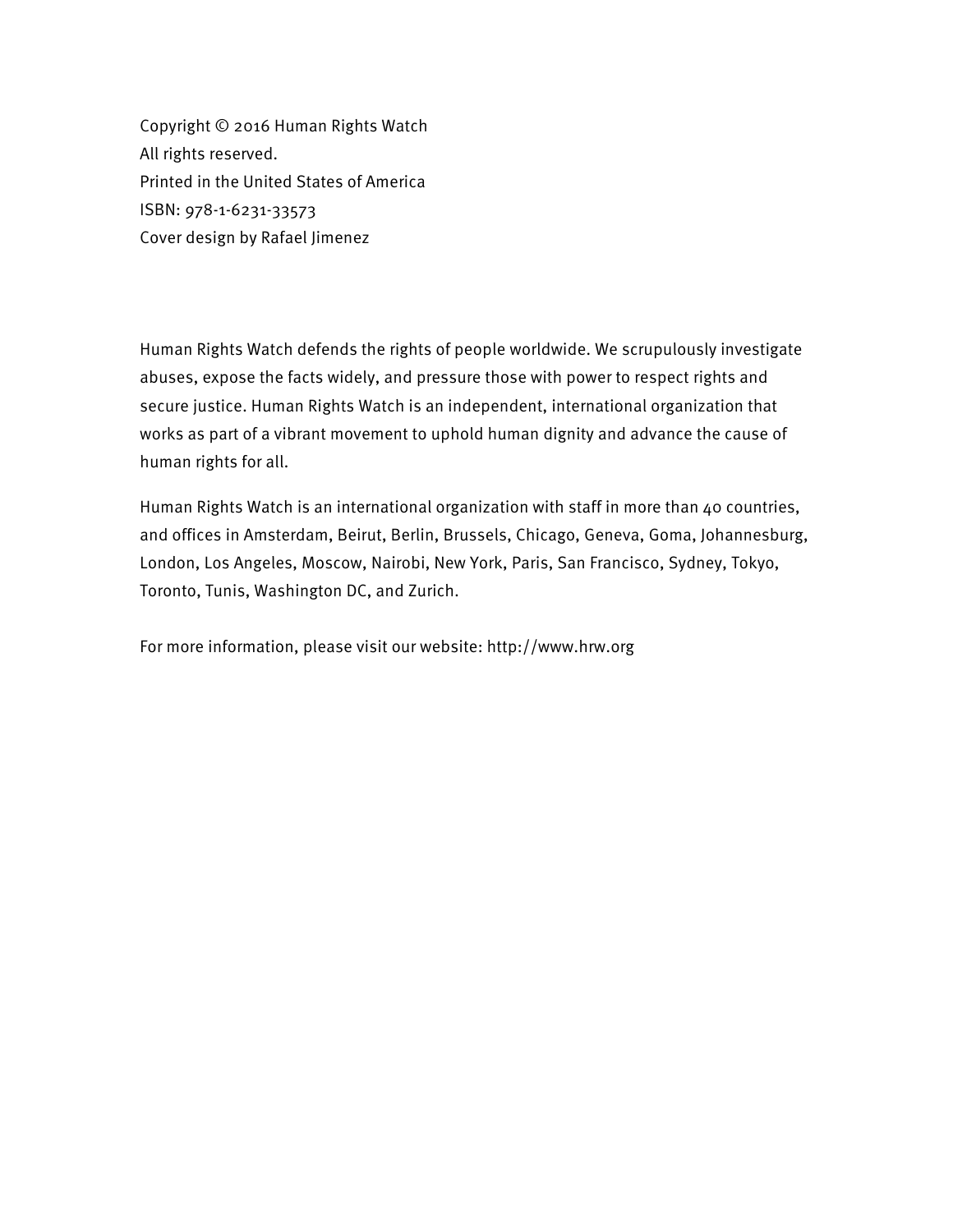

**JUNE 2016** 

ISBN: 978-1-6231-33573

# **Enabling a Dictator**

The United States and Chad's Hissène Habré 1982-1990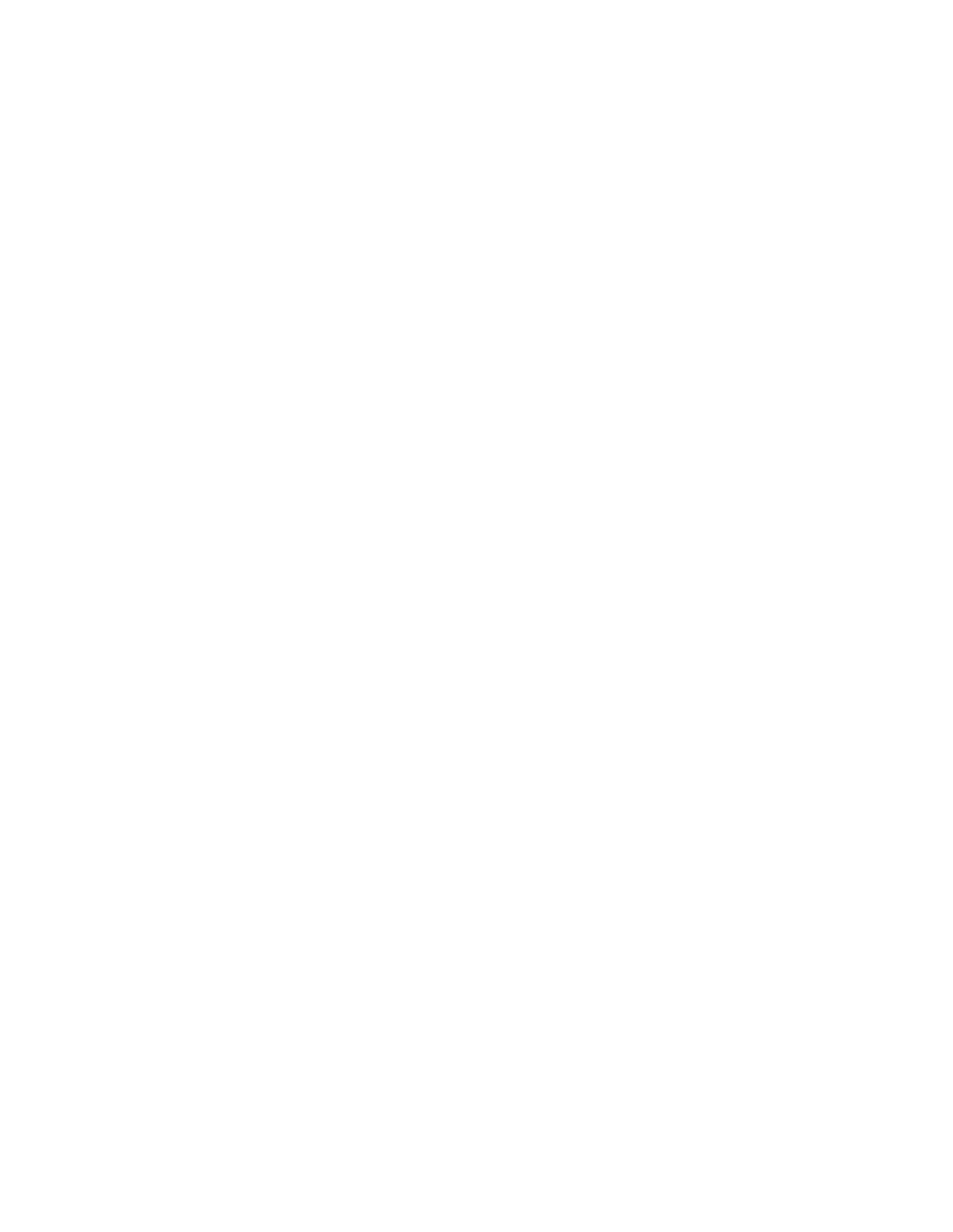### **Summary**

President Habré and I are convinced that the relationship between our countries will continue to be strong and productive, one which will serve the interests of both our peoples. It was an honor and a great pleasure to have had him here as our guest.

—President Ronald Reagan, welcoming statement to President Hissène Habré at the White House, June 1987

Government troops in Southern Chad have carried out hundreds of summary executions in the past two months, killing prisoners in custody and shooting unarmed civilians at random.

—Amnesty International press release, "Massive Summary Executions in Chad," November 8, 1984

#### I was constantly assisted by a CIA agent who provided me with advice.

 —Saleh Younous, former director of Chad's political police, speaking at his torture trial in November 2014

Some released political prisoners presented to the media were unable to walk and bore scars of torture. Chadian television broadcast reports on police detention facilities and featured close-up views of partially covered corpses with bound wrists and feet, as well as of electrical torture instruments…. Habré's government never made a public commitment to investigate possible abuses or to enforce human rights guaranteed by the constitution.

—State Department Country Report on Human Rights Practices in Chad, 1991, after Habré's fall

On July 20, 2015, the trial of the former president of Chad, Hissène Habré—facing charges of crimes against humanity, torture and war crimes—began before the Extraordinary African Chambers in the Senegal court system. The *New York Times* has called the trial a "milestone for Justice in Africa," the *Guardian* a "major step forward for justice in Africa," and Le Monde "a turning point for justice in Africa." A verdict is expected on May 30, 2016.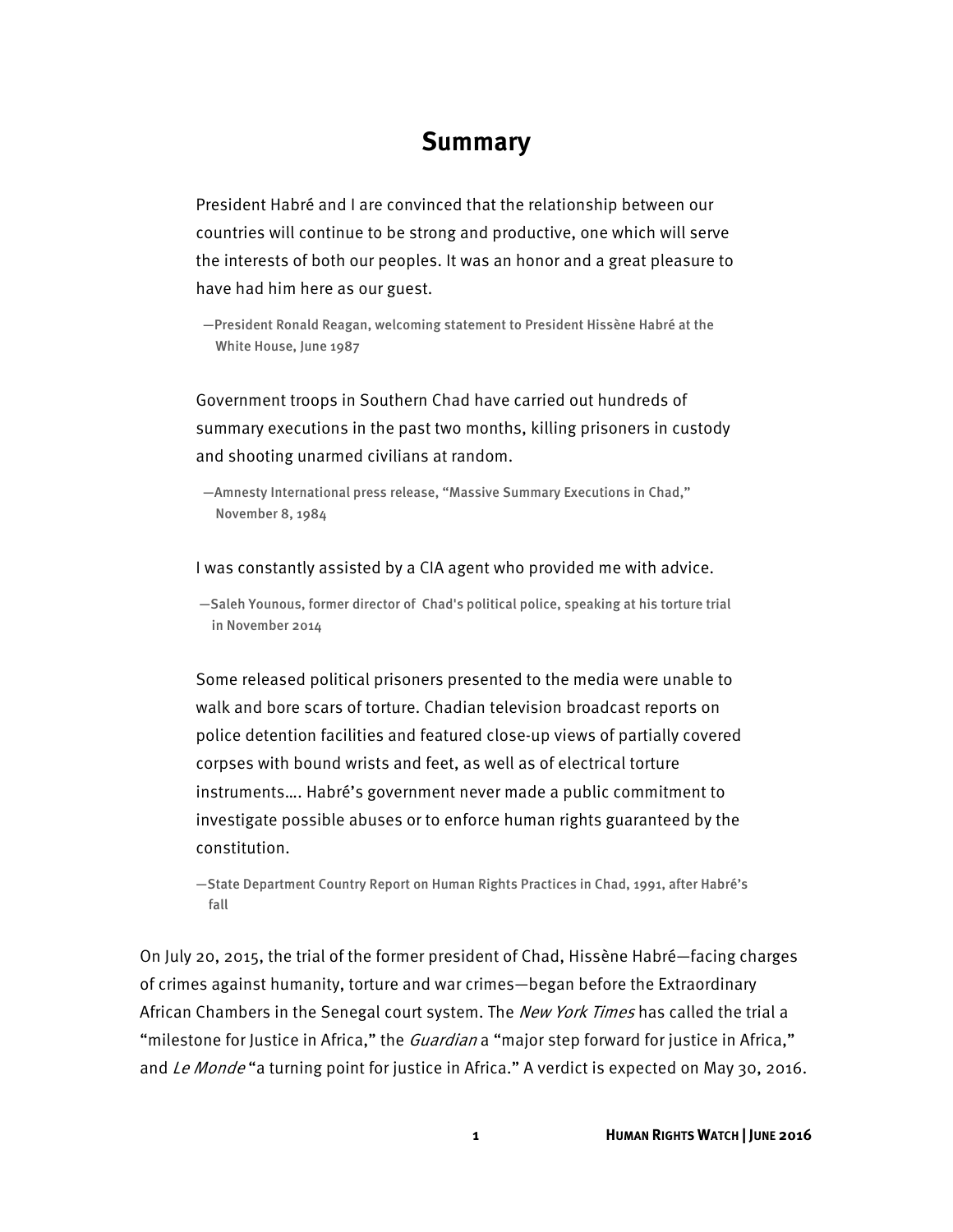The chambers were inaugurated in February 2013 by Senegal (where Hissène Habré has lived since 1990) and the African Union to prosecute the "person or persons" most responsible for international crimes committed in Chad between 1982 and 1990, when Habré ruled Chad.

The US government has been one of the strongest international supporters of the Extraordinary African Chambers, and of the effort to bring Habré to court. But it was not always so. In the 1980s, the United States was pivotal in bringing Hissène Habré to power, seeing him as a stalwart defense against expansion by Libya's Muammar Qaddafi, and therefore provided critical military support to his insurgency and then to his government, even as it committed widespread and systematic human rights violations—violations of which, as this report shows, many in the US government were aware.

This report provides one of the most comprehensive analyses to date of that support. Drawing on US government documents obtained under the Freedom of Information Act and documents from Hissène Habré's own political police uncovered by Human Rights Watch in Chad, as well as the public record, it sets out how US officials were aware of the abuses and atrocities perpetrated under Habré but chose to look the other way in the face of perceived strategic interests.

With the trial of Hissène Habré shedding light on the atrocities committed in Chad under his rule, Human Rights Watch believes that the historical record is served by examining the support Habré's government received from international actors, and from the United States and France in particular. Such an examination contributes to a discussion of how and why, in the name of realpolitik, the United States and other countries, past and present, support governments even though they brutalize their own people, in violation of fundamental international human rights norms—and what responsibility supporting governments should bear, including access to remedies for victims.

In 1981, Habré was a rebel leader with a reputation for brutality, even in the rough and tumble context of Chad—including the 1974 kidnapping of French anthropologist Françoise Claustre—and had recently fled the capital in the continuing heat of a civil war. In March, just over a year before Habré came to power, international media reported that a mass grave had been discovered outside his home in N'Djaména. "Scores of skeletons of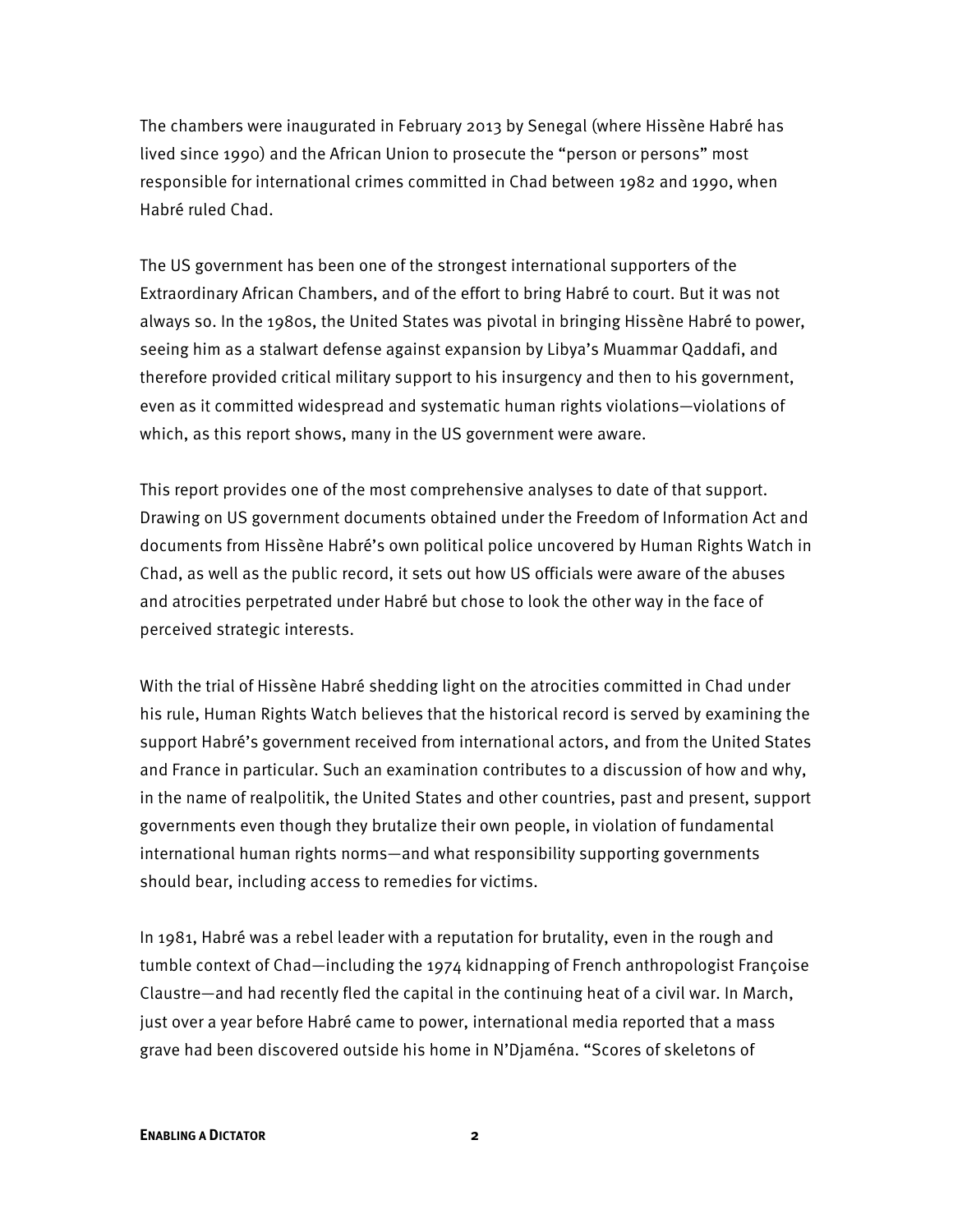beheaded people, whom they [Chadian soldiers] identify as victims of Mr. Habré's henchmen," the New York Times reported. "Flowers have grown through the bones."

That same month, the United States under newly-elected President Ronald Reagan decided to provide covert assistance through the CIA to Habré, whom it saw as a bulwark against the expansionist designs of Muammar Qaddafi, leader of Chad's northern neighbor, Libya.

At the time of Reagan's inauguration in January 1981, some 4,000 Libyan troops were occupying northern Chad. Thanks largely to having access to millions of dollars in US aid and assistance, Habré seized power on June 7, 1982, through a coup d'état.<sup>1</sup> Once in power, Habré put in place a brutal dictatorship that brooked no opposition. With US, French, and other international support, Habré's forces also turned back Libya in a series of military campaigns during the first six years of his reign.

During Habré's rule from 1982 to 1990, his government was responsible for widespread political killings, systematic torture, thousands of arbitrary arrests, and the targeting of particular ethnic groups.2 "We lived in constant fear," said Clément Abaifouta, president of the Association of Victims of the Crimes of Hissène Habré's Regime (AVCRHH), who as a political prisoner during Habré's rule was forced to dig graves to bury other detainees. "We were even afraid to speak to our spouses and friends, in case our words might be repeated and used against us."

The exact number of those who died during Habré's rule is not known. A 1992 Truth Commission established by current Chadian President Idriss Déby Itno, and led by a distinguished former judge, estimated that Habré's government was responsible for more than 40,000 deaths.<sup>3</sup>

<sup>1</sup>Michael Bronner, "Our Man in Africa: America Championed a Bloodthirsty Torturer to Fight the Original War on Terror. Now, He is Finally Being Brought to Justice," Foreign Policy, January/February 2014,

http://www.foreignpolicy.com/articles/2014/01/23/our\_man\_in\_africa\_hissene\_Habré\_chad\_reagan, (accessed February 4, 2014). See also Jay Peterzell, "Reagan's Covert Action Policy: Sideshow in Chad," First Principles, Center for National Security Studies, vol. 9, no. 3 (Jan/Feb 1984), p. 4,

http://www.cnss.org/data/files/resources/FirstPrinciples/FirstPrinciplesVol9No3.pdf, (accessed September 22, 2015) <sup>2</sup> Human Rights Watch, La Plaine des Morts (The Plain of the Dead) (New York: Human Rights Watch, 2013), http://www.hrw.org/fr/reports/2013/12/03/la-plaine-des-morts.

<sup>3</sup>Commission d'Enquête Nationale du Ministère Tchadien de la Justice, Les crimes et détournements de l'ex-Président Habré et de ses complices, (Paris: Éditions L'Harmattan, 1993), p. 97 (Truth Commission Report). The Commission's president, Mahamat Hassan Abakar, explained how the commission reached this number in a subsequent book, Chronique d'une enquête criminelle au Thad, Le cas du régime de Hissein Habré, 1982-1990, Editions l'Harmattan, 2007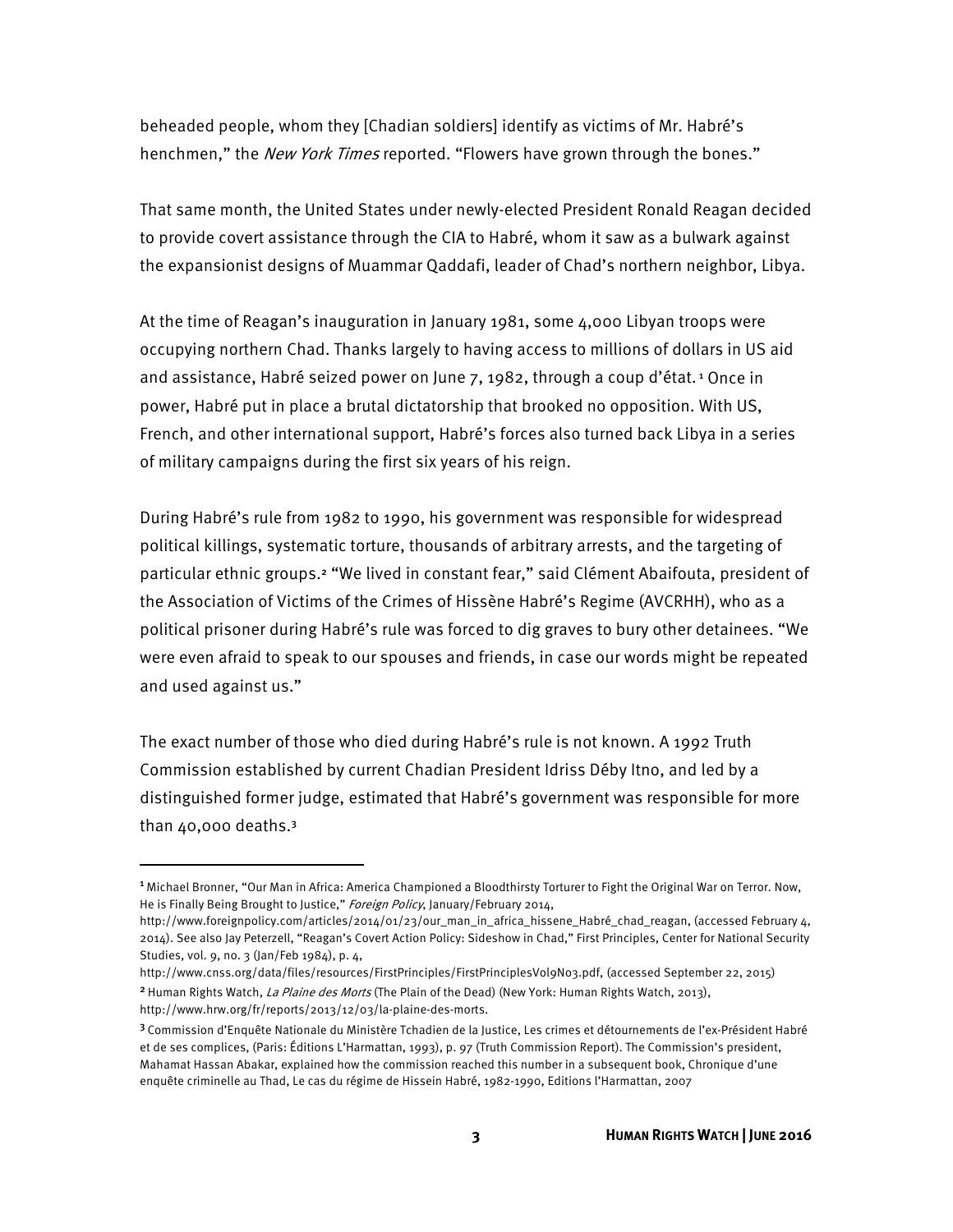While Human Rights Watch cannot confirm this figure, there is no doubt that the number of victims was in the thousands. Files of Habré's political police, the Documentation and Security Directorate (DDS), which Human Rights Watch unearthed in 2001 in the abandoned headquarters of the DDS, reveal the names of 1,208 people who were killed or died in detention and 12,321 victims of torture, arbitrary detention, and other human rights violations.4 One former detainee, whose survival in prison for five years earned him the nickname "he who runs faster than death," testified at Habré's trial that he counted 2,053 dead among his fellow detainees.<sup>5</sup>

The repressive tactics of the Habré government were no secret. While the full extent and scale of the brutality was publicly revealed only after his fall, many of his government's worst abuses were well documented at the time by major news sources, Amnesty International, and some even included by the US State Department in its annual reports on human rights.

Habré was nevertheless able to count on solid US support throughout his rule. Convinced of his continuing utility as an ally in the fight against Qaddafi, the Unites States helped him to maintain power with military aid, training, intelligence, and political support.

While there is no evidence of direct US involvement in or active support for international crimes in Chad, the 1992 Truth Commission found that the United States began funding Habré's political police (the DDS) as soon as it was created in 1983, and that US officials made regular visits to DDS offices for purposes of "advising, or exchanging information."<sup>6</sup> DDS logs confirm that an embassy official who liaised with the DDS visited the DDS headquarters at the height of one of the waves of repression. The DDS headquarters, which included a torture chamber, and Habré's underground "Piscine" prison—a colonial-era swimming pool divided into cells and covered with a cement slab—were located in the capital N'Djaména, across the street from the USAID office.

l

<sup>4</sup>Human Rights Data Analysis Group, "State Violence in Chad: A Statistical Analysis of Reported Prison Mortality in Chad's DDS Prisons and Command Responsibility of Hissène Habré, 1982-1990," (Palo Alto, CA: Benetech, 2010),

https://www.hrdag.org/content/chad/State-Violence-in-Chad.pdf, (accessed February 4, 2014), pp. 3, 17-18.

<sup>5</sup>Hissein Robert Gambier, Extraordinary African Chambers transcript CAE/29-10-2015/Habré/T35, October 29, 2015, p. 18 <sup>6</sup>Truth Commission Report, pp. 28- 29.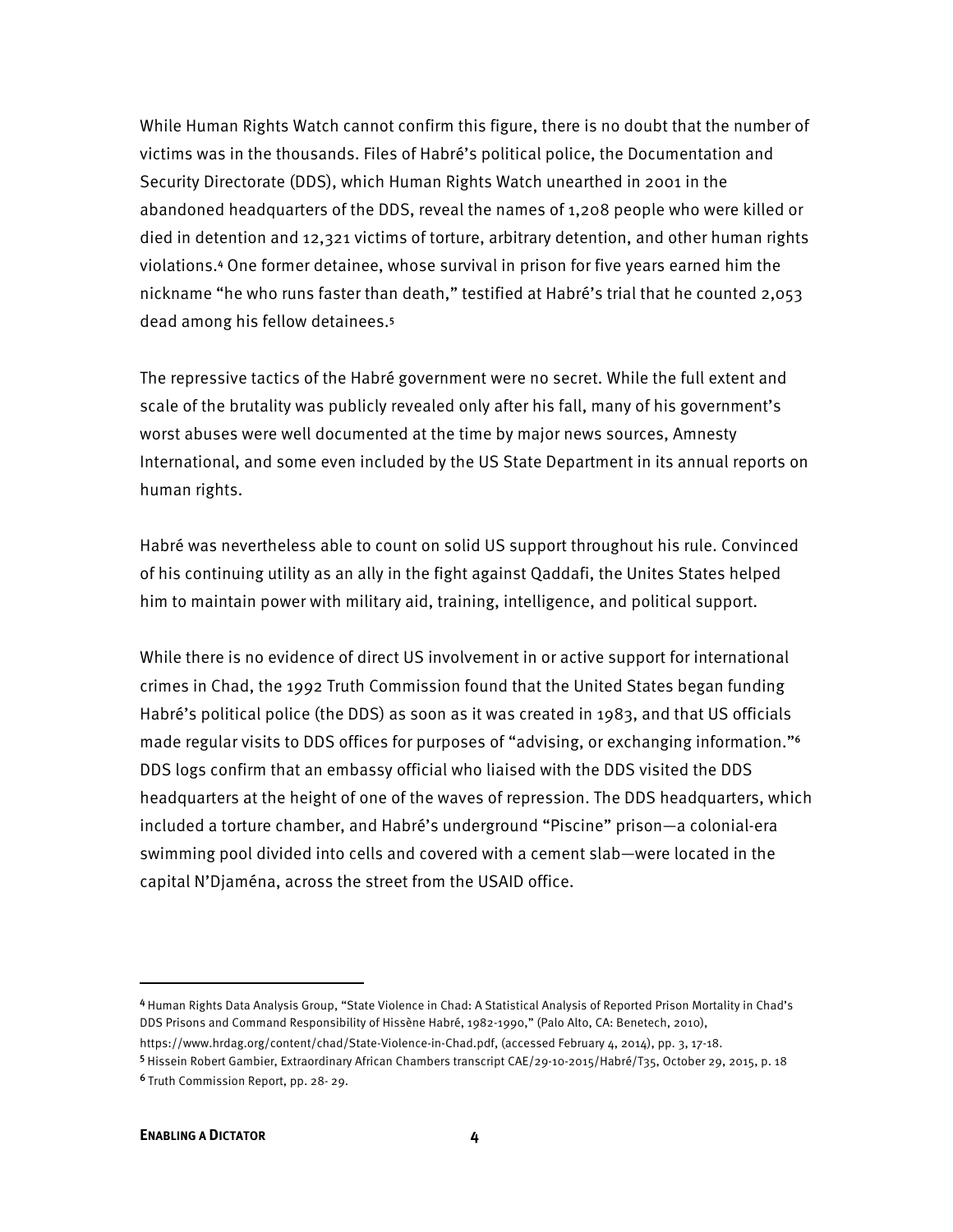When President Reagan invited Habré for a special visit to the White House in 1987, he expressed his conviction that their relationship would "continue to be strong and productive."7 The United States also created a small army of anti-Qaddafi Libyan "Contras" from among the ranks of Habré's Libyan POWs, some of whom were alleged to have been coerced into joining following inhumane treatment.

For 25 years, Habré's victims have engaged in what the *Toronto Globe and Mail* called "one of the world's most patient and tenacious campaigns for justice."8 "The victims have been ignored for too long," Jacqueline Moudeïna, Chadian lawyer for the victims, said. "We have been waiting more than two decades for justice and acknowledgement of the abuses."

The Obama administration has supported the victims in their campaign. In September 2011, then-Secretary of State Hillary Clinton wrote to Abdoulaye Wade, former president of Senegal, to urge a speedy trial after a delay of over a decade. In a June 2012 report to Congress, Secretary Clinton stated that "[a]fter 20 years, the victims deserve justice and their day in court."<sup>9</sup>

In June 2013, during a meeting in Dakar with the country's president, Macky Sall, President Obama himself hailed Senegal's efforts to prosecute Habré.10 Four months later, in a meeting with Senegalese Justice Minister Sidiki Kaba, Stephen J. Rapp—then US ambassador-at-large for war crimes—congratulated the minister for Senegal's commitment to fighting impunity in Africa with the establishment of the Extraordinary African Chambers. Ambassador Rapp also traveled to Chad to press for full Chadian cooperation with the

<sup>7</sup>"As you know, ambassadors very often will recommend to Washington that their heads of state be invited for a visit. Now this has happened at every post I have ever served at, with the exception of Chad. I did not recommend that visit. I got a cable one day saying the president would love to see Mr. Habré. So I trotted over to see the boss, and Mr. Habré said he would be delighted to go." Interview with US Ambassador John Propst Blane by Charles Stuart Kennedy on August 8, 1990, Association for Diplomatic Studies and Training Foreign Affairs Oral History Project, Library of Congress, http://www.loc.gov/item/mfdipbib000099, (accessed September 24, 2015).

<sup>8</sup> Geoffrey York, "Former dictator of Chad arrested on allegations of 40,000 murders," Toronto Globe and Mail, June 30, 2013, http://www.theglobeandmail.com/news/world/former-dictator-of-chad-arrested-in-senegal-on-allegations-of-40000 murders/article12901175/, (accessed September 22, 2015).

<sup>9</sup>US Department of State, Office of Global Criminal Justice, "Report to Congress: Report on Steps Taken by the Government of Senegal to Bring Hissene Habré to Justice," June 6, 2012, http://www.state.gov/j/gcj/us\_releases/reports/2012/193222.htm, (accessed September 22, 2015).

<sup>10</sup>White House press briefing, June 27, 2013,

http://iipdigital.usembassy.gov/st/english/texttrans/2013/06/20130627277808.html#axzz3leSXzPwh ("This is a trial that we have supported, and we've welcomed Senegal's leadership in undertaking this effort to see that justice is done. And in fact, we have committed resources to support their efforts. So it came up in the context of the President commending Senegal working with us and others to see that justice is done"), (accessed September 22, 2015).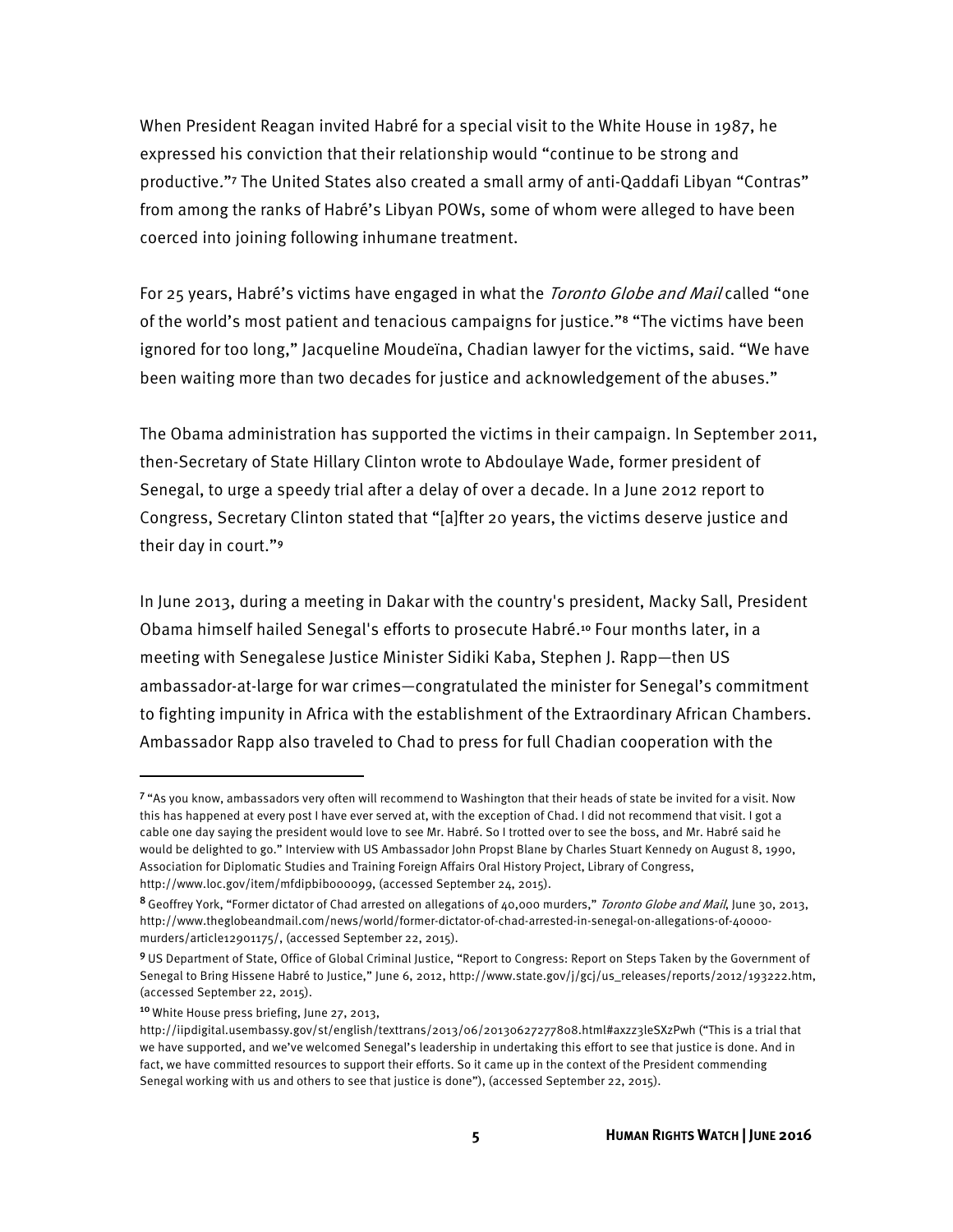chambers, and on July 20, 2015, attended the opening day of Habré's trial. The US government has also contributed US\$1 million to the court's budget of US\$11 million. And in April 2016, after the trial, US Ambassador to the UN Samantha Power met in Chad with the victims and their lawyers and praised their pioneering efforts.

Nonetheless, ample evidence shows that previous US administrations were well aware of the Habré government's brutality while it was happening, and yet continued to provide support to Habré throughout his rule.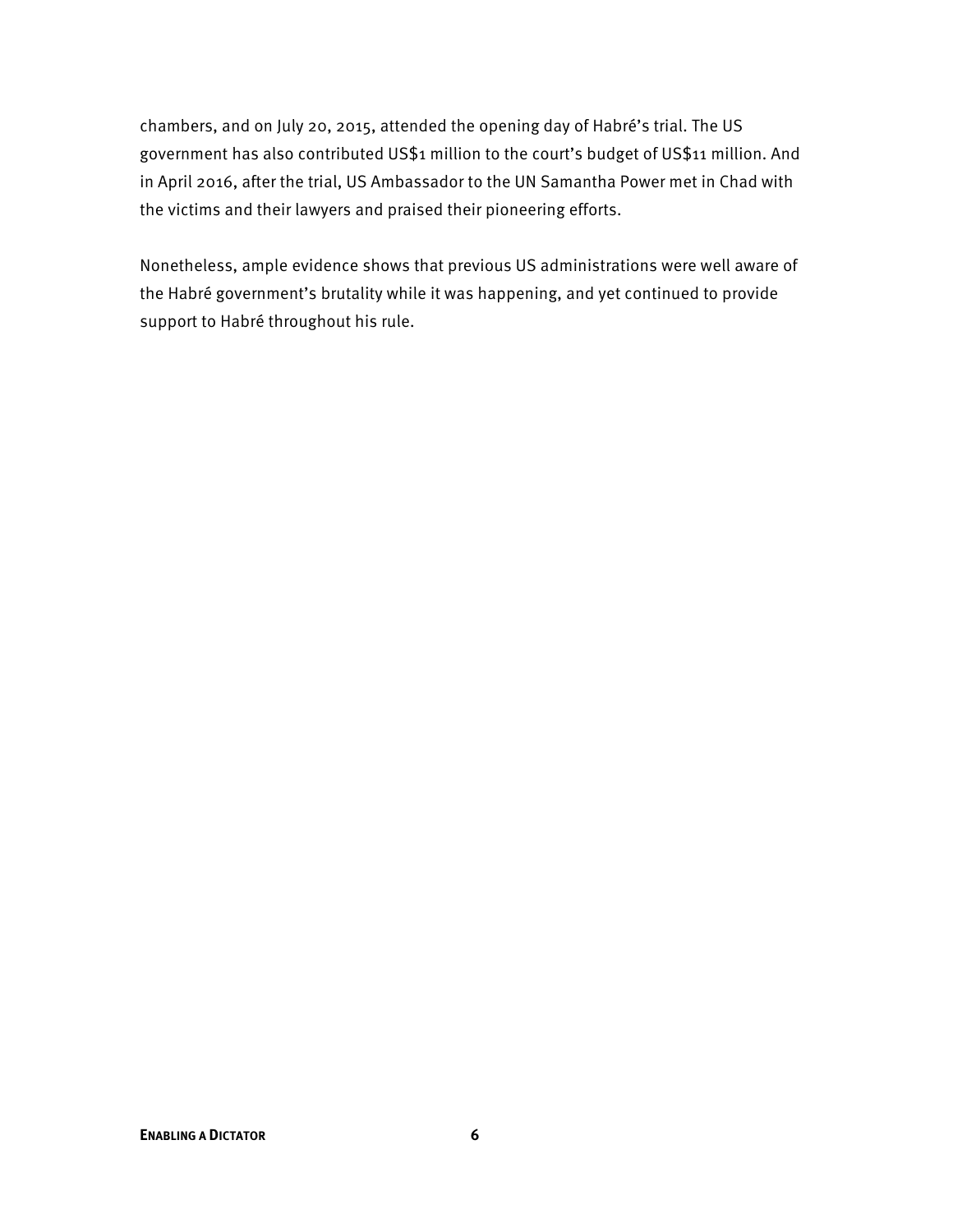# **Methodology**

This report is based on information that Human Rights Watch and its Chadian and international partners have gathered over 13 years. In particular, the section on abuses under Hissène Habré's government is drawn largely from a 2013 Human Rights Watch study entitled La Plaine des Morts (The Plain of the Dead).<sup>11</sup>

It is based in part on documents released to Human Rights Watch by the United States government under the Freedom of Information Act beginning in 2000, as well as public US government sources. Many of the details of the US government's assistance to Habré and his government remain classified.

An extensive review was also conducted of human rights reporting during Habré's rule, including the publications of Amnesty International, as well as press and broadcast sources. Human Rights Watch also reviewed the Foreign Affairs Oral History Collection of the Association for Diplomatic Studies and Training.

Human Rights Watch also drew on a number of secondary sources, including UN reports, local and international news articles, academic studies and other publications, previous Human Rights Watch reporting, and other NGO reports.

This report, and *The Plain of the Dead*, are also based in part on information drawn from the two following sources:

• DDS files: In 2001, two Human Rights Watch researchers came across files in the abandoned DDS headquarters in N'Djaména, which had also later served as the offices of a Truth Commission established by the new government in 1991. Among the tens of thousands of documents strewn on the floor across several rooms were daily lists of prisoners and of deaths in detention, interrogation reports, surveillance reports, and death certificates. Copies of these files were entered into a database and analyzed by the Human Rights Data Analysis Group (HRDAG), a California-based organization that describes its mission as applying "rigorous science to the analysis of human rights violations around

<sup>11</sup> Human Rights Watch, La Plaine des Morts.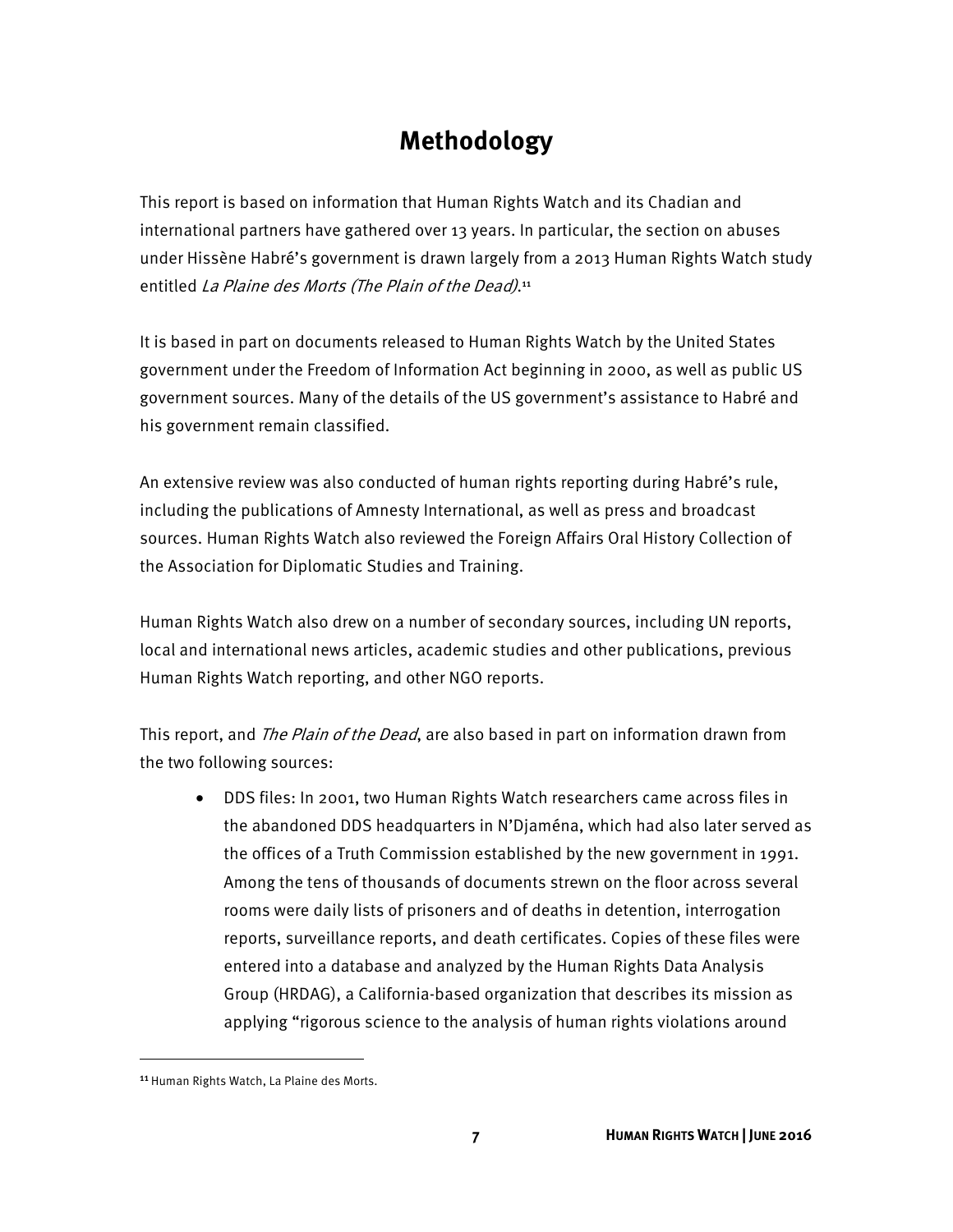the world."12 These files alone contain the names of 1,208 persons who were killed or died in detention, and 12,321 victims of torture, arbitrary detention, or other human rights violations.

• Over 300 interviews in Chad and elsewhere with victims, witnesses, and former DDS agents. Most of these were conducted in Chad in 2001 and 2002 by two researchers with Human Rights Watch and the International Federation for Human Rights (FIDH). Human Rights Watch and Chadian nongovernmental and victims' associations continued to interview witnesses during the following 13 years, including a 2014 interview with former Chadian president Goukouni Oueddei.

The report also draws on transcripts of interviews with Habré-era security officials conducted by the Chadian Truth Commission in 1991, and reports of the Association for the Victims of Repression in Exile, a French medical organization that examined 581 Habré-era torture victims between 1991 and 1996.

<sup>&</sup>lt;sup>12</sup> Human Rights Data Analysis Group homepage, https://hrdag.org/ (accessed October 2, 2015).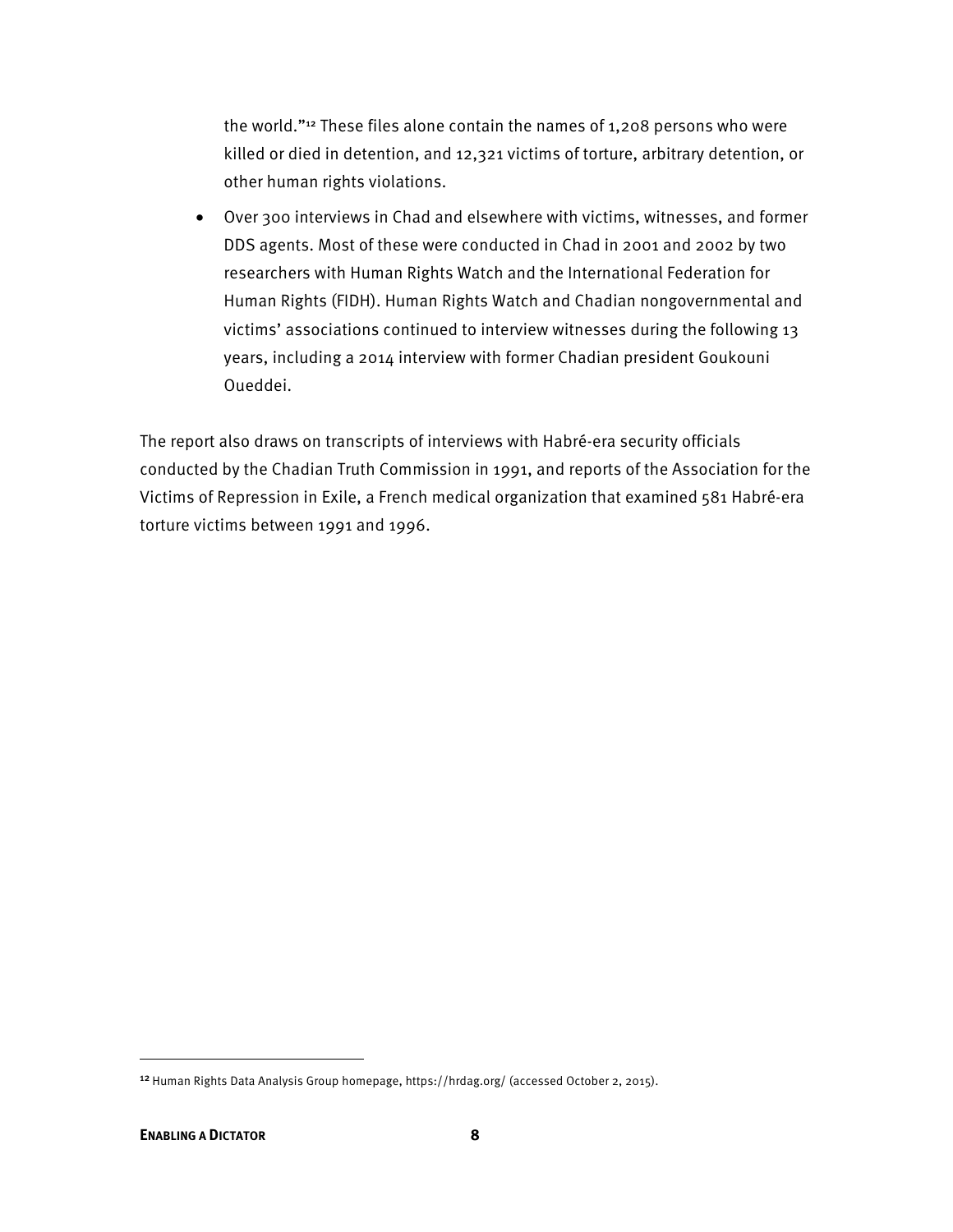# **Early Years and Warning Signs of Future Atrocities**

Since gaining independence from France on August 11, 1960, Chad has known few periods of real peace. A long-running civil war from 1966-1979, several invasions by Libya, and rebel movements in different regions ripped apart the country for decades. The division between the country's north, a desert and savannah area populated by Muslims, and the south, a more fertile area largely inhabited by Christians, was reinforced by France, which during its period of colonization favored the south and reversed the "historic" domination of the north.

Beginning in 1969, Libya under Col. Muammar Qaddafi intervened directly in Chad's political affairs. In 1973, Libya even occupied, and in 1975 annexed, the Aouzou Strip, a territory in northern Chad claimed by both countries, and which the International Court of Justice later found in 1994 belonged to Chad.13 The Libyan government also supported several northern Chadian rebel groups, notably the Chad National Liberation Front (FROLINAT), a loosely structured northern coalition founded in 1966, which fought to end the south's monopoly of power.

Even before seizing power in 1982, Hissène Habré had already begun to acquire an international reputation for abusive methods. In 1974, Habré's wing of FROLINAT—the Conseil de Commandement des Forces Armées du Nord (CCFAN)—kidnapped three Europeans, including Françoise Claustre, a French anthropologist and wife of a French government official. Habré used the opportunity to exact a substantial ransom from the French and German governments in the form of cash, armaments, and medical supplies.<sup>14</sup> In 1975, Habré's forces executed the French captain, Pierre Galopin, who went to Chad to negotiate Claustre's release.<sup>15</sup>

<sup>&</sup>lt;sup>13</sup> Truth Commission Report, p. 97. In 1994, the International Court of Justice resolved the dispute in Chad's favor, finding that the boundary was defined by the Treaty of Friendship and Good Neighborliness concluded between Libya and France on August 10, 1955, and to which Chad is a successor state. Territorial Dispute (Libyan Arab Jamahiriya/Chad), International Court of Justice, February 3, 1994, paras. 75-77.

<sup>&</sup>lt;sup>14</sup> Rene Lemarchand, "Chad: The Roots of Chaos," Current History, December 1981, p. 435. Claustre was released in January 1977.

<sup>15</sup>The exact circumstances of Galopin's execution remain controversial. See, e.g., Robert Buijtenhuijs, "La Mort du Commandant Galopin, une Mise au Point, ("The death of Commandant Galopin, a clarification") Politique Africaine, 1985 http://www.politique-africaine.com/numeros/pdf/020091.pdf#search=%22commandant%20Galopin%20Tchad%22 (consulted March 14, 2016). According to the French government, Habré warned that Galopin would be executed if it did not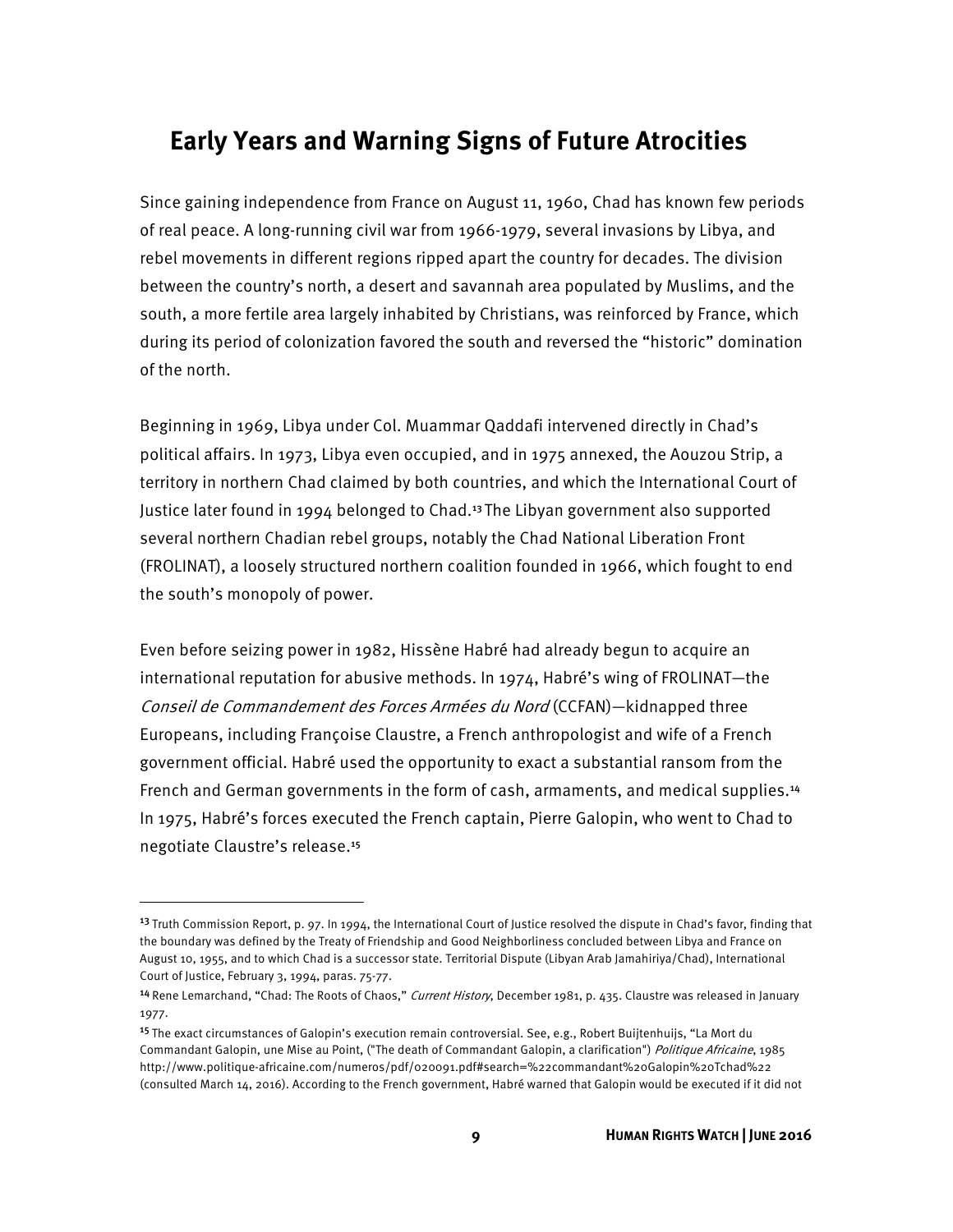In 1975, François Tombalbaye, the first president after Chad's independence, was killed in a military coup d'état, and Gen. Félix Malloum, a southerner like Tombalbaye, became president. In 1978, following negotiations to bring Habré into the fold, Malloum appointed Habré as prime minister, but relations between the two soon deteriorated and fighting broke out again in N'Djaména in February 1979.

Scholar René Lemarchand, who has written on Chad and the Great Lakes, describes how by 1979, the civil war had turned into a veritable "alphabet soup" of factions and "tendencies."<sup>16</sup> These included Habré's *Forces armées du Nord* (FAN), which had splintered from the CCFAN, the Forces armées populaires (FAP) of future president Goukouni Oueddeï's—a former FROLINAT colleague of Habré's—and President Malloum's *Forces* armées tchadiennes (FAT) under the military command of Wadal Abd al-Kader Kamougué.

1979 also proved to be an especially bloody year, with all sides engaging in abuses. In February 1979, the *Washington Post* and AFP reported that evacuees arriving in Yaoundé, Cameroon, fleeing the fighting in N'Djaména between the forces of Malloum and Habré, said they had witnessed a "horrible massacre of Chadian women and children."<sup>17</sup> These massacres have been widely attributed to Habré's forces.18 Overwhelmed by Habré's FAN, Malloum's armed forces under the command of Kamougué withdrew from the capital to the south in February 1979. Following the withdrawal, armed members of the Sara populations in the south carried out revenge attacks on some 800 Muslims in the southern towns of Sahr and Moundou.<sup>19</sup> According to the *Boston Globe*, Moundou's 1000-strong Muslim minority was nearly wiped out, and gangs of youths "surged through Moundou and neighboring settlements in a three-day rampage, murdering any Moslems they could find, taking the victim's property and destroying their mud-brick homes."<sup>20</sup>

**.** 

meet his request for arms. See also, « Comment le commandant Galopin fut arrêté et pendu par les rebelles toubous », Christian Millet, Le Monde, 29 décembre 1984.

<sup>16</sup> Lemarchand, "Chad: The Roots of Chaos," p. 435.

<sup>17</sup>"4,000 Reported Dead," Agence France-Presse, February 17, 1979, 15:14 GMT; "4,000 Feared Killed in Chad," Washington Post, February 18, 1979, p. A.28.

<sup>&</sup>lt;sup>18</sup> Bernard Lanne, Le Sud du Tchad dans, la guerre civile (1979-1980), Politique Africaine, n. 3 September 1981. http://www.politique-africaine.com/numeros/pdf/003075.pdf (accessed March 14, 2016); Lemarchand, "Chad: The Roots of Chaos," p. 436.

 $19$  Ibid.

<sup>&</sup>lt;sup>20</sup> "Africa: Turmoil in three nations: French confirm 800 slaughtered in Chad," Boston Globe, March 7, 1979, p. 3.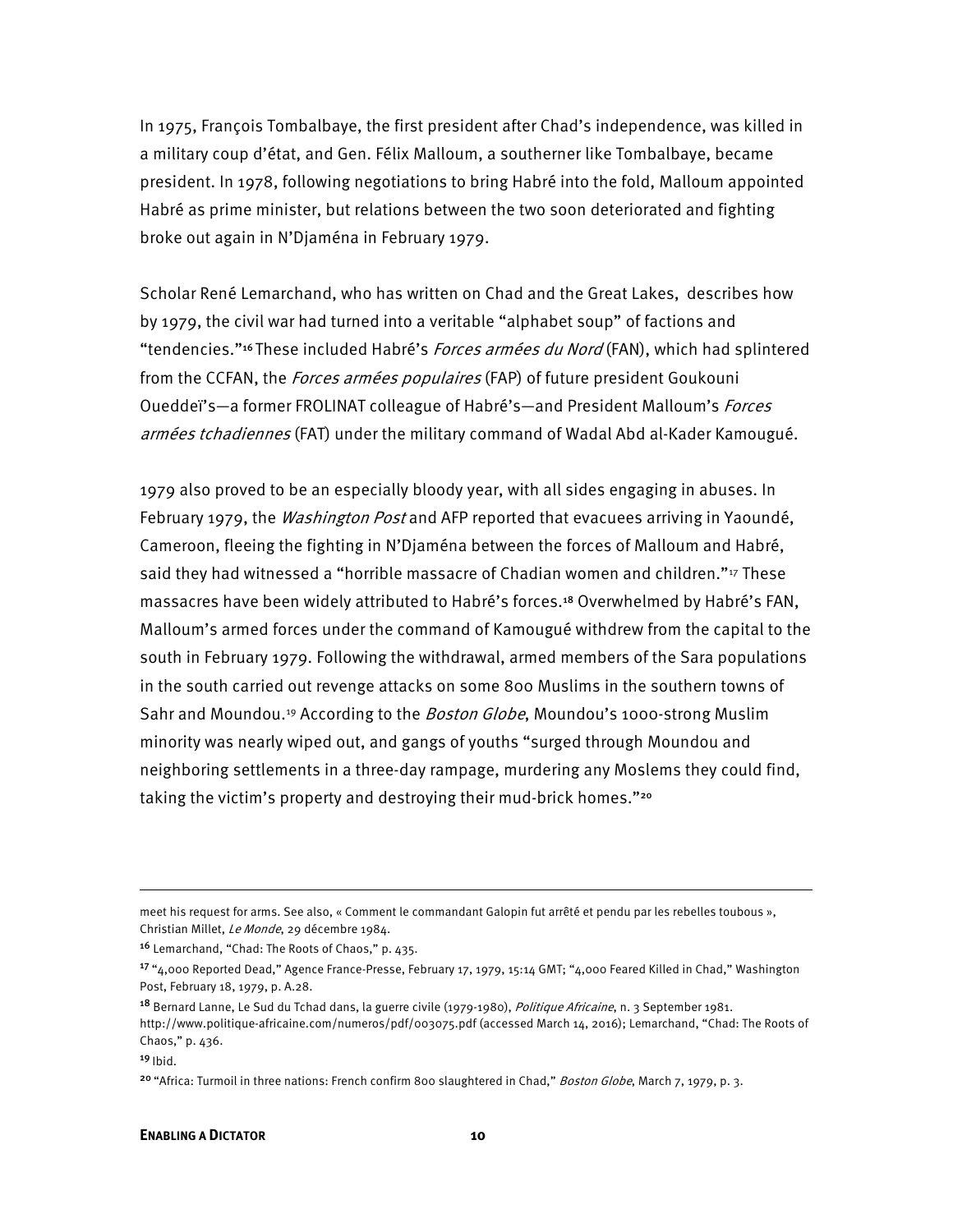The situation was spiraling out of control, with massacre begetting massacre. After the massacre of Muslims, some 400 civilians, mostly Sara, were reportedly killed in the localities of Pala, Ere and Gouno-Gaya in February and March 1979.<sup>21</sup> Then on March 13, 1979, another massacre—this time of an estimated 200 Muslims—was reported in the villages of Koumra and Moissala, reportedly under the direction of the pro-government leader, Kamougué himself.<sup>22</sup>

On August 21, 1979, a peace agreement was finally signed by representatives of the major factions in Chad's long-running civil war after a conference in Lagos, Nigeria. The Lagos Accord established procedures for setting up the Transitional Government of National Unity (GUNT). Goukouni Oueddeï was named president, Kamougué was appointed vice president and Habré was named minister of defense.

In March 1980, however, the coalition collapsed when Habré broke with the GUNT, unleashing a nine-month battle that devastated the capital, N'Djaména. The resulting stalemate broke only when Qaddafi intervened strongly and directly on Oueddeï's side. On June 15, Libya and Chad signed a mutual defense agreement. On September 17, at Oueddeï's request,23 Libya deployed in Chad with an estimated 7,000 troops and heavy armaments, forcing Habré and his men to flee the capital.

Upon Habré's retreat from N'Djaména, the skeletons of several hundred people allegedly executed by Habré's forces were found in the marshlands behind his house.24 The discovery made international headlines. The New York Times reported:<sup>25</sup>

In N'Djaména, Mr. Habré's old villa by the Shari has become a tourist spot. Chadian soldiers are fond of taking visitors down into the dry riverbed in front and showing off scores of skeletons of beheaded people, whom they

<sup>21</sup>Lemarchand, "Chad: The Roots of Chaos," p. 436.

<sup>&</sup>lt;sup>22</sup> "2d massacre of Moslems in Chad told," Chicago Tribune, March 13, 1979, p. 4.

<sup>&</sup>lt;sup>23</sup> Interview with Goukouni Oueddei, October 26, 2014.

<sup>&</sup>lt;sup>24</sup> Jay Peterzell, "Reagan's Covert Action Policy: Sideshow in Chad," First Principles, Center for National Security Studies, vol. 9, no. 3 (Jan/Feb 1984), p. 4, http://www.cnss.org/data/files/resources/FirstPrinciples/FirstPrinciplesVol9No3.pdf, (accessed September 22, 2015).

<sup>&</sup>lt;sup>25</sup> Gregory Jaynes, "Black Africa Outraged by Qaddafi's Chad Adventure," New York Times, March 2, 1981, p. A2, http://www.nytimes.com/1981/03/02/world/black-africa-outraged-by-quaddafi-s-chad-adventure.html, (accessed September 22, 2015).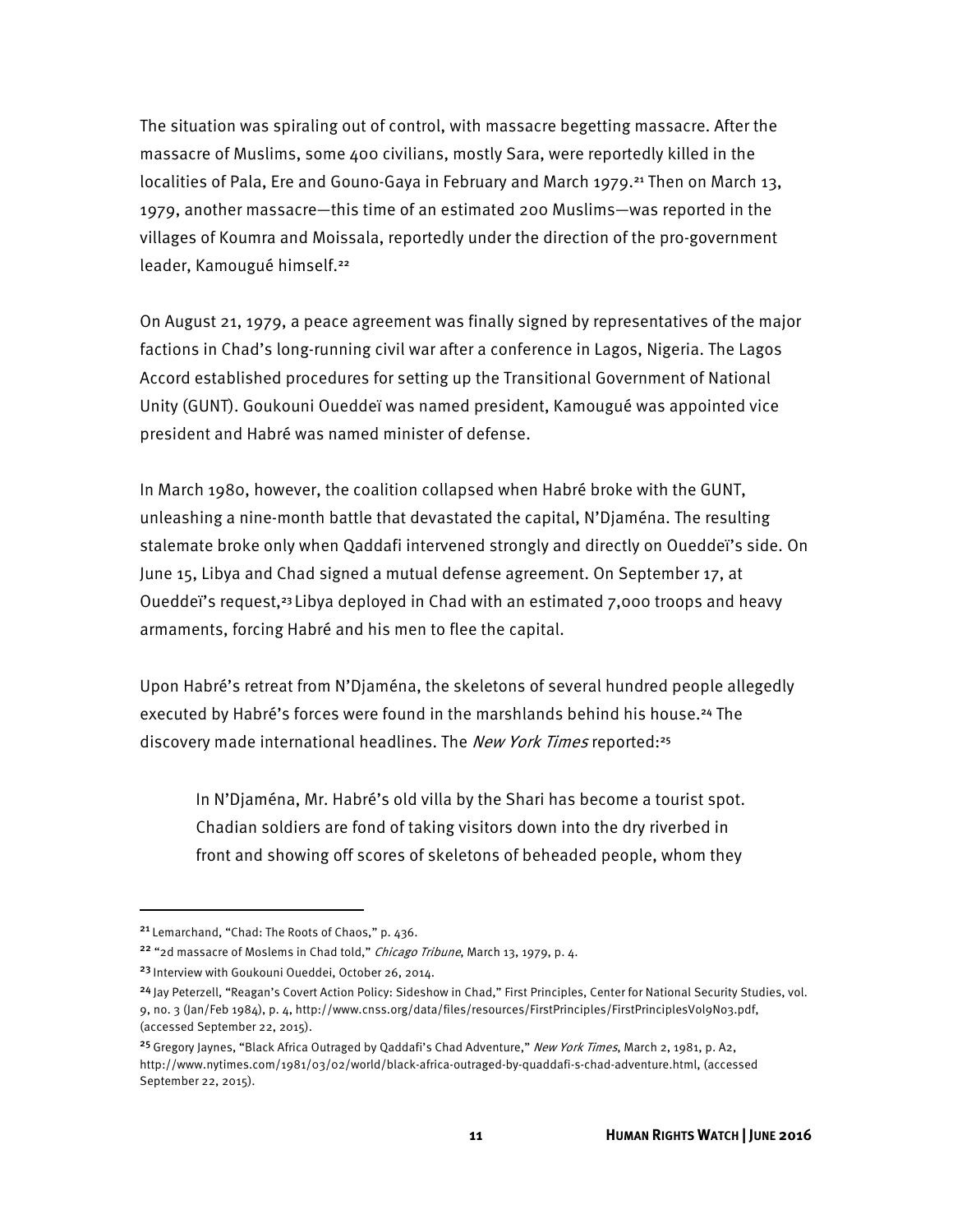identify as victims of Mr. Habré's henchmen. Flowers have grown through the bones.

Tanguy Loyzance, a French journalist who arrived on the scene shortly after Habré's retreat, told Human Rights Watch that "the cadavers were less than 40 meters from his house. Some of the corpses were still warm. They had been shot. Some had only their heads, the rest had been eaten by the vultures. There must have been at least 50 cadavers."<sup>26</sup>

An article in the *Christian Science Monitor* in March 1981, as the United States was beginning its first covert assistance program to Habré, expressed concern at Habré's bloody tactics:<sup>27</sup>

'He could have been president of the country, except for things like this,' a young corporal from the south said as he led this correspondent along the bank of the Chari River last month.

'This' was a stretch of dry riverbed with the skeletons of at least 100 men, most with cheap red or blue cord still binding hands and feet. All had been shot.

The site was only 200 meters from Mr. Habré's old headquarters in the African quarter of Ndjamena.

Disclosure of the killings of prisoners destroyed whatever remained of the oft-expressed Western hope that Habré and Kamougue might join forces, based on their mutual opposition to the Libyans, to expel Qaddafi's troops from Chad.

The Libyan troops remained in Chad to help preserve the temporary stability of Oueddeï's regime and expand Tripoli's influence in N'Djaména, but unrest continued in other parts of the country.

<sup>26</sup> Interview with Tanguy Loyzance, June 29, 2015.

<sup>&</sup>lt;sup>27</sup> Tom Gilroy, "Chad guerrilla leader wants US arms to fight Libyans," Christian Science Monitor, March 31, 1981, http://www.csmonitor.com/1981/0331/033146.html, (accessed September 22, 2015).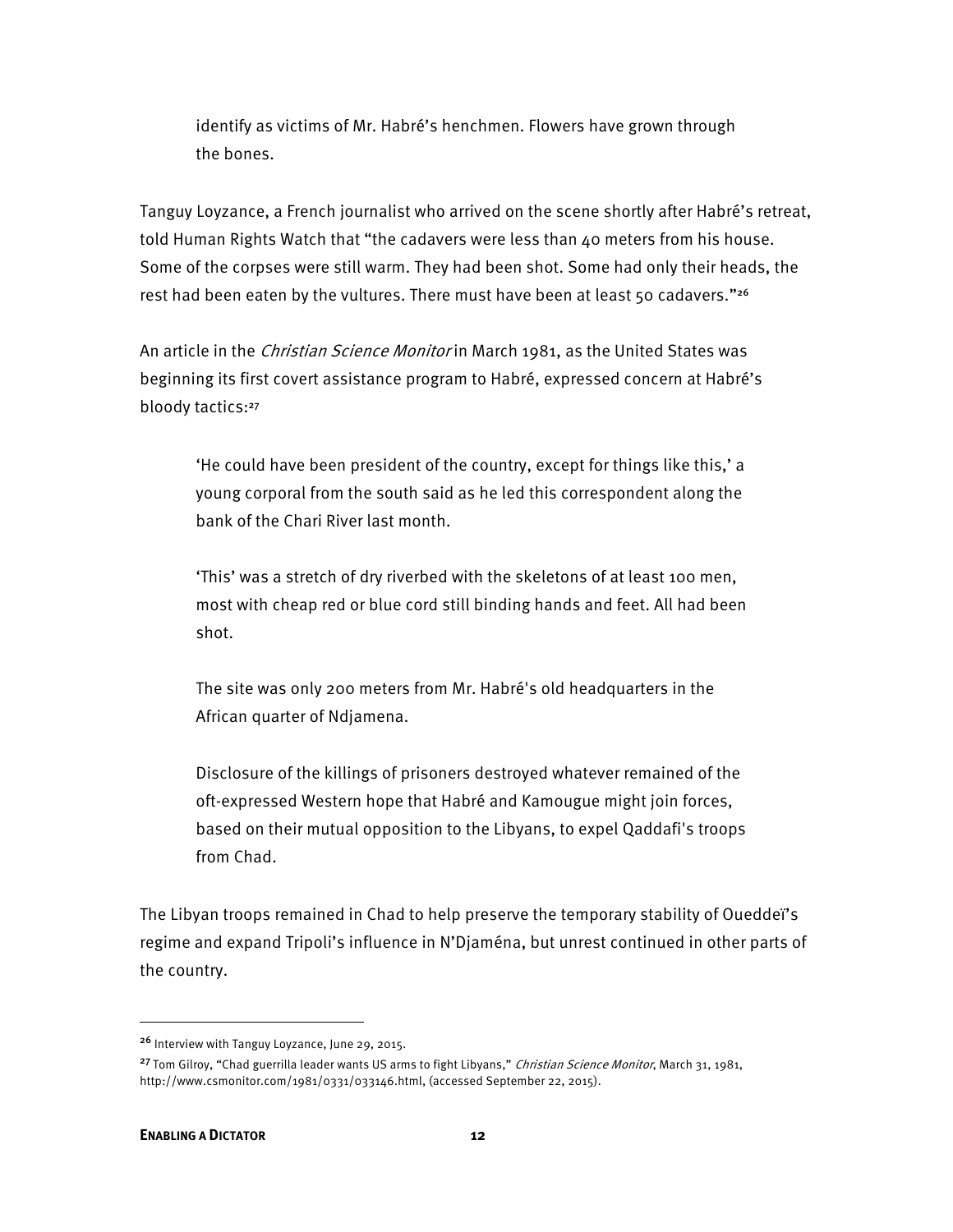# **Bringing Hissène Habré to Power**

When Ronald Reagan won the 1980 US presidential elections, President Goukouni Oueddeï was struggling to hang on to power in Chad at the head of the GUNT. Habré—who had served as Oueddeï's minister of defense—had broken with the GUNT in March 1980. After losing the bloody battle for N'Djaména, he was continuing the fight from neighboring Sudan and Cameroon.

Habré had distinguished himself from Goukouni and his other rivals by consistently rejecting Libya's claim to the Aouzou Strip<sup>28</sup> and to a role in Chad's affairs. The future Chadian dictator thus came to be perceived by many outsiders as a nationalist and as the leader of Chad's "anti-Libya" faction.

Just days after the 1980 US election, the Command Council of the CCFAN headed by Habré made an "urgent and solemn appeal to all the countries of Africa and the world" to help them fight the "Libyan invasion of Chad."<sup>29</sup>

In an interview in *Le Monde* in December 1980, Habré stated that he was pleased that the Americans were "concerned" about the Chad conflict.<sup>30</sup>

'However, I can see nothing concrete coming,' he complained, while asserting that his men constitute the only African army which is resisting Libyan interference 'since France is no longer carrying out its task.' … 'It is all of Africa we are protecting.'<sup>31</sup>

<sup>&</sup>lt;sup>28</sup> The Aouzou Strip runs the length of the border between the two countries. Following the Laval-Mussolini accords of 1935, it was formally ceded by France to Italy. The relevant treaty was never ratified, however, and the transfer of sovereignty never implemented. In 1972, Chad's President Tombalbaye is said to have offered Qaddafi the territory in exchange for an end to his support for the Frolinat, along with cash from Libya. Libya occupied the strip from 1973 to 1994, when the International Court of Justice awarded the Strip to Chad and Libya finally removed its troops.

<sup>29</sup> "Habré forces ask aid against Libyan Invasion," Agence France-Presse, November 18, 1980.

<sup>3</sup>º Philippe Boggio, "Les combattants de M. Hissène Habré assurent mener désormais la 'lutte nationale' contre l'envahisseur," Le Monde, December 5, 1980, http://www.lemonde.fr/archives/article/1980/12/05/les-combattants-de-mhissene-Habré-assurent-mener-desormais-la-lutte-nationale-contre-l-

envahisseur\_2808211\_1819218.html?xtmc=Habré&xtcr=1350, (accessed May 12, 2016).

 $3<sup>1</sup>$  lbid.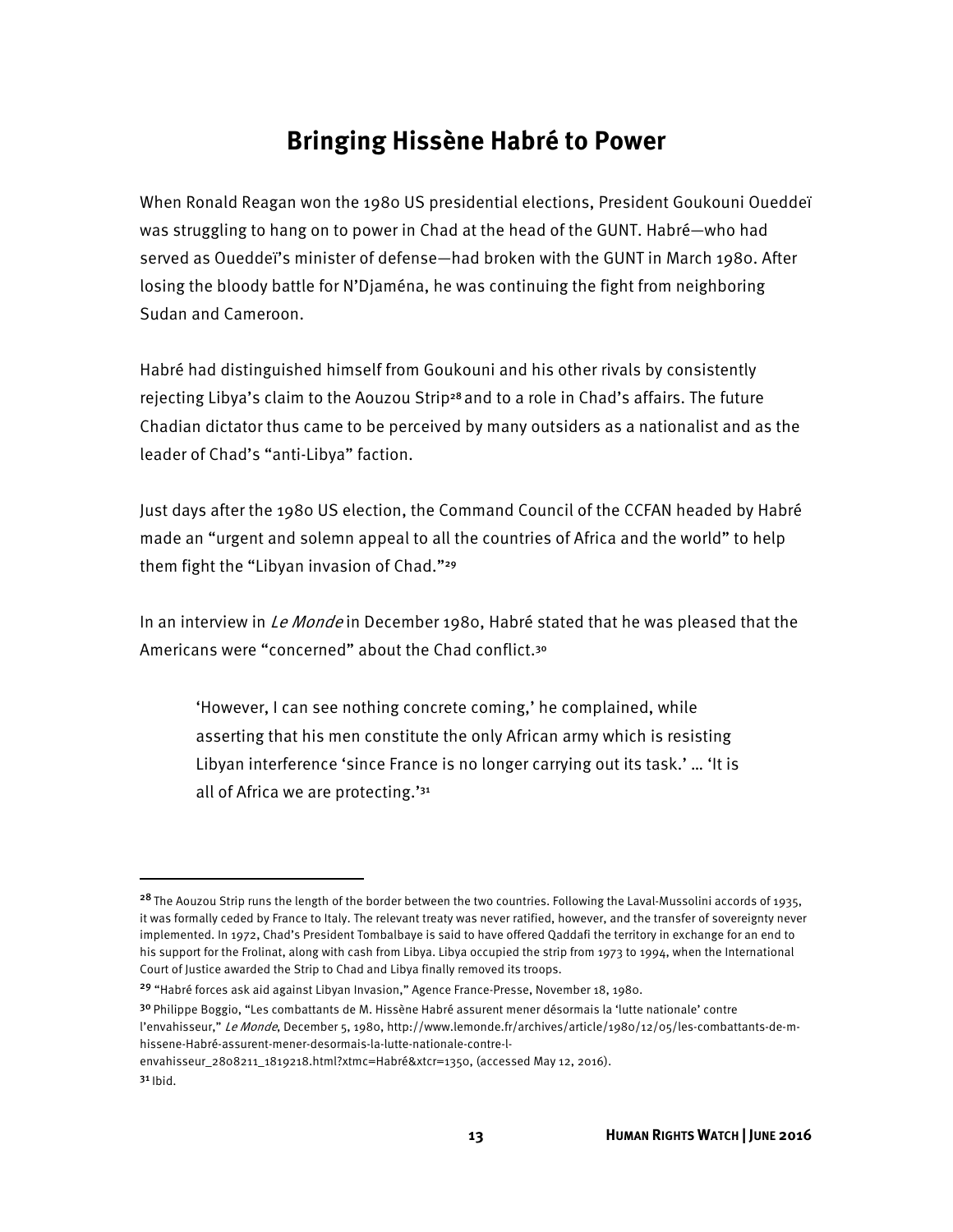Qaddafi had come to be seen as an increasing threat to the United States. Among the groups said to be aided by Qaddafi were the Irish Republican Army, Spain's ETA, Italy's Red Brigades, and Palestinian groups such as the Palestine Liberation Organization. As soon as Reagan took office, he placed the containment of Qaddafi high on his foreign policy agenda, severing diplomatic relations with Tripoli. 32 Oueddeï was seen in Washington as a Libyan "stooge." Qaddafi and Oueddeï forced the issue just before Reagan's inauguration by publicly declaring on January 6, 1981, their intention to merge Libya and Chad into a single nation.<sup>33</sup>

Qaddafi was also seen as a Cold-War surrogate of the Soviet Union, which together with East Germany had large contingents training his army and helping it use Soviet weapons. Indeed, when Reagan was asked shortly after his inauguration about Soviet feelers for a summit conference, he answered that "it would make it a lot easier" if the imperialism of Soviet surrogates were to be moderated. The first example he pointed to: "Qaddafi in Chad."<sup>34</sup>

According to scholar René Lemarchand, "Chad as such was not the issue; at stake was the stability of Chad's neighbors,"35 in particular Sudan, Niger, Nigeria, Egypt, Cameroon, the Central African Republic and Senegal. These countries were "pro-Western" and they all felt, "in varying degrees, threatened by Libya."<sup>36</sup>

In a question-and-answer session on August 11, 1983, Reagan stated that he was not only concerned with maintaining political stability in Chad, but that "the whole attitude of Qaddafi and his empire-building is of concern to anyone, but the main concern is to the surrounding African States."<sup>37</sup>

 $3<sup>2</sup>$  lbid.

<sup>33</sup> Gaddafi and Goukouni expressed their intention to "work to achieve full unity between the two countries with the authority, arms and resources vested in the hands of the people; and to regard any aggression on one country as aggression on the other, both being prepared to fight alongside the other."; "Libya and Chad Say Border Will Be Opened," New York Times, January 7, 1981, http://www.nytimes.com/1981/01/07/world/no-headline-213329.html, (accessed September 22, 2015); Rondos, "Why Chad?" CSIS Africa Notes, p. 7.

<sup>34</sup> Ronald Reagan: "Excerpts from an Interview with Walter Cronkite of CBS News", March 3, 1981, The American Presidency Project, http://www.presidency.ucsb.edu/ws/?pid=43497 (accessed April 5, 2015).

<sup>35</sup> Rene Lemarchand, "The Crisis in Chad," in Gerald Bender, James S. Coleman and Richard Sklar, eds., African Crisis Areas and US Foreign Policy (Berkeley and Los Angeles: University of California Press, 1985), p. 253.

<sup>36</sup> Bernard Gwertzman, "U.S. Sees Chad as a Portent of Qaddafi's Ambition," New York Times, August 19, 1983, p. A6.

<sup>37</sup>Reagan's Remarks and Questions, August 11, 1983, http://www.presidency.ucsb.edu/ws/?pid=41705 (accessed April 4, 2016).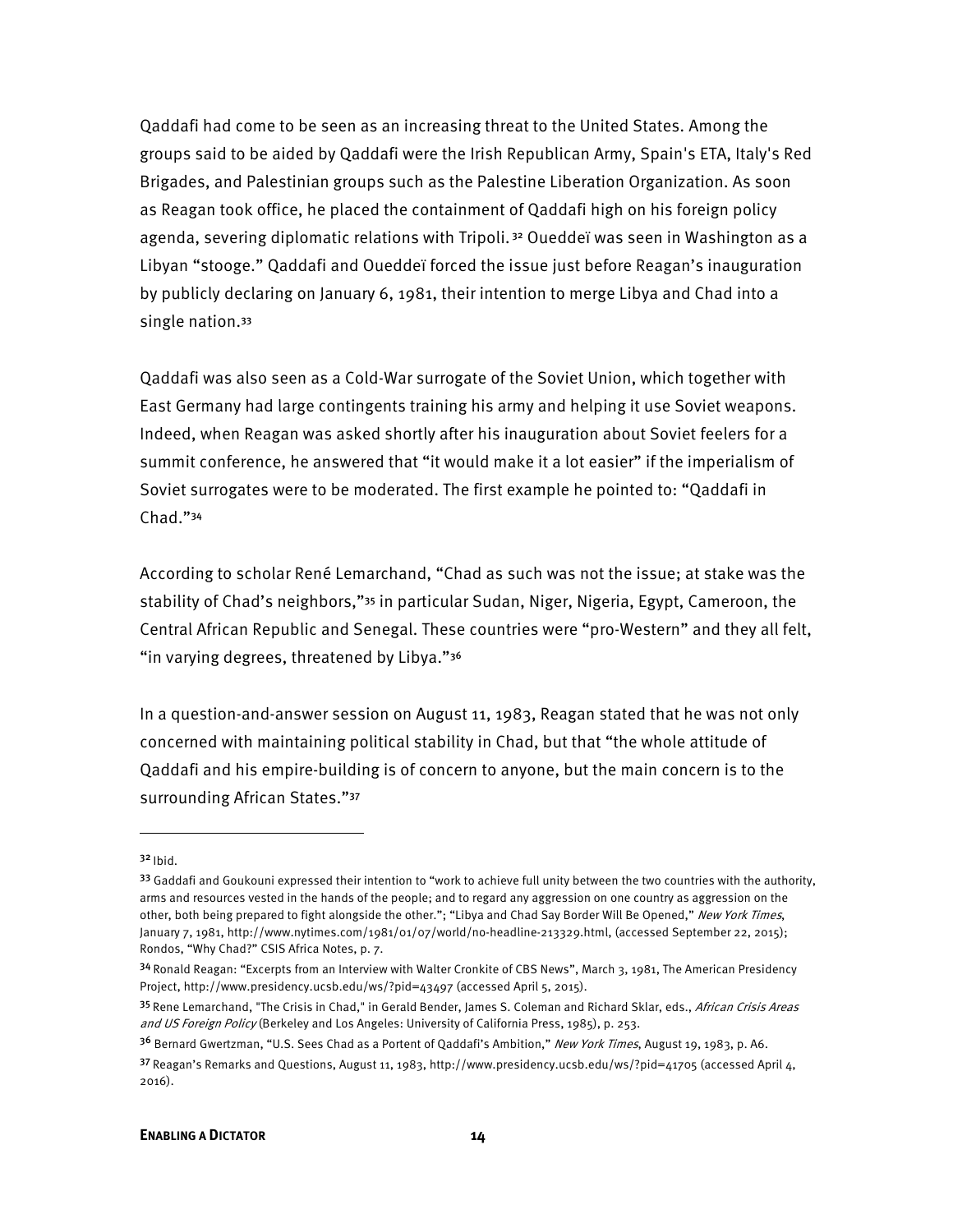Warning that "Chad [could] become this generation's Sudetenland," conservative New York Times columnist William Safire laid out in March 1981 the case for countering Qaddafi in Chad:

Qaddafi systematically supports rebellion and terrorism throughout the Arab world, from the Polisario gunning for the King of Morocco to the Palestinian Arabs gunning for the Egyptian President. He is putting together his ''pan-Arab Legion'' and has achieved new momentum with the conquest of Chad.

From Chad, he gathers new forces to threaten the Sudan, which would give him control of the headwaters of the Nile, and an ability to inflict great damage on his hated Egyptian rival. Chad also borders on Niger, which is thought to be as rich in uranium as Chad.<sup>38</sup>

While the United States and France shared the principal objective of a Libyan withdrawal, their strategies diverged, exhibiting preferences and tactics that would characterize their respective policies in Chad throughout the 1980s. The French believed that if Oueddeï were persuaded to expel Libya's troops and accept the presence of OAU peacekeepers in their stead, his GUNT could retain power and legitimacy. The OAU endorsed just such a solution in February 1981, and by November the Libyan contingent of 10,000 troops was replaced by an OAU force of 4,000.

Publicly, Washington endorsed the OAU solution. The Reagan administration gave \$12 million for supplies of a "non-lethal" nature, and the appearance of political support, to the OAU peacekeeping force.39 According to the US Defense Department, "from December 1981 through the spring of 1982 the United States airlifted and sea lifted supplies to the OAU force and assisted in airlifting OAU troops into and out of Chad. These were mainly Nigerian and Zairian troops with some Kenyans."<sup>40</sup>

<sup>38</sup> William Safire, "Qaddafi in Chad," New York Times, March 5, 1981, http://www.nytimes.com/1981/03/05/opinion/essayqaddafi-in-chad.html (accessed April 4, 2016).

<sup>39 &</sup>quot;US Response to the Challenge of Regional Security in Africa," address by US Assistant Secretary for African Affairs, Chester Crocker before the Baltimore Council on Foreign Relations on October 28, 1982, reprinted in Department of State Bulletin, vol. 82, December 1982, p. 23.

<sup>40</sup>US Department of Defense, "Information Paper: Chad Security Assistance Program," February 4, 1983, released to Human Rights Watch under the Freedom of Information Act.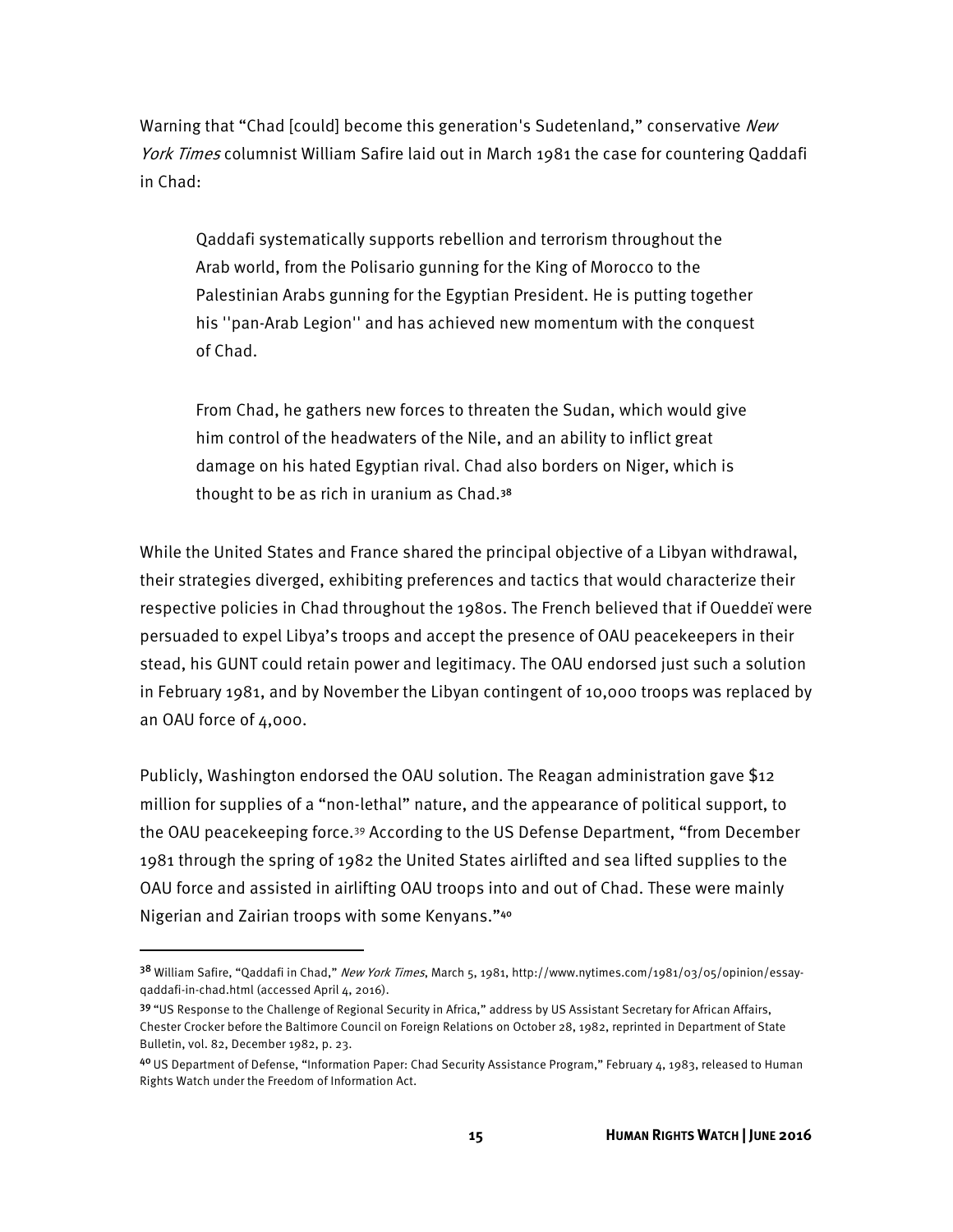At the same time, however, the United States also began quietly to ensure that Habré, then still in exile in Sudan, would overthrow Oueddeï and deal a blow to Libyan expansionism.

In early 1981, President Reagan issued a still-secret presidential finding authorizing covert operations to bring Hissène Habré to power.41 Members of the Intelligence Committee of the US House of Representatives opposed the decision.<sup>42</sup>

According to journalist Bob Woodward:

[S]ome of the congressmen wondered whether Habré was the ideal choice to receive covert aid. From the left there were questions about his past involvement in massacres. From the right, some recalled his statements that he admired Mao, Castro and Ho Chi Minh… The House committee members […] sent a top-secret letter to President Reagan protesting the operation.<sup>43</sup>

From within the state department, the ambassador to Chad, Donald Norland, also vehemently objected to supporting Habré saying that "Habré's movement was unpopular because he had committed atrocities in the south in 1979, and was known for that."<sup>44</sup>

The international community, France in particular, had also not forgotten the 1974 kidnapping of Françoise Claustre45 and the execution of the French officer sent to negotiate her release.

<sup>4&</sup>lt;sup>1</sup> Michael Bronner, "Our Man in Africa: America Championed a Bloodthirsty Torturer to Fight the Original War on Terror. Now, He is Finally Being Brought to Justice," Foreign Policy, January/February 2014,

http://www.foreignpolicy.com/articles/2014/01/23/our\_man\_in\_africa\_hissene\_Habré\_chad\_reagan, (accessed February 4, 2014). The contents of the finding were described to Bronner by CIA and State Department officials who were directly involved in carrying it out. Michael Bronner email to Reed Brody, Human Rights Watch, October 1, 2015.

<sup>42</sup> Bob Woodward, Veil: The Secret Wars of the CIA, 1981-1987 (New York: Simon & Schuster, 1987), pp. 135-36. 43 Ibid., pp. 135-36.

<sup>44</sup> Interview with Donald R. Norland, Association for Diplomatic Studies and Training Foreign Affairs Oral History Project, Library of Congress, https://www.loc.gov/item/mfdipbib000873/ (accessed March 14, 2016).

<sup>45</sup> Donald Norland, Chad: A Case Study in Covert Action, p.7. Unpublished manuscript on file with Human Rights Watch.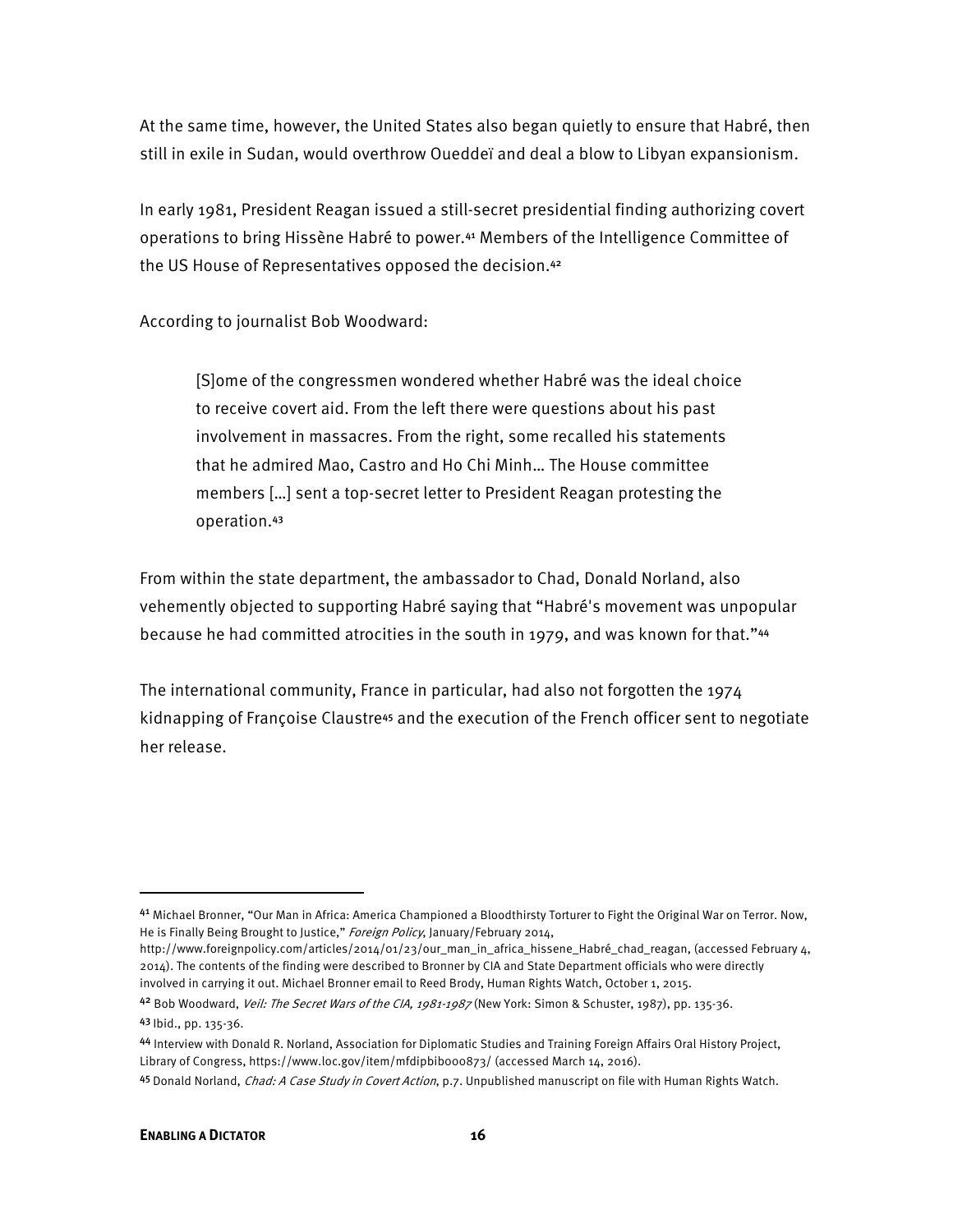According to a former US intelligence official who worked with Habré, however:

Little to no attention was paid to the human rights issues at the time for three reasons […] (1) We wanted the Libyans out and Habré was the only reliable instrument at our disposal, (2) Habré's record suffered only from the kidnapping (the Claustre Affair), which we were content to overlook, and (3) Habré was a good fighter, needed no training, and all we had to do was supply him with material.<sup>46</sup>

The United States was not alone in this assessment. Roland Dumas, French emissary to Qaddafi and later foreign minister under François Mitterrand, told a filmmaker in 2009:

It was totally political. If France hadn't supported Chad against the Libyan invasion that would have meant that we had given up. In the minds of our foreign policy experts and ambassadors, if Qaddafi wasn't stopped at that point, all of French-speaking Africa would topple. Because everyone was afraid of his regime […]. It's strange to say it now, but at that time Hissène Habré was the leader of the "good guys" of Africa against Qaddafi. Because Qaddafi was the danger […]. We knew a little bit [about human rights abuses] — we knew that he was a tough guy. But that was not our first worry. Unfortunately. And what could we have done anyway? Would we, in the West, have sacrificed our strategic policy because there was torture in Chad? Today, yes. But at the time it was not a priority.<sup>47</sup>

The Pentagon believed that the Libyan troops stationed in Chad, tenuously connected to Tripoli by a supply line that stretched thousands of miles, were an "Achilles' Heel" for Libya and therefore represented a golden opportunity to "bloody Qaddafi's nose" and "increase the flow of pine boxes back to Libya," in the reported words of Secretary of State Alexander Haig.<sup>48</sup>

<sup>46</sup> Quoted in Michael Bronner, "Our Man in Africa: America Championed a Bloodthirsty Torturer to Fight the Original War on Terror. Now, He is Finally Being Brought to Justice," Foreign Policy, January/February 2014,

http://www.foreignpolicy.com/articles/2014/01/23/our\_man\_in\_africa\_hissene\_Habré\_chad\_reagan, (accessed October 2, 2015).

<sup>47</sup>Florent Chevolleau, "Hissène Habré : la traque d'un dictateur," 2009.

<sup>48</sup> Woodward, Veil, p. 97.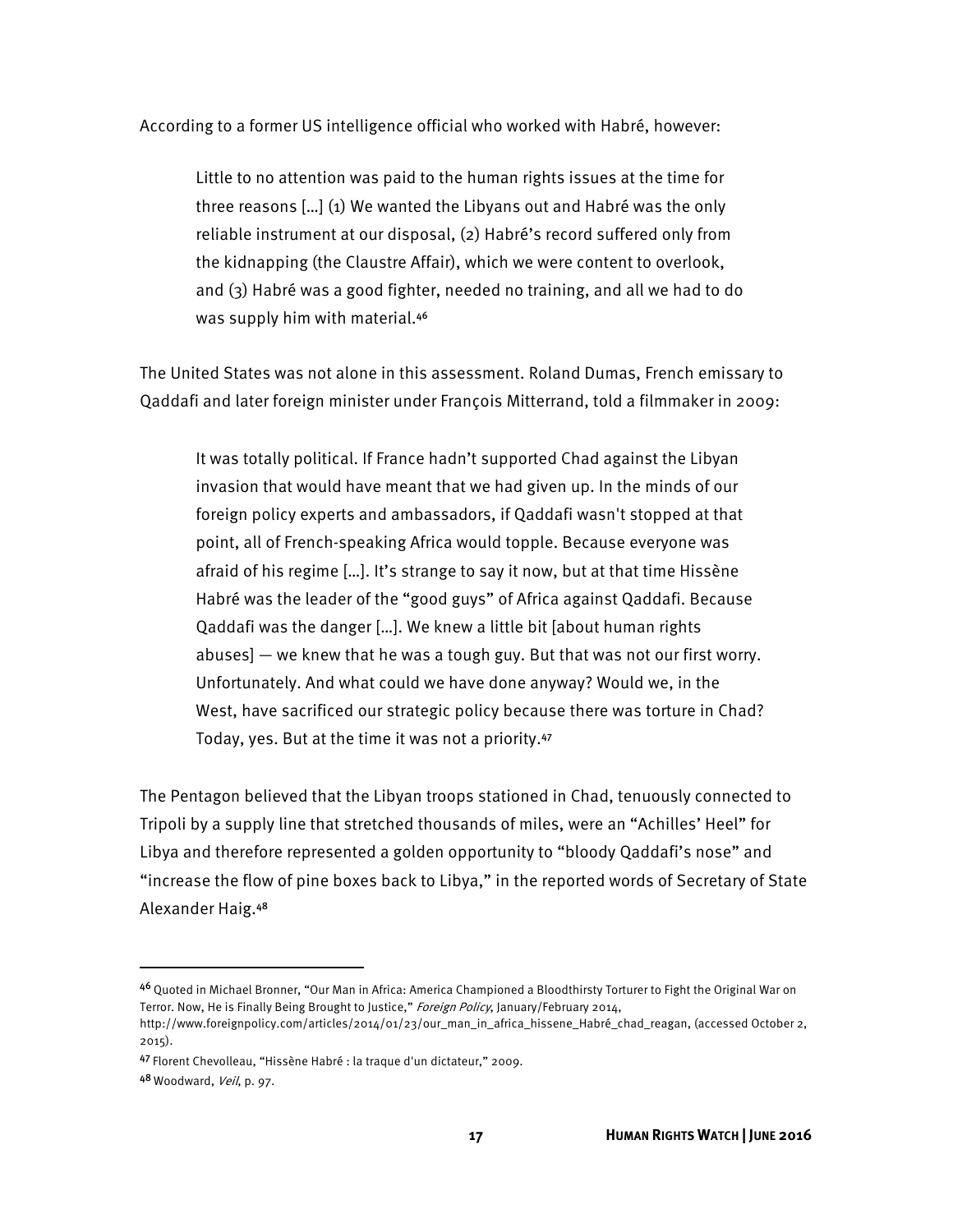The United States began actively working to help Habré seize power, undermining the entire OAU effort. Habré appealed again to the United States for arms in March 1981,49 just as US media were breaking the news of the mass grave discovered behind Habré's villa in N'Djaména. In an interview with AFP on April 7, 1981, Habré stated that it would be necessary to seek external aid to fight the over-equipped Libyan forces helped by the Soviet Union and East Germany.<sup>50</sup> "We are negotiating this aid and we are optimistic."<sup>51</sup>

CIA covert paramilitary operations in Chad began in 1981, $52$  and consisted primarily of secretly supplying funds and military equipment to Habré's forces.53 William Foltz, professor of African Studies and Political Science at Yale University, explained how provision of light military equipment and transport by the United States and other friends during the difficult days of 1981 made it possible for the FAN to survive and begin to fight its way back into power.<sup>54</sup>

US support to Habré during this period was coordinated in part with Egypt and Sudan, two OAU members also worried about Libyan expansionism.55 Egypt had been providing support to Habré for some time and agreed to furnish him weapons and ammunition from its own stockpiles in exchange for US replacements.<sup>56</sup> According to former US ambassador to Chad, Donald Norland, "Habré was getting assistance directly and indirectly, i.e., the United States was replacing military equipment that the Sudanese and the Egyptians turned over to Habré. We were, in effect, filling in behind these parties that we enlisted to support Habré."<sup>57</sup>

<sup>49</sup> Tom Gilroy, "Chad guerrilla leader wants US arms to fight Libyans," Christian Science Monitor; Jay Peterzell, "Reagan's Covert Action Policy," Center for National Security Studies, p. 2.

<sup>50 &</sup>quot;Habré Calls for Patriotic Front against Libyans," Agence France-Presse, April 7, 1981.  $5<sup>1</sup>$  Ibid.

<sup>52</sup> David Isenberg, "The Pitfalls of U.S. Covert Operations," Cato Policy Analysis, no. 118, April 7, 1989, p. 7; Jay Peterzell, "Reagan's Covert Action Policy," Center for National Security Studies, p. 1.

<sup>53</sup> Jay Peterzell, "Reagan's Covert Action Policy," Center for National Security Studies, p. 1.

<sup>54</sup>William J. Foltz, "Chad's Third Republic: Strengths, Problems, and Prospects," CSIS Africa Notes, No. 77, October 30, 1987, http://csis.org/files/publication/anotes\_1087.pdf, (accessed September 22, 2015), p. 4.

<sup>55</sup>Jay Peterzell, "Reagan's Covert Action Policy," Center for National Security Studies, p. 2.; "50 Covert Operations Disclosed," Daily News of Los Angeles, November 16, 1986; "Covert Actions a Large part of Reagan Foreign Policy," Lexington Herald-Leader, November 16, 1986.

<sup>56</sup> Jay Peterzell, "Reagan's Covert Action Policy," Center for National Security Studies, p. 2.

<sup>57</sup> Interview with Donald R. Norland, Association for Diplomatic Studies and Training Foreign Affairs Oral History Project, Library of Congress, https://www.loc.gov/item/mfdipbibooo873/, p. 104 (accessed March 14, 2016).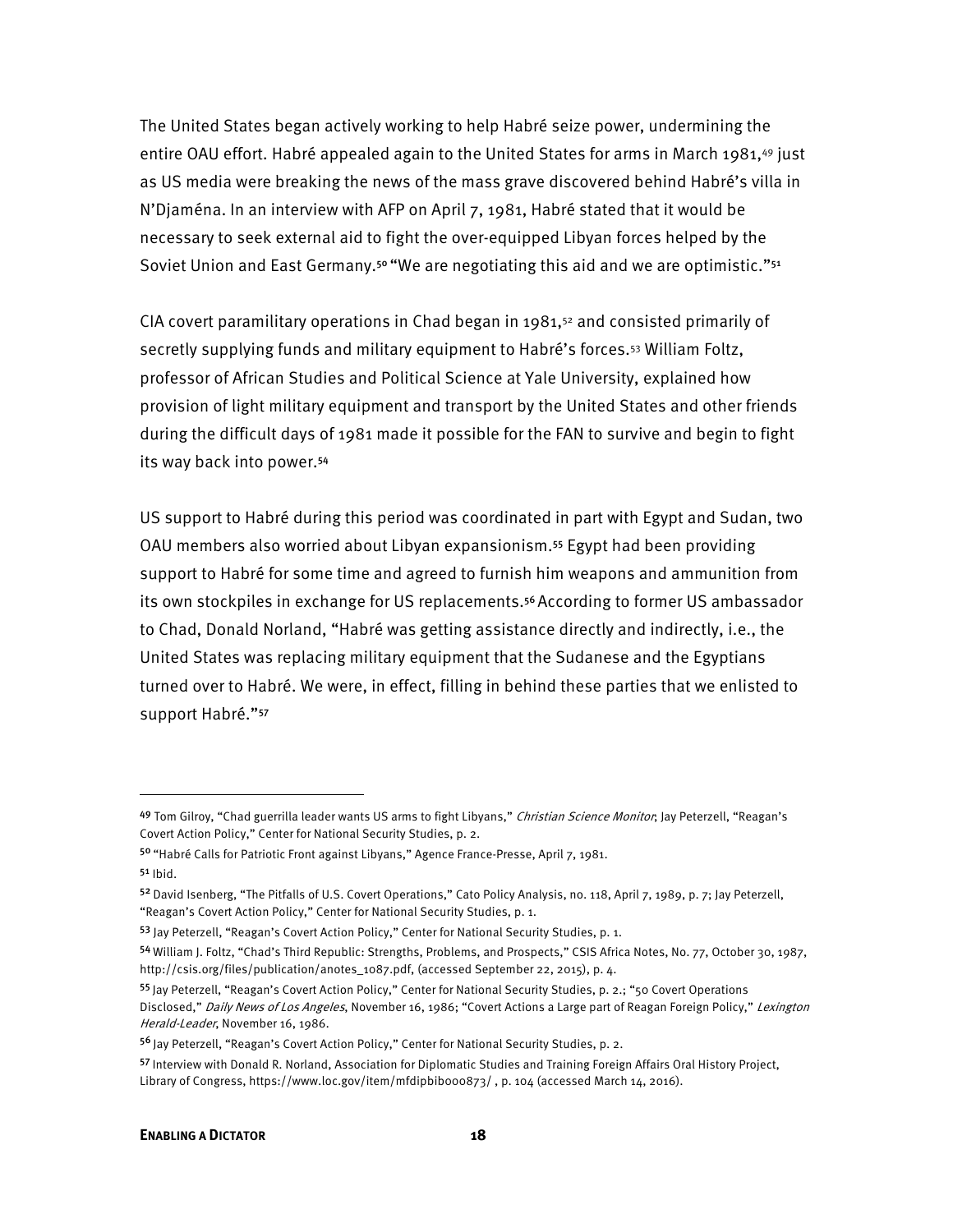The Middle East News Agency reported in January 1981 that President Anwar Sadat had expressed readiness to allow use of Egypt's territory for the "combat training of Habré's gangs and make efforts for rallying closely around it all of Chad's separatist groupings."58 A similar arrangement was made with Sudan, which also provided Habré with a base of operations and a supply-line.<sup>59</sup>

According to *Jeune Afrique*, the first interaction between Habré and US officials took place in 1981, when CIA agents visited bases of Habré's FAN in Darfur, Sudan. "Stocks of Soviet arms, retained by Israel, made their way, via Cairo, to the bush in the east of Chad. The CIA organized the operation and solicited Saudi Arabia, which financed it."<sup>60</sup>

Scholar René Lemarchand describes "an elaborate network of intermediaries running from Cairo to Khartoum, [which] in early 1981 proceeded to funnel important quantities of cash, armaments, and vehicles into Habré's hands."61 According to Chad's former foreign minister, (an erstwhile Habré envoy who later switched allegiance to Déby), CIA agents were operating just on the Sudanese side of the border.<sup>62</sup>

International pressure, combined with heavy-handed Libyan attempts to limit Chad's independence, finally meant that Oueddeï asked Libyan forces to withdraw from Chad, $63$ which they did in October and November 1981, ostensibly negating the raison d'etre of US intervention. The Libyan withdrawal did not lead, however, to any review of US policy, and the United States continued and even increased its role. The United States is reported to have funneled some \$10 million in covert assistance to Habré in 1981 and the first half of 1982.64

<sup>58 &</sup>quot;Comment on Egyptian Interest in Chadian Affair," Middle East News Agency, January 17, 1981.

<sup>59</sup> Jay Peterzell, "Reagan's Covert Action Policy," Center for National Security Studies, p. 1.

<sup>&</sup>lt;sup>60</sup> François Soudan and Jean-Marc Zaidi, "Tchad: Habré et La France," Jeune Afrique, July 22, 1987, p. 26.

<sup>&</sup>lt;sup>61</sup> Rene Lemarchand, "Chad: The Roots of Chaos," Current History, December 1981.

<sup>62</sup> Ahmad Allam-Mi, Autour du Tchad en guerre: tractations politiques et diplomatiques 1975-1990, (Paris: L'Harmattan, 2014), p. 82.

<sup>&</sup>lt;sup>63</sup> With Libyan tanks around the presidential palace in Ndjaména, Oueddei sent an emissary to Paris to warn the French of Libyan intensions. Goukouni Oueddei, Témoignage pour l'histoire du Tchad, Radio France internationale, 2008, http://www1.rfi.fr/actufr/images/104/Goukouni\_Oueddei\_Entretiens.pdf, p. 111 and interview with Goukouni Oueddei, October 26, 2014. A GUNT council of ministers then voted by 14 to 4 to request a Libyan withdrawal; Ahmad Allam-Mi, Autour du Tchad en guerre, p. 76.

<sup>64</sup>This was slightly less than the US gave to the OAU effort, however. Rondos, "Why Chad?" CSIS Africa Notes, pp. 4, 8; "U.S. Military Aid to Chad," New York Times, p. A8, July 20, 1983, http://www.nytimes.com/1983/07/20/world/us-military-aid-tochad.html, (accessed September 23, 2015); Peter Maass, "'Raw Power Struggle' in Chad: President, Rebel Leader Were Once Comrades-in-Arms," Washington Post, August 11, 1983, p. A14,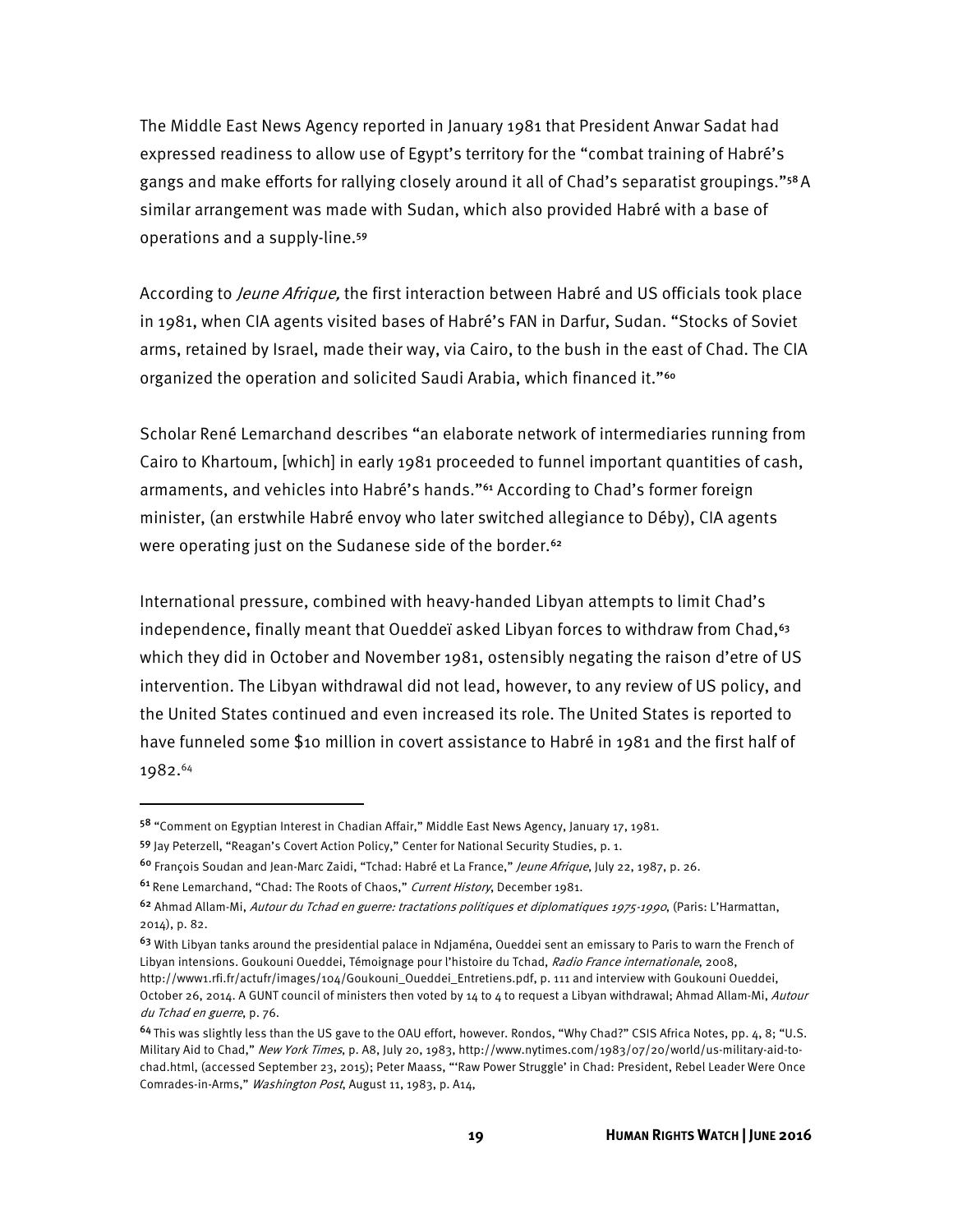With the United States backing Habré, Libya's withdrawal led inexorably to Habré's triumphant march on N'Djaména in June 1982. The OAU troops on the scene—who according to Oueddeï were "completely in the pocket of the United States,"<sup>65</sup> put up no resistance. Faced with this *fait accompli*, the French recognized and began to bolster Habré's government, following years of having frantically sought alternatives.

<sup>65</sup>Goukouni Oueddei, Témoignage pour l'histoire du Tchad, Radio France internationale, 2008,

http://www1.rfi.fr/actufr/images/104/Goukouni\_Oueddei\_Entretiens.pdf, p. 113 et 114.

**.** 

http://www.washingtonpost.com/archive/politics/1983/08/11/raw-power-struggle-in-chad/959769ab-44d1-4c0a-869b-79c42344a59e/, (accessed September 22, 2015). The United States also provided \$17.8 million to Chad in 1982 for "emergency economic assistance," including food aid. FY 1984 Assistance Requests for Africa, Chester A. Crocker, assistant secretary for African Affairs, Statement before the Subcommittee on Africa of the House Foreign Affairs Committee on March 22, 1983, reprinted in Department of State Bulletin, vol. 83, May 1983, p. 25.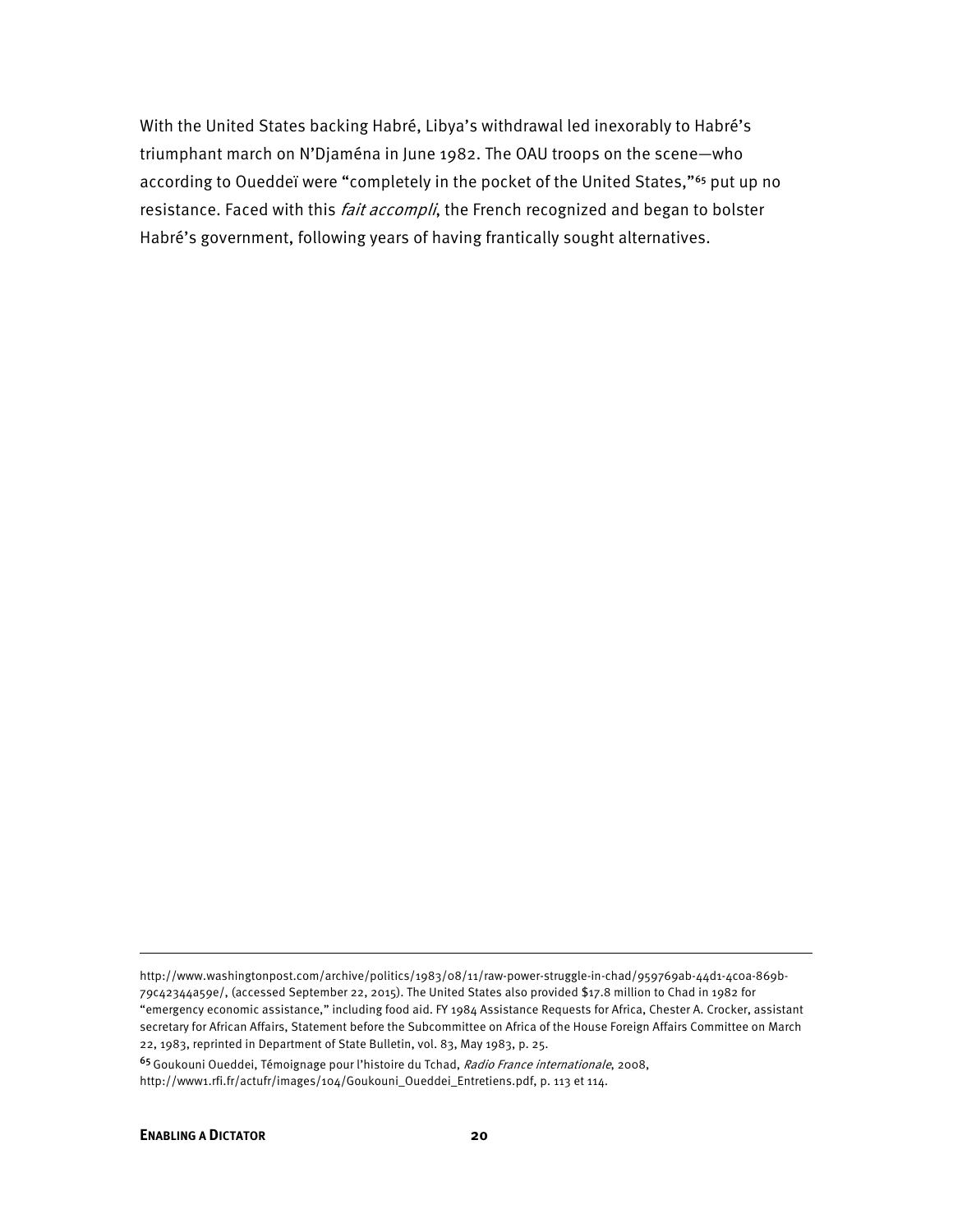# **Habré's Government Committed Systematic Atrocities**<sup>66</sup>

Habré seized power on June 7, 1982, by successfully ousting the Libyan-backed Oueddeï. He established the single-party rule of the National Union for Independence and Revolution (UNIR), over which he maintained a firm grip. All other political parties were marginalized.

Habré ruled Chad until December 1990, when current President Idriss Déby Itno deposed him in an insurrection, and fled to Senegal. A 2013 Human Rights Watch study La Plaine des Morts (The Plain of the Dead),<sup>67</sup> based on 13 years of research, found that Habré's government was responsible for widespread political killings, systematic torture, thousands of arbitrary arrests, and targeting particular ethnic groups from 1982 to 1990.<sup>68</sup>

The exact number of victims is not known. A 1992 Truth Commission report estimated that Habré's government was responsible for more than 40,000 deaths, a figure which Human Rights Watch cannot confirm.69 DDS files, which Human Rights Watch unearthed in 2001, reveal the names of 1,208 people who were killed or died in detention and 12,321 victims of torture, arbitrary detention, and other human rights violations.70

Habré put in place a security apparatus composed of a number of institutions, the political police or the Documentation and Security Directorate (DDS) being the one that became the most notorious. The DDS was headed by agents who reported directly to the president. Its mandate included "the suppression, through the creation of files, concerning individuals, groups, collectivities, suspected of activities contrary to or merely detrimental to the national interest."<sup>71</sup>

The agency's four successive directors all came from the president's inner circle, three from his own ethnic group, the Goranes. One was his nephew. In one unearthed memo from 1987, the DDS director proudly affirmed that the agency, "thanks to the spider's web

<sup>&</sup>lt;sup>66</sup>The facts outlined in this section are drawn from Human Rights Watch, *La Plaine des Morts*, unless otherwise indicated.

<sup>67</sup> Human Rights Watch, La Plaine des Morts, pp. 498-589.

<sup>68</sup> Human Rights Watch, La Plaine des Morts.

<sup>69</sup>Truth Commission Report, p. 97.

<sup>7</sup>º Human Rights Data Analysis Group, "State Violence in Chad," pp. 3, 17-18.

<sup>71</sup> See Décret du 26 janvier 1983, art. 4 for a detailed list of the powers of the DDS. See also Truth Commission Report, p. 21.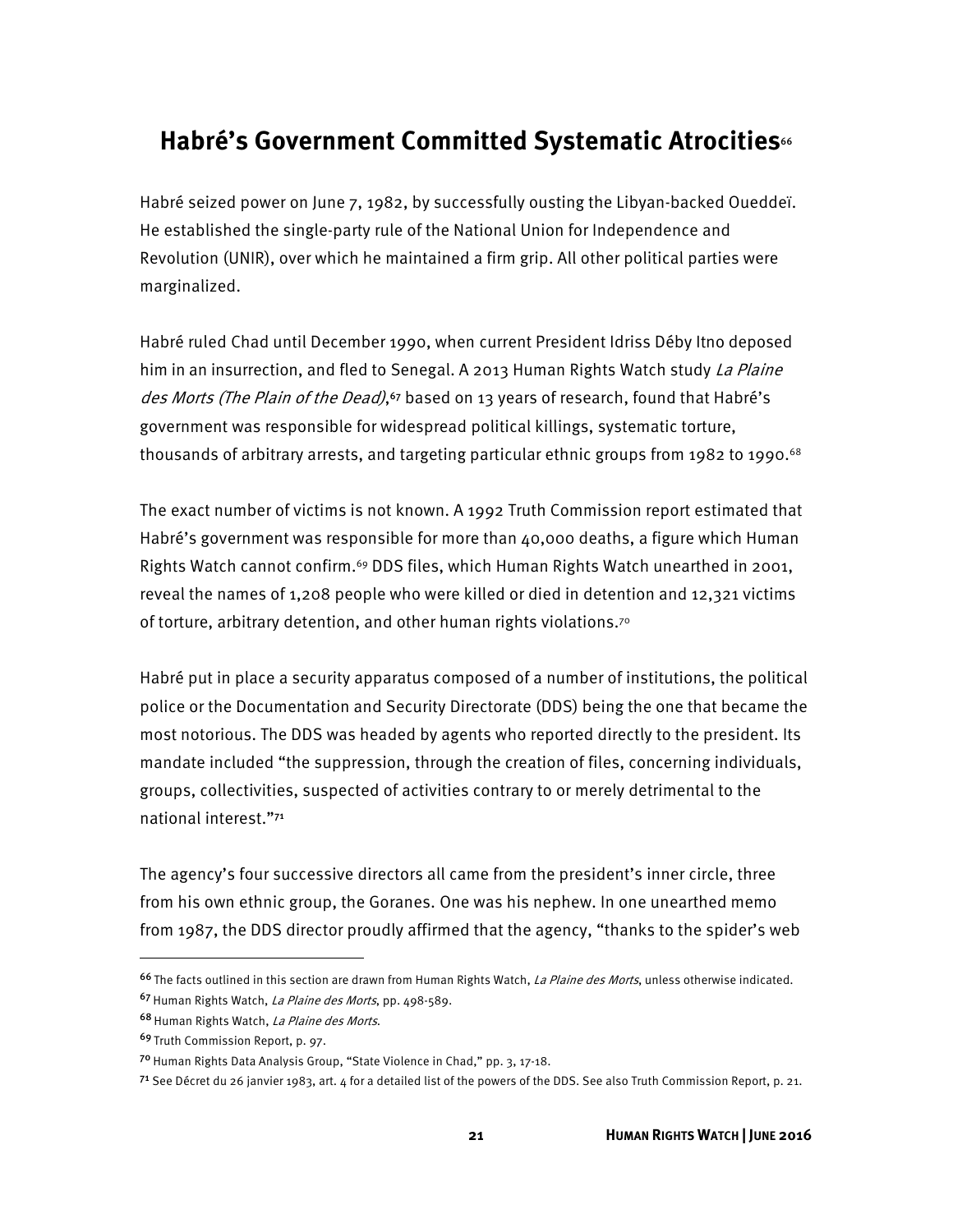it has spun over the whole length of the national territory, keeps exceptional watch over the security of the State," as the "eyes and ears of the President of the Republic," whose control it is under and to whom it reports on its activities.<sup>72</sup>

The 1992 Truth Commission found that the DDS alone had 1,076 permanent agents and 584 soldiers who belonged to its armed wing—the Special Rapid Action Brigade (BSIR) which carried out arrests, torture, and executions.<sup>73</sup>

Other Chadian government agencies also participated in the repression, such as the Intelligence Agency (*Renseignements généraux*), Presidential Security, and the National Armed Forces of Chad (FANT). Habré also put in place a form of parallel government, the so-called N'Galaka Committee, composed of a small circle of those closest to Habré, typically drawn from his ethnic group, which made the important decisions in place of the official cabinet.74 According to testimony from a former minister, Facho Balaam, at the trial of Hissène Habré, cabinet meetings were mere formalities with no substantive discussion.<sup>75</sup>

Political prisoners and captured fighters were held in detention centers throughout N'Djaména and in each prefecture that housed an office of the DDS.76 The BSIR monitored all the detention centers under DDS control, and all information related to "the enemy" and political opponents was centralized and stored at DDS headquarters.

#### Arbitrary Arrests

The government carried out widespread arbitrary arrests of known and suspected political opponents throughout its eight years. Persons arrested for "political" reasons were detained without warrants or recourse to a court of law to challenge their arrest and detention.

<sup>72</sup>DDS Director, Note of Guidance ("Note d'Instruction") No. 502/PR/DDS/1987, August 26, 1987.

<sup>73</sup> Truth Commission Report, p. 25.

<sup>74</sup> Human Rights Watch, La Plaine des Morts, pp. 114-15.

<sup>75</sup>Facho Balaam testimony before the Extraordinary African Chambers, September 10, 2015; CAE/10-09- 2015/Habré/Procès/T6.

<sup>76</sup> Human Rights Watch, La Plaine des Morts, p. 9.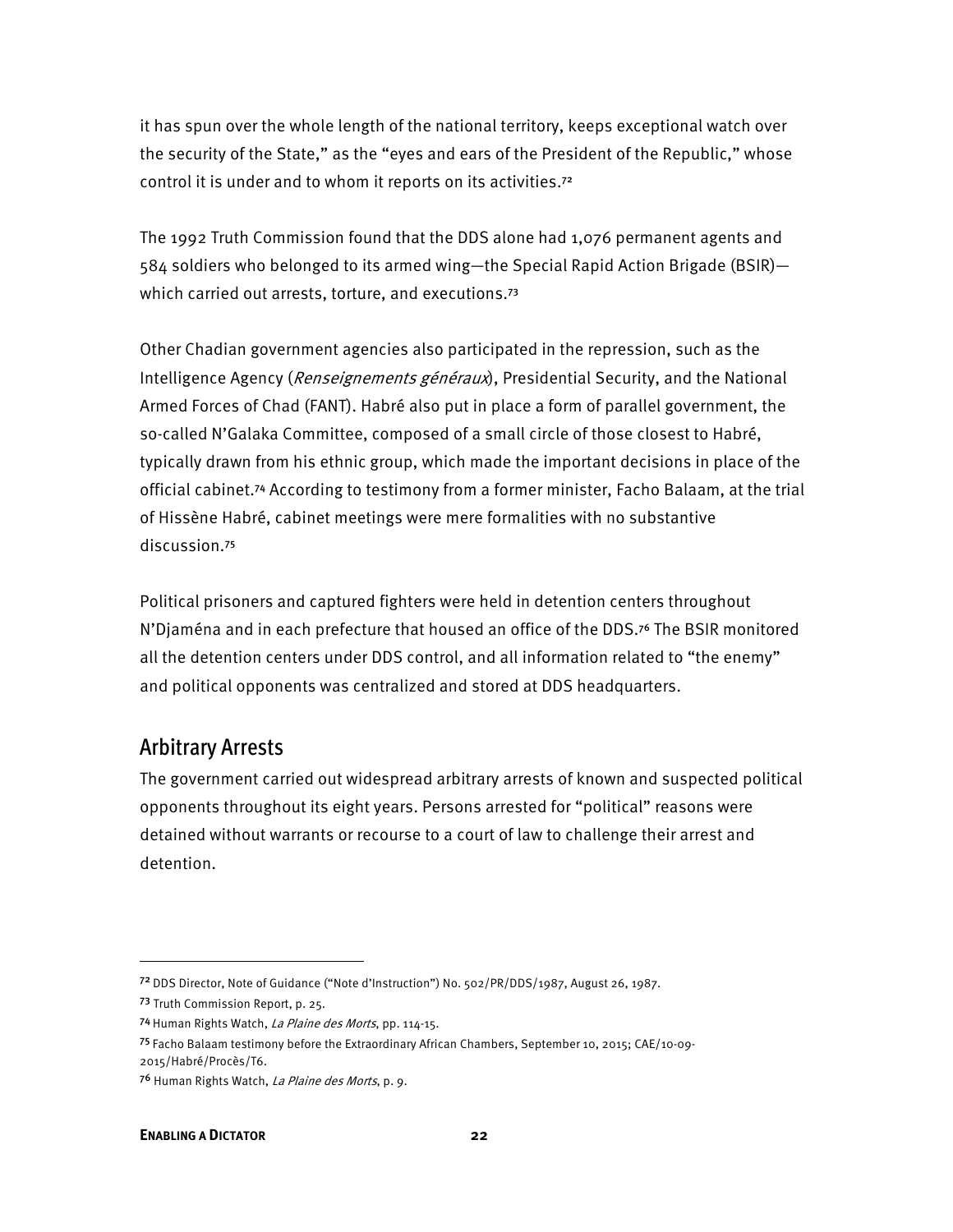In an effort to prevent opposition from taking shape, the government sometimes resorted to mass arrests. Those suspected of supporting the "Libyan enemy" were often targeted.

In certain instances, a simple insult against the head of state or public criticism of the government could lead to an arrest.<sup>77</sup>

Numerous Chadians who returned home from abroad, whether they had initially left Chad for political reasons or not, were suspected of being involved in prohibited political activities, and many were arrested after their return. Foreigners in Chad were also frequently placed under surveillance. A special service dedicated to airport security was created to monitor the entry and departure of all persons transiting through Chad. In particular, Chadians who had travelled to Benin, where the GUNT was headquartered, were subject to arrest.<sup>78</sup>

Arrests were also sometimes made based on private disputes, with some DDS agents taking advantage of their position to resolve personal matters. Some wealthy businessmen, including those who had worked with Habré's government, were also imprisoned for alleged involvement with the political opposition. The real motivation was primarily financial, with assets typically seized when the person was detained.

In almost no case was there a judicial procedure to determine the merits of the arrests, detentions, or releases. Arrested persons were interrogated, detained, and sometimes released after a few days or weeks without ever being brought before a court. If they remained in detention longer than a few weeks, they were rarely released. Only when political agreements were signed and an opposition group decided to join Habré's government were detainees from these opposition groups freed.

<sup>77</sup>Among the reasons why people were arrested under Habré, according to the DDS documents uncovered by Human Rights Watch: "sorcery (maraboutage) on behalf of the enemy"; "in possession of a photo of Qaddafi," "said that the Head of State had put millions in foreign accounts," "injurious words regarding the president," possession of "a letter denouncing the insecurity in the south of the country," See Henri Thulliez, "Sous la dictature d'Hissène Habré, le ridicule tuait," Le Monde.com, July 16, 2015, http://www.lemonde.fr/afrique/article/2015/07/16/sous-la-dictature-d-hissene-Habré-le-ridiculetuait\_4685160\_3212.html (accessed March 16, 2016).

<sup>78</sup> One victim said at Habré's trial that in 1987, he was arrested because he had a Benin stamp on his passport. Maïbé Commandié Gabin testimony in front of the Extraordinary African Chambers, November 19, 2015, CAE/19-11-2015/Habré/T43. Another victim asserted that, people coming back from Benin were systematically suspected of being part of the opposition and jailed Ginette Ngarbaye testimony in front of the Extraordinary African Chambers, November 19, 2015, CAE/19-11- 2015/Habré/T43.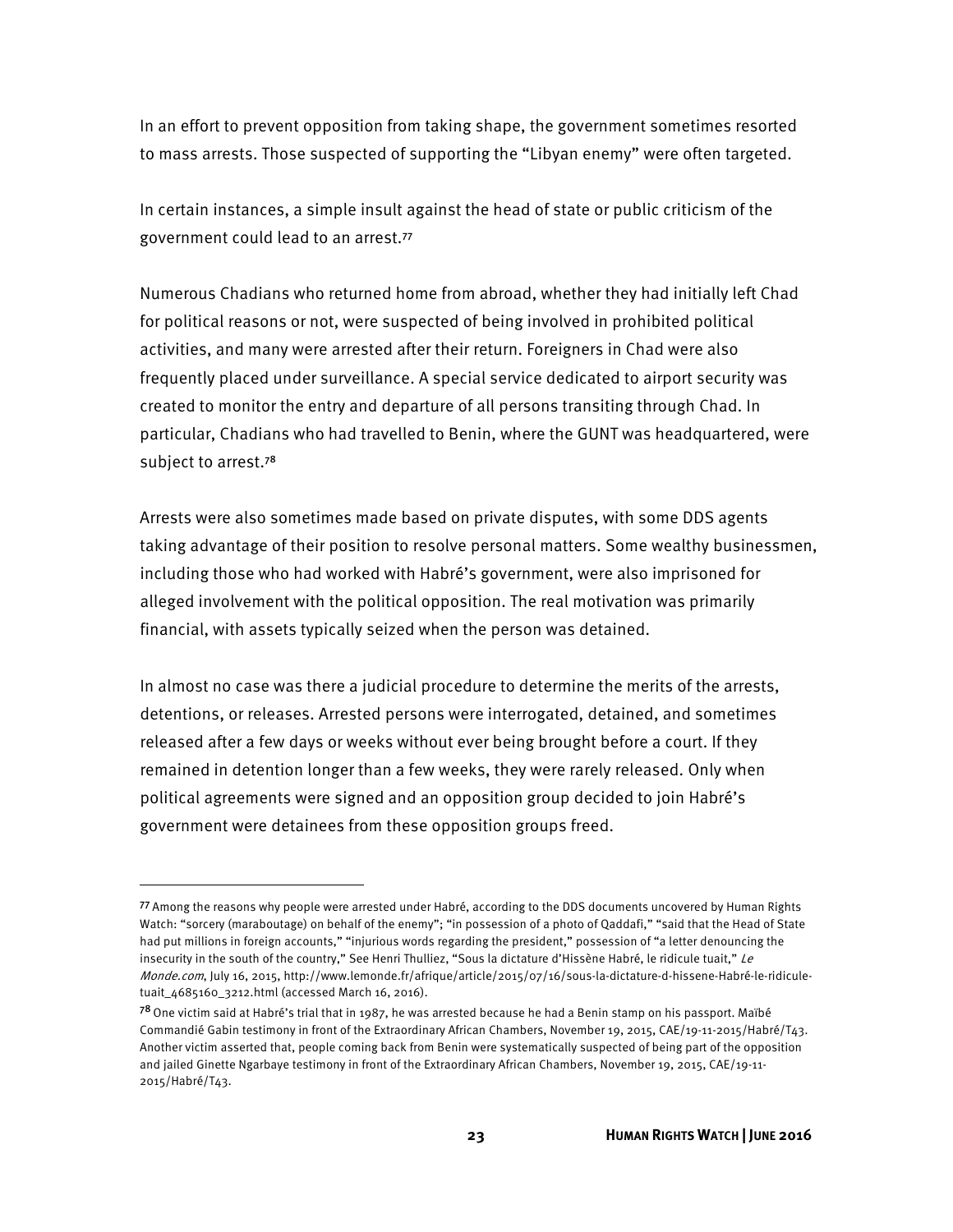## Crimes and Oppression in Southern Chad

The war, instability, and discriminatory practices that Habré's predecessors imposed and directed at administration officials of southern origin had led many southern Chadians living in N'Djaména to return to the south. Little by little, the south slipped out of N'Djaména's control and came under the *de facto* rule of a "standing committee" ("*Comité* permanent") led by former Vice-President Wadal Abd al-Kader Kamougué and composed of southern intellectuals and civil servants.

When Habré came to power in 1982, he sought to regain central control over southern Chad. Habré's FAN, which had become the regular army and would eventually be called the National Armed Forces of Chad (FANT), took over the main southern towns. Its brutal methods, however, led to the emergence of a heterogeneous armed opposition, the "CODOS" (for "commandos").

Habré negotiated with the CODOS in 1983 and 1984 to join the national army, but in practice continued to marginalize them, leading them to take up arms against the government once again. Following negotiations in 1984, hundreds of CODOS travelled to a farm in the village of Déli for a reconciliation ceremony and integration into the Chadian army later that year. The event was in fact a trap, and when the Chadian army arrived, some 200 CODOS and civilians who worked at the farm were killed.<sup>79</sup>

This event marked the high point of the so-called Black September, a murderous wave of repression that Habré's forces waged from June 1984 to early 1985, and which targeted not only the CODOS, but also the civilian population and members of the elite suspected of complicity with the rebels.<sup>80</sup>

Beginning in September 1984, government forces arrested and executed educated Chadians in southern towns. Many people who worked at various levels of the local governments were also killed, as well as numerous merchants and businessmen. Teachers

<sup>79</sup> During the investigation by the Extraordinary African Chambers, experts from the Argentine Forensic Anthropology Team located 21 bodies at Déli, almost all military-age men, most of whom were killed by gunshot. "Ordonnance de non-lieu partiel, de mise en accusation et de renvoi devant la Chambre africaine extraordinaire d'assises," Chambres Africaines Extraordinaires, p.138. http://www.chambresafricaines.org/pdf/OrdonnanceRenvoi\_CAE\_13022015.pdf#page=138 (accessed September 23, 2015).

<sup>80</sup> Human Rights Watch, La Plaine des Morts, pp. 289-339.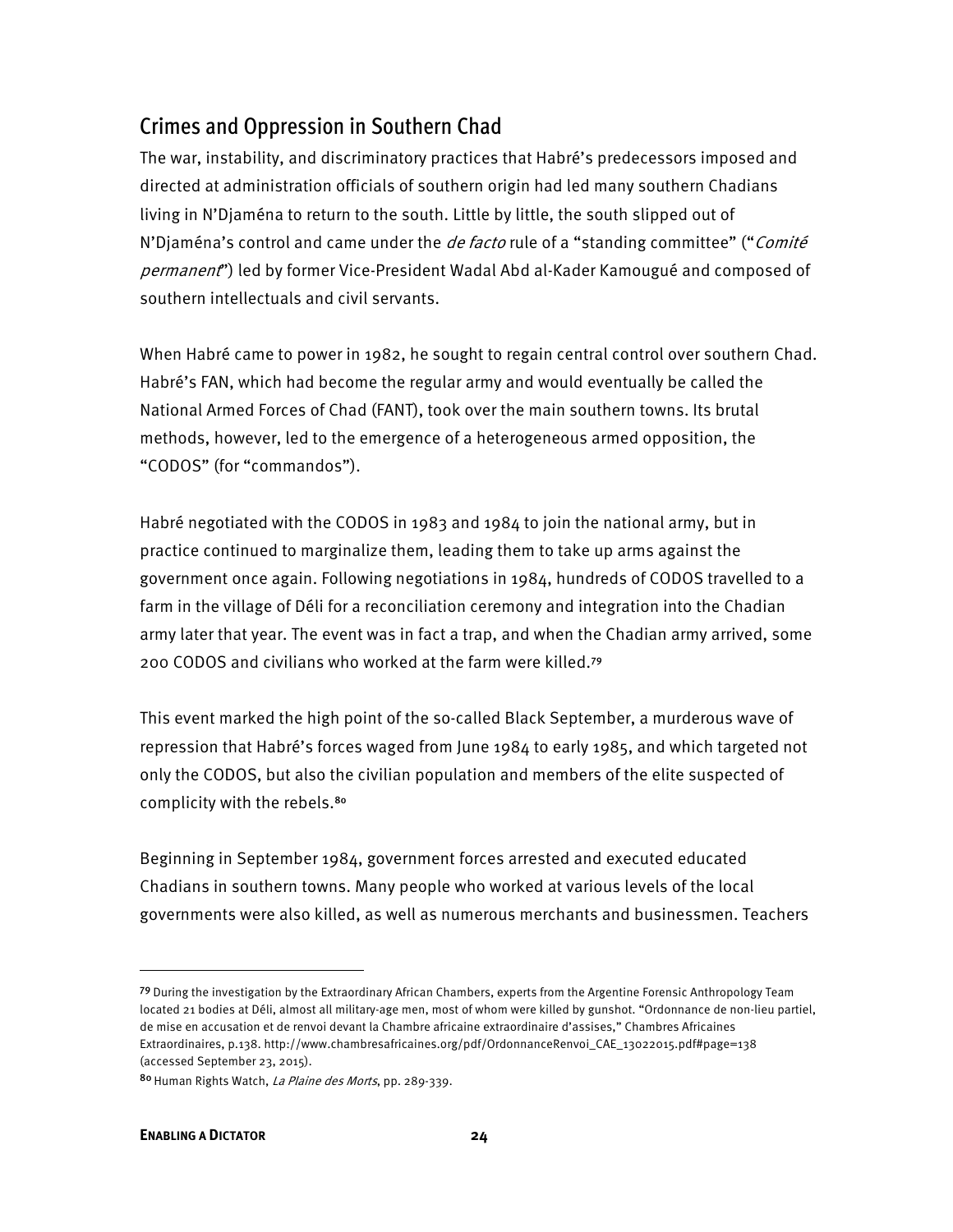and intellectuals were also targeted in an effort to rid the south of educated elites who might oppose Habré.

Unlike the targeted repression in cities in the south, attacks in villages and the countryside affected the population haphazardly. In the name of fighting the armed opposition, Habré's forces attacked, pillaged, burned and destroyed numerous villages, killing civilians, including women and children, and raping women and girls—creating a climate of terror. Villages were targeted when they were suspected of collaborating with the CODOS, or sometimes in retaliation for CODOS-led attacks against government forces.

The CODOS captured during armed confrontations were often summarily executed. In many cases, Chadian armed forces made no effort to determine whether the people they had captured were really combatants or only suspected of being CODOS.

#### Targeting of Ethnic Groups

The Hadjeraï and the Zaghawa ethnic groups, whose leaders originally took power alongside Habré, were savagely persecuted when some of their members fell out with him.

Hadjeraï leaders had long been friends of Habré and even constituted the principal force that brought him to power in June 1982. Nevertheless Habré began to mistrust the Hadjeraï as early as 1984 when his minister of foreign affairs, Idriss Miskine, a Hadjeraï, became increasingly popular and began to overshadow Habré. Miskine died under mysterious conditions that year, creating mistrust between Habré's Goranes and the Hadjeraï. In 1987, when Habré learned that some Hadjeraï leaders had created an armed opposition movement, the MOSANAT, his forces began attacking Hadjeraï dignitaries, their families, and the entire ethnicity in general. Many Hadjeraï villages were completely destroyed.

In 1989, Hissène Habré suspected Idriss Déby, his advisor on defense and security matters, Mahamat Itno, minister of the interior, and Hassan Djamous, commander-in-chief of the Chadian army and the man who defeated the Libyans, of plotting a coup against him. All three men were ethnic Zaghawa.

Itno and Djamous were arrested and killed (Déby managed to escape and later overthrew Habré in December 1990). The government turned on the rest of the Zaghawa as well,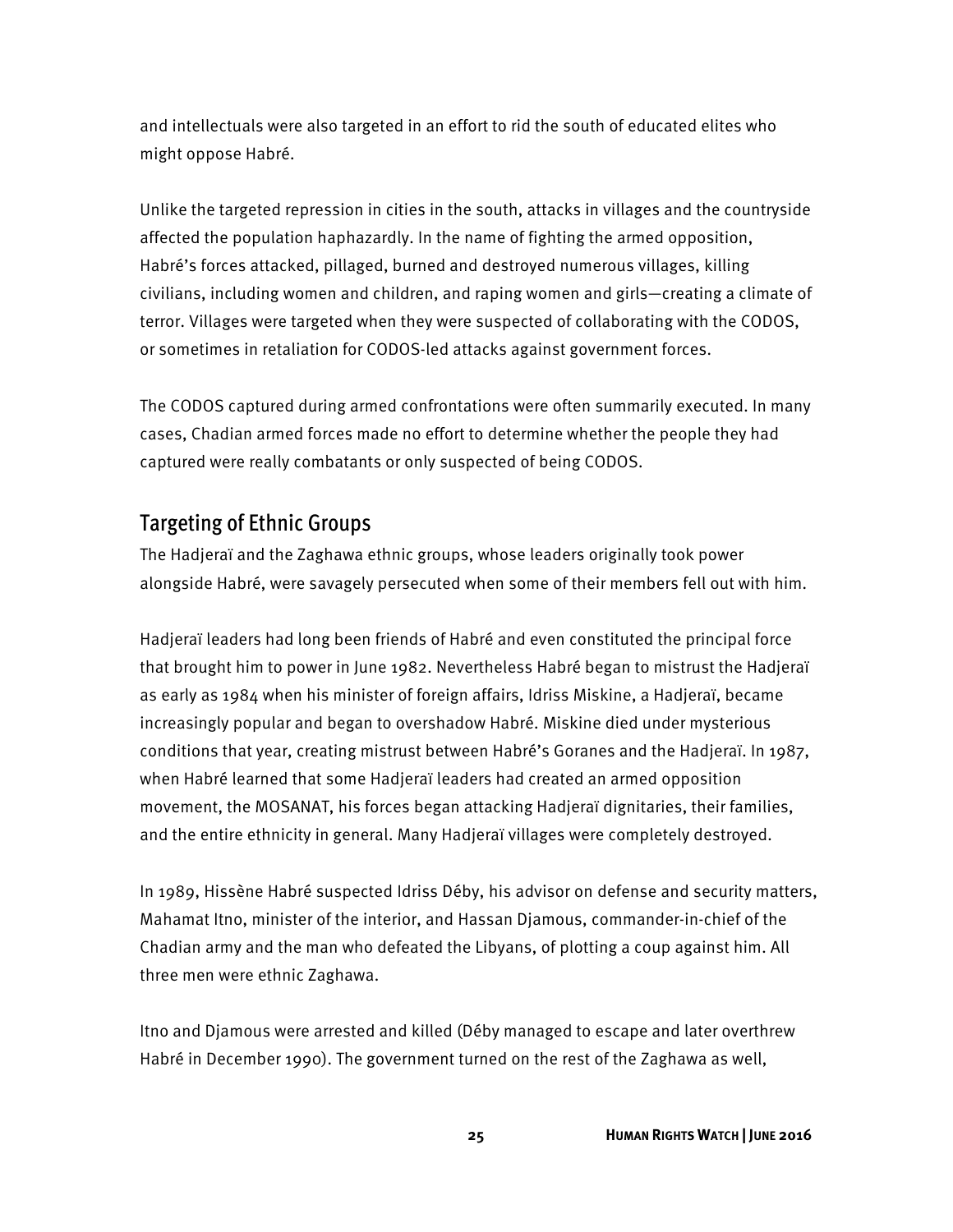whether or not they were linked to the rebellion. Hundreds were seized in raids, tortured, and imprisoned. Dozens died in detention or were summarily executed.

### Torture, Rape and Inhuman Conditions of Detention

Torture was common in DDS detention centers during interrogations to extract confessions or information. The most common forms of torture included:

- "Arbatachar" binding, involving tying the arms and ankles together behind the back, causing the chest to expand and arch. The word "arbatachar" derives from the Arabic word for the number "14" because the body is extended like a "1" and the body's "4" limbs are tied;
- Forced intake of water;
- The "exhaust pipe," when the exhaust pipe of a running vehicle was inserted into the victim's mouth;
- Burning the most sensitive parts of the body with hot objects;
- Torture with sticks, whereby two sticks attached at both ends by cords were placed at the temples and encircled the victim's head to put pressure on the skull; and
- Electric shocks, beatings, whippings, and extraction of fingernails.

Women detainees in the *Locaux* prison were regularly raped by DDS officials.<sup>81</sup> Male guards forced women to have sexual relations with them in exchange for necessities of survival, like food and medicine.82 Rape by agents of the DDS caused several women to become pregnant in detention.<sup>83</sup>

Most survivors interviewed by Human Rights Watch said they still do not understand how they were able to make it out alive. Severe dietary deficiencies, lack of space, overcrowding, deplorable sanitary conditions, lack of medical services, lack of physical activity, heat, and insects all directly contributed to the physical deterioration of the prisoners. This reality also broke the prisoners down psychologically, and was

<sup>81</sup> Fatimé Sakine testimony before the Extraordinary African Chambers, October 22,2015, CAE/22-10-2015/Habré/T31; Clément Dokhot Abaifouta testimony before the Extraordinary African Chambers, November 9, 2015, CAE/09-11- 2015/Habré/T36 ; Ginette Ngarbaye testimony before the Extraordinary African Chambers, November 19, 2015, CAE/19-11- 2015/Habré/T43.

<sup>82</sup> Human Rights Watch, La Plaine des Morts, p.234.

 $83$  lbid, p.236.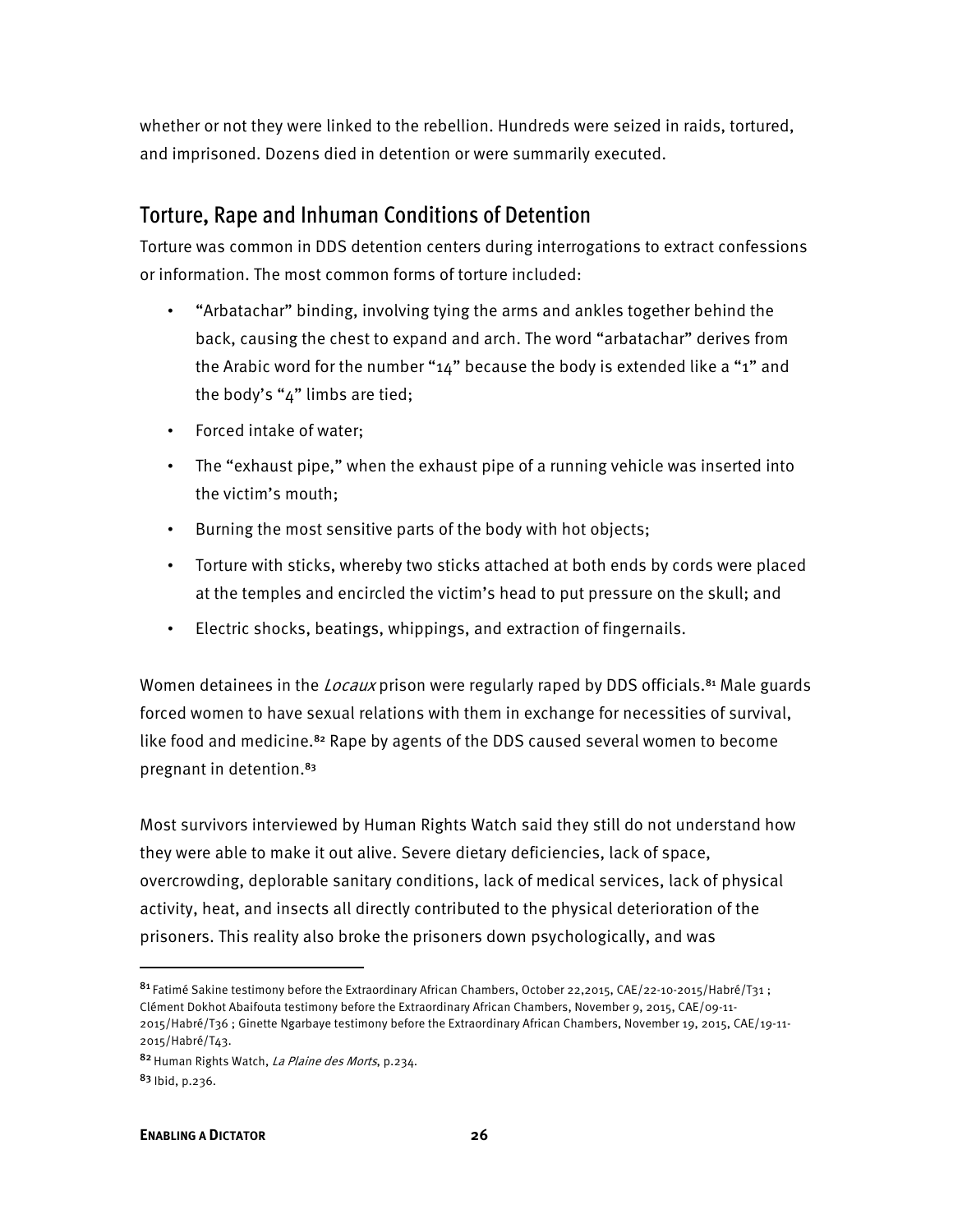compounded by lack of communication with the outside world, and the atmosphere of constant fear created by enforced disappearances, summary executions, and the daily deaths of detainees due to torture or poor conditions.

Gali Ngothe says that what he remembers most about the five months he spent being interrogated and tortured at the headquarters of Chad's secret police here is the voice of the man giving the orders. It was that of former President Hissen [sic] Habré. …

As he was being interrogated at security headquarters, he said, he heard Mr. Habré's voice over a walkie-talkie that was held by guards. "I'm absolutely sure," Mr. Ngothe said. "I had been his adviser, after all."

The ordeal began in earnest soon afterward. Mr. Ngothe said the guards tied his arms and legs, thrust a wooden plug into his mouth to keep it open and filled his stomach with water.

"It was a barbarous torture technique," Mr. Ngothe said, "but they knew the limits they could go without killing you."

-New York Times, December 7, 1990, p. A5

Corpses were not always cleared out of cells or the prison on the day of death, but instead often left on the cell floor for several days, even during periods of extreme heat. Prisoners who died in detention in N'Djaména were buried in mass graves, usually at Hamral-Goz, the "Plain of the Dead," located some 5 kilometers from the capital. DDS prisoners were forced to dig the graves of their fellow detainees.

One particularly infamous prison called the *Piscine* was set up in a former swimming pool, which families of French soldiers had used during the colonial period. Dozens of detainees were jammed into cells that measured just a few square meters—including in the unbearable heat of summer. Jailers would often wait until several people had died before clearing the decaying corpses out of their cells. For many Chadians, the *Piscine* has come to symbolize the abuses of the Habré era.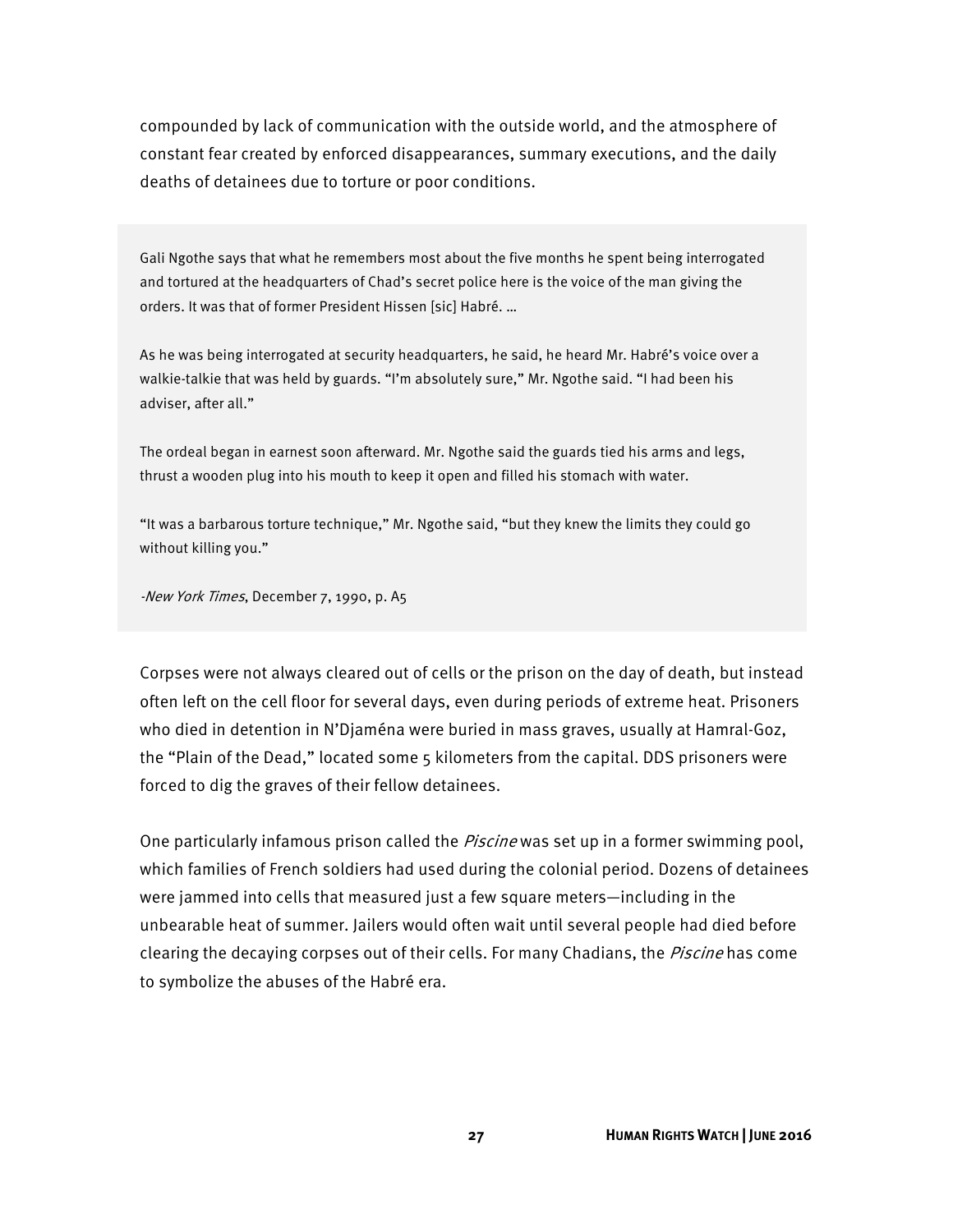#### Sexual Enslavement

According to DDS documents recovered by Human Rights Watch,<sup>84</sup> as well as testimony at the trial of Hissène Habré,<sup>85</sup> in at least two instances, groups of women were sent to the desert north of Chad, where they were used as sex slaves and domestic servants. The women were given "medicine," which they believe were oral contraceptives.

<sup>84</sup>Fact Sheet to the attention of the President of the Republic ("Fiche d'information à l'attention du Président de la République"), January 21, 1986 ; Extraordinary African Chambers, Investigation file "D2024-62," Head of Penitentiary Service, Letter to the Director of DDS, November 29, 1988 ; Extraordinary African Chambers, Investigation file "D2027-461," DDS Director and Second Commander of the FANT, Note on the transfer of prisoners ("Note sur le transfert des prisonnières"), March 23, 1985.

<sup>85</sup> "Senegal: At Hissène Habré Trial, Sexual Slavery Accounts," Human Rights Watch, October 22, 2015, https://www.hrw.org/news/2015/10/22/senegal-hissene-Habré-trial-sexual-slavery-accounts ; Khadidja Hassan Zidane testimony before the Extraordinary African Chambers, October 19, 2015, CAE/19-10-2015/Habré/T28 ; Kaltouma Défallah testimony before the Extraordinary African Chambers, October 20, 2015, CAE/20-10-2015/Habré/T29 ; Hawa Brahim Faradj testimony before the Extraordinary African Chambers, October 21, 2015, CAE/21-10-2015/Habré/T30 ; Romain Gagibati testimony before the Extraordinary African Chambers, November 24, 2015, CAE/24-11-2015/Habré/T45.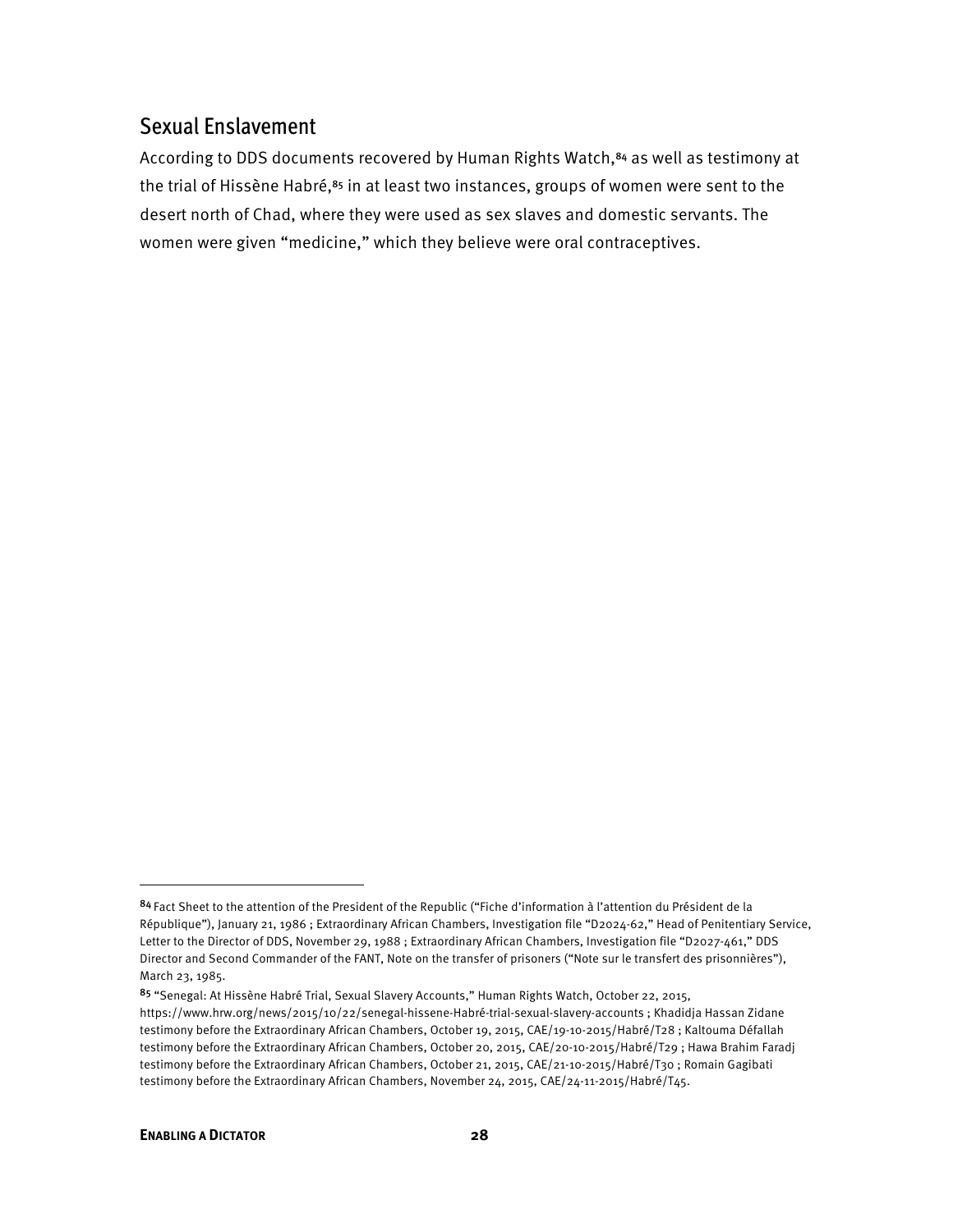# **The US and Hissène Habré's Government**

During Habré's first year in power, many in the West hoped that Habré would prove able to keep his promises to restore order in a country that had suffered through decades of bloodshed and instability. William Foltz, professor of African Studies and Political Science at Yale University, told Human Rights Watch that "one had to remember the paucity of choices for good leaders. All things considered, Habré was the only option."<sup>86</sup>

Qaddafi, however, was doing his utmost to destabilize Habré, who was to use the Libyan threat as a perennial excuse for reprisals against his enemies and brutally repressing dissent.

During the year following his expulsion from N'Djaména, Oueddeï sought desperately to maintain international recognition for his deposed GUNT, with Qaddafi as his main advocate. When this approach failed decisively at the OAU summit in Addis Ababa in June 1983, Oueddeï and Qaddafi returned to armed struggle.

In May 1983, a force including the remnants of various northern and southern factions, nominally commanded by Oueddeï but trained, equipped, and reinforced by Libya and its Islamic Legion, launched a new offensive. They attacked the northern Chadian outpost of Faya-Largeau and pushed Habré's forces back, soon extending their victories as far as to the southeast as Abéché.

In the wake of these reversals, Habré received funds and material from France and the United States, and a small defensive force from Zaire. Zaire assisted the Chadian government by "sending troops to Chad to permit that country to defend itself against the Libyan invasion in 1983, and it provide[d] training in Zaire to Chadian troops."87 These troops were entirely equipped by the United States.<sup>88</sup>

<sup>86</sup> Telephone interview with William Foltz, New York, New York, July 5, 2001.

<sup>87 &</sup>quot;FY 1987 Assistance Requests for Sub-Sahara Africa," Statement before the Subcommittee on International Operations of the House Foreign Affairs Committee on March 18, 1986 by Chester Crocker, assistant secretary for African Affairs, reprinted Department of State Bulletin, July 1986, p. 30.

<sup>88</sup> Guy Jérémie Ngansop, *Tchad, vingt ans de crise*, (Paris: L'Harmattan, 1986).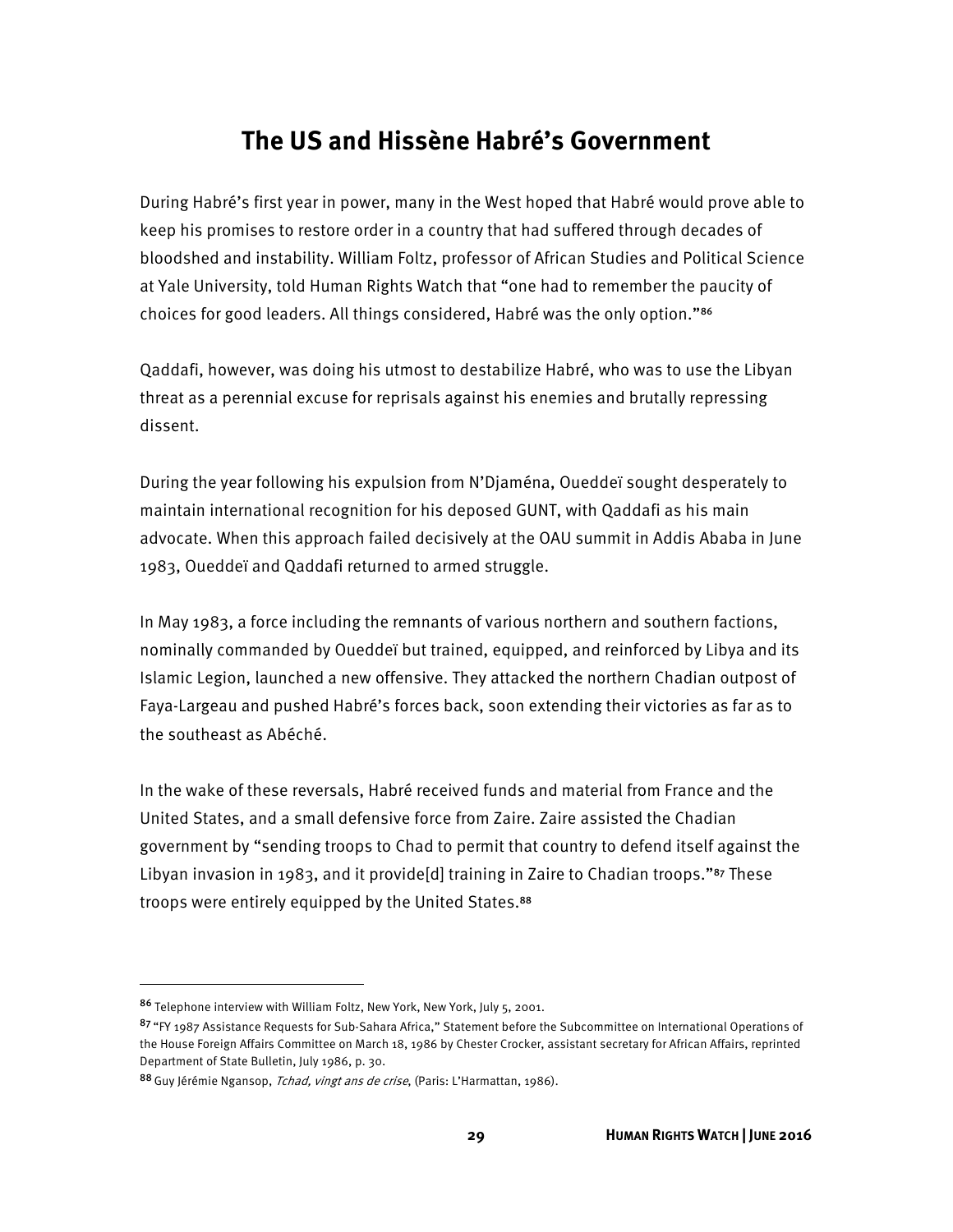Nevertheless, Habré's troops successfully counterattacked Oueddeï's overextended army, beginning with Abéché and eventually retaking Faya-Largeau on July 30, 1983. Qaddafi then sent a large contingent of troops, reinforced with heavy armaments, which retook Faya-Largeau on August 10. That same day, after months of incessant appeals from Habré and lobbying by Washington, France finally committed itself directly to Habré's side. Its "Operation Manta" installed 3,500 men and eight fighter-planes in defensive positions north of N'Djaména and along the 16th Parallel, south of Faya-Largeau.

This cautious deployment left Oueddeï and the Libyans in possession of nearly all of the north of Chad. After extended negotiations from which Chad was excluded, on September 16, 1984, France and Libya agreed to a mutual withdrawal of all their troops. France complied on November 10. Libya merely shuffled its forces around, leaving a substantial presence in northern Chad. The result was a de facto partition of the country.

Habré was also preoccupied with the pacification of the south of the country, which he considered to be populated with traitors led by the "CODOS" and headed towards secession.

Caught between former President Oueddai and Qaddafi's occupation of the northern regions and the spread of conflict and resistance throughout the south, Habré might well have been unable to hold onto power had it not been for continued French and US support.

The Untied States invested in building a strong anti-Qaddafi presence in north central Africa and continued to intervene in the delicate situation of 1983. While French President François Mitterrand was reticent to get more deeply involved, the Americans leaped in, delivering emergency aid and military supplies to Habré's government.

American military assistance to Habré was delivered via several channels. The most important were Foreign Military Sales (FMS), the Military Assistance Program (MAP) and the International Military Education and Training Program (IMET). 89

<sup>89</sup> In FY 1985, the US government completed a general shift from foreign military (FMS) loans to MAP grant assistance begun in FY 1983 "in response to the deep financial crisis our African friends face." While in FY 1983, the US sought a total of 37.7 million in FMS loans for eight countries, it sought only 10 million for just two countries in 1985. In contrast, the US government in 1985 sought a total of 109.5 million in MAP grant assistance. FY 1985 Foreign Assistance Requests for Sub-Sahara Africa, Statement before the Subcommittee on Africa of the House Foreign Affairs Committee on February 7, 1984, by Princeton Lyman, Deputy Assistant Secretary for African Affairs, reprinted Department of State Bulletin, May 1984, p. 45.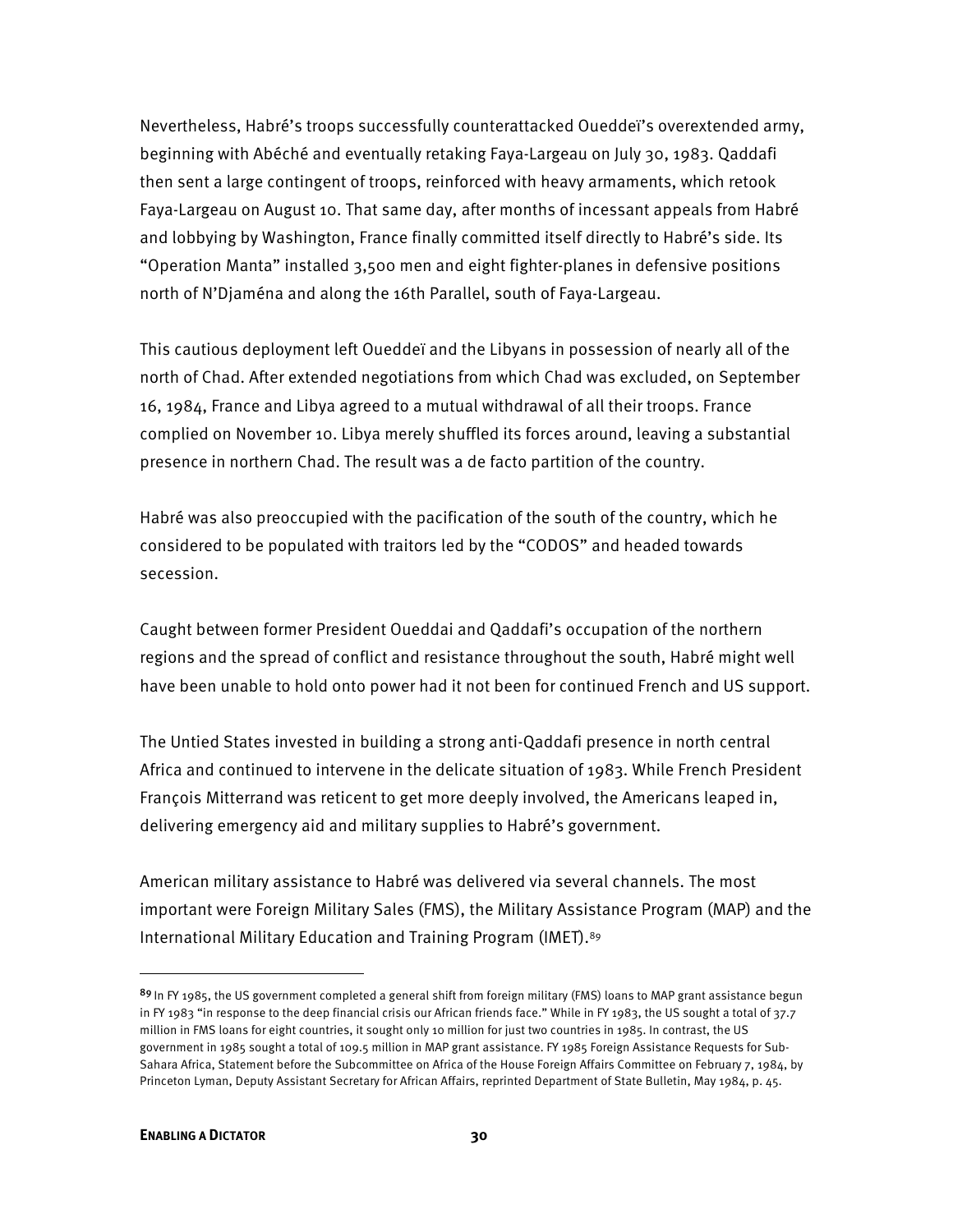The *Washington Post* reported in 2000 that "[i]n addition to covert aid, U.S. assistance totaled \$182 million during Habré's rule."<sup>90</sup> Certain US Department of Defense documents put the figure for all military aid between 1982 and 1988 at \$56 million. This included funds for military equipment, including four C-130A aircraft, 10 Stinger launchers with 20 reloads, 10 2.5-ton trucks, and an undisclosed number of redeye missiles, ammunition, and 0.25-ton jeeps.<sup>91</sup>

Many of the details of the US government's assistance still remain classified. It appears, however, that the United States was attempting to help Habré create a small, efficient army that would eventually be able to defend Chad against Libya without an international presence. The US government maintained this policy until the very end of Habré's rule. A May 1990 memo from the US embassy in N'Djaména stated: "Military power remains the basic and vital support for Habré's power. The need is to reduce the size of the military and make it a leaner, more efficient and less expensive force."<sup>92</sup>

In early 1983, the United States signed a formal accord with Chad concerning the provision of training under the IMET Program.93 The agreement provided for the training of Chadians in military administrative organization, weapons, military engineering and the military police.94 It also stated that:<sup>95</sup>

The recipient country will permit continuous observation and review by, and furnish necessary information to representatives of the United States Government with regard to the use of such training (including training materials); and that the recipient country will return to the United States Government such training (including training materials) as is no longer

<sup>90</sup> Douglas Farah, "Chad's Torture Victims Pursue Habré in Court," Washington Post, November 27, 2000, https://www.washingtonpost.com/archive/politics/2000/11/27/chads-torture-victims-pursue-habre-in-court/9da03c6bed13-477e-9e94-7f80450ca3b8/ (accessed May 12, 2016).

<sup>91</sup> Lt. Col. J. Dwyer, United States Department of Defense, "Information Paper: Security Assistance Summary- Chad," March 16, 1988; From miscellaneous documents related to Chad, released to Human Rights Watch under the Freedom of Information Act.

<sup>92</sup> Memo from the US embassy in N'Djaména to the secretary of state, Washington, D.C., "Official – Informal No. 46," May 1990, released to Human Rights Watch under the Freedom of Information Act.

<sup>93 &</sup>quot;Defense: International Military Education and Training (IMET): Agreement effected by exchange of notes dated at N'Djaména February 22 and April 22, 1983," entry into force April 22, 1983, 10822 TIAS 2841-46.

 $94$  Ibid.

<sup>95</sup> Ibid.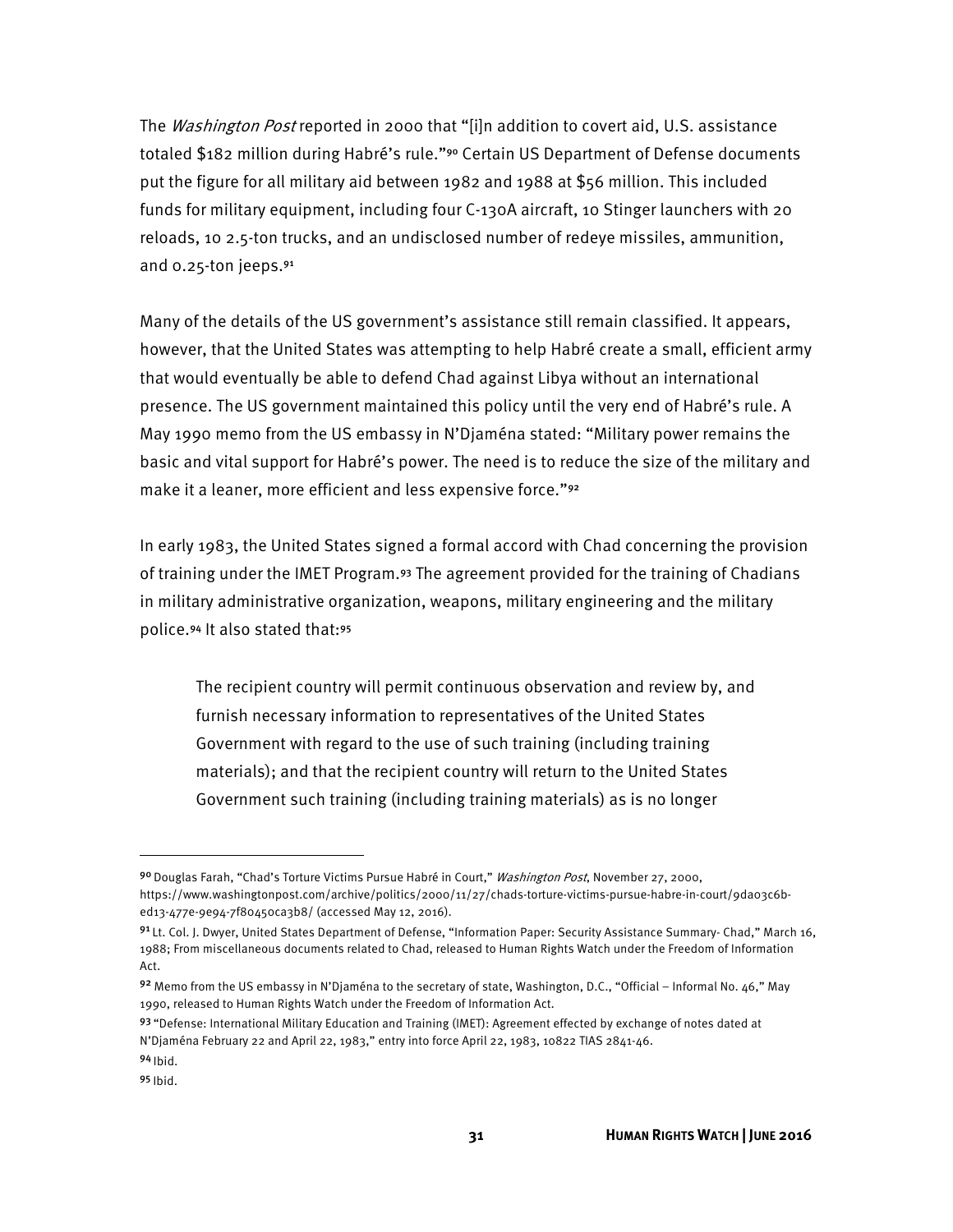needed for the purposes for which furnished, unless the United States Government consents to some other disposition.

Jay P. Moffat, US ambassador to Chad from May 1983 to July 1985, explained in an interview that "American interest was entirely derived from Libya."<sup>96</sup>

Necessity made me deal with [Habré] a lot and then, I think, inclination took over. We both benefited from it.… He wanted to keep in touch and we wanted to keep in touch. He was fascinated with the possibilities of military equipment.

The United States entered into another agreement under the Military Assistance Program, affected by exchange of notes in N'Djaména on July 19 and 20, 1983.97 The 1983 agreements remained in force until a new agreement superseded them on July 19, 2006.98

On July 19, 1983, the State Department announced that under provisions of Chapter 2 and 5 of Part II of the Foreign Assistance Act of 1961, President Reagan had authorized \$10 million in defense articles and services by the Department of Defense to Chad to assist in defeating antigovernment forces.99 Department officials stated that failure to take emergency action to aid Habré's government "would have involved a grave risk of allowing Libya to establish a regime favorable to Libya in N'Djaména and to use Chad as a base for subverting neighboring states."<sup>100</sup>

<sup>96</sup> Interview with Jay P. Moffat by Charles Stuart Kennedy on November, 15, 1989, Association for Diplomatic Studies and Training Foreign Affairs Oral History Project, Library of Congress, http://www.loc.gov/item/mfdipbib000823/ (accessed September 24, 2015).

<sup>97</sup> Note number 249, Communication by the US embassy in N'Djaména to the Republic of Chad, July 19, 2006, http://www.state.gov/documents/organization/105750.pdf, (accessed September 24, 2015); Department of State Bulletin, vol. 83, no. 2079, (Oct. 1983), p. 82.

 $98$  Ibid.

<sup>99 &</sup>quot;U.S. Military Assistance to Chad," Department of State Statement of July 19, 1983, reprinted in Department of State Bulletin, vol. 83 (Sept. 1983), p. 50; See also Chronology, p. 90. <sup>100</sup> Ibid, p. 90.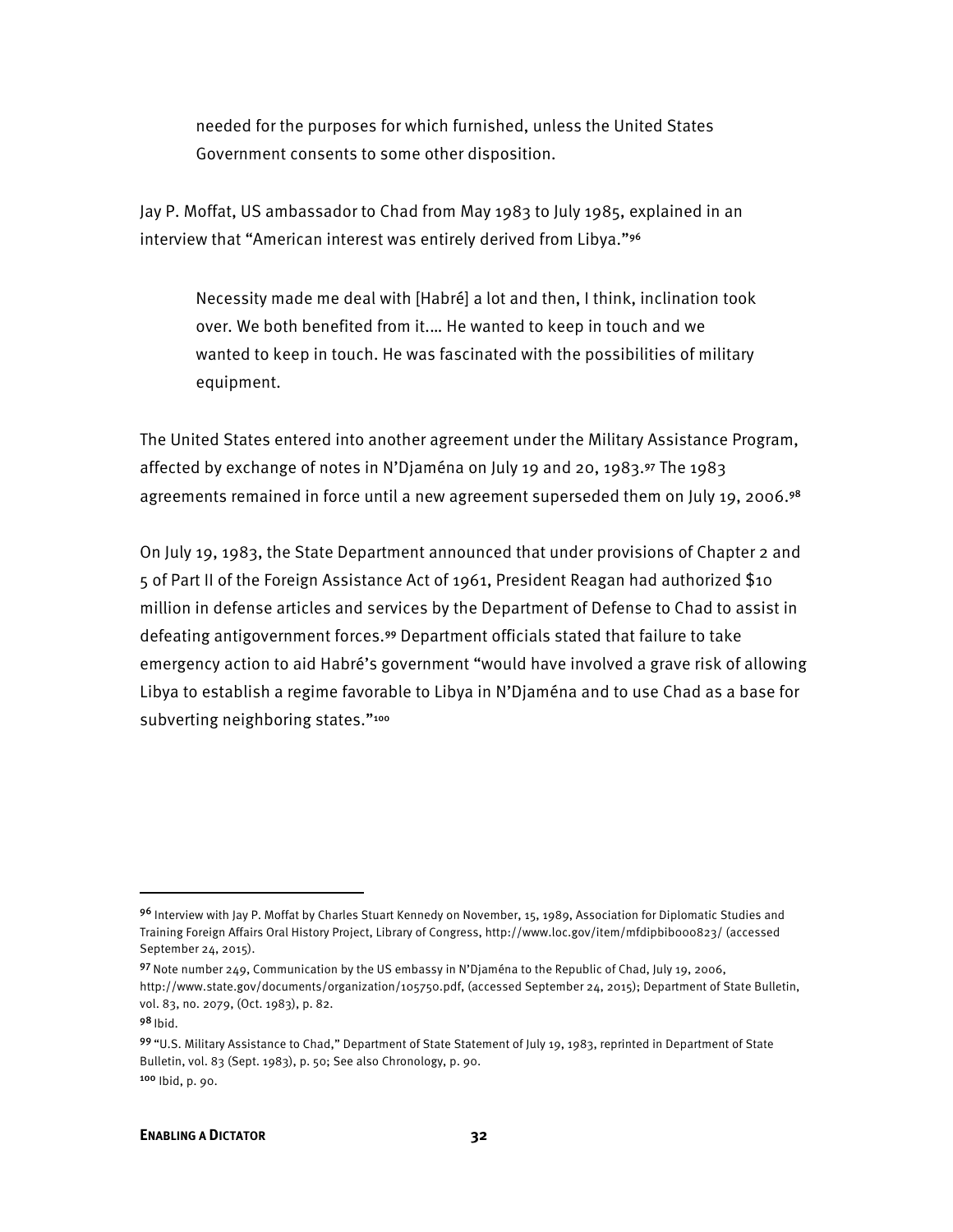At a question and answer news session on August 11, 1983, President Reagan announced publicly that the United States had "provided weapons [to Chad] and some trainers in the use of those weapons."<sup>101</sup>

On August 2, three US military advisers had arrived in Chad to train government forces in using American-supplied antiaircraft rockets.<sup>102</sup> On August 7, two US airborne warning and control systems (AWACS) E-3A aircraft reconnaissance planes, accompanied by eight F-15 (Eagle) all-weather fighter aircraft and air and ground logistical support forces, arrived in Sudan "to monitor the conflict in Chad."<sup>103</sup>

On August 23, 1983, the State Department announced that it was returning the two AWACS aircraft to US bases, but specified that this action was not to be taken "as a lessening of concern or a reduction of support" for Chad.<sup>104</sup>

In its statement, the State Department explained that the AWACS had been deployed to Sudan after consultations with the governments of Chad, Sudan, and France "to perform a monitoring role should that become necessary,"<sup>105</sup> and to send the clear signal to Libya of the "close ties between the United States and its friends and the ability of the United States to respond quickly and appropriately when circumstances dictate."<sup>106</sup> The State Department also confirmed that it was continuing its \$25 million "emergency assistance program" to Chad.<sup>107</sup>

According to documents released under the Freedom of Information Act to Human Rights Watch, President Reagan signed two presidential declarations in the summer of 1983 for a \$25 million drawdown in military equipment to Chad. Items sent included one C-130A

<sup>101</sup> President Reagan's remarks and a question-and-answer session with news correspondents on August 11, 1983, reprinted in Department of State Bulletin, vol. 83, no. 2079, (Oct. 1983), p. 31.

<sup>102</sup> Chronology, Department of State Bulletin, vol. 83, no. 2079, (Oct. 1983), p. 83.

 $103$  lbid, p. 84.

 $104$  Ibid.

<sup>&</sup>lt;sup>105</sup> "AWACS Withdrawn from Sudan," State Department Statement of August 23, 1983, reprinted in Department of State Bulletin, vol. 83 (Sept. 1983), p. 51.

 $106$  Ibid.

 $107$  Ibid.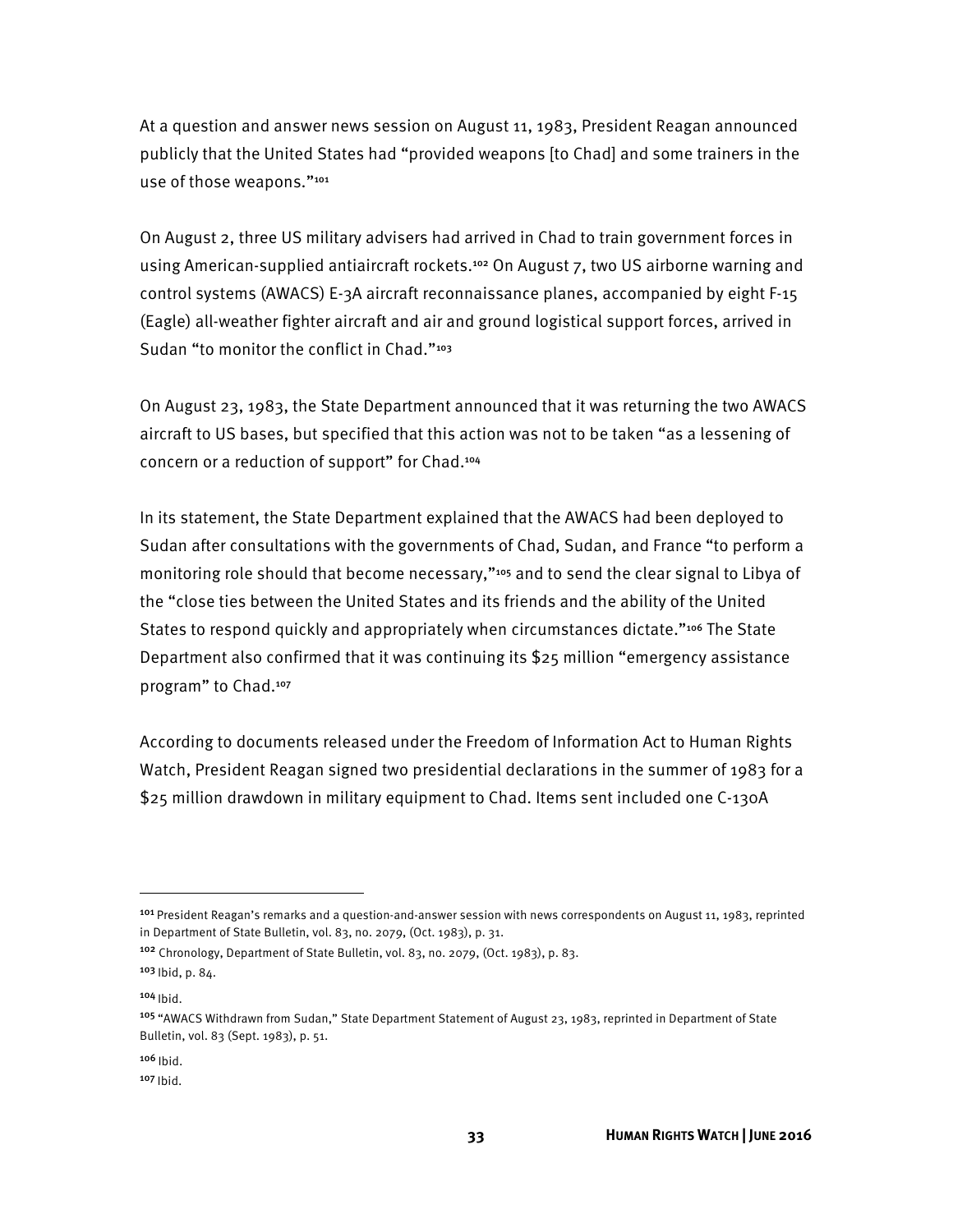aircraft, trucks, jeeps, rifles, ammunition, clothing, medical supplies, machine guns, Redeye missiles and spare parts.<sup>108</sup>

"I did not go up to Faya. Habré had come back. We were supplying a great deal of military equipment. President Reagan in one swoop gave us twenty-five million dollars of military equipment and services under a little known legislative provision that allowed us to draw from the U.S. forces directly. We had equipment, C-130s, C-141s (military transport aircraft) flying in and out. It was the most operational time I have ever had. We spent most of our time at the airport. If it was not military equipment it was food aid."

-Jay P. Moffat, US ambassador to Chad from May 1983-July 1985

In summer 1983, the United States' covert efforts that had helped to bring President Habré to power came to light in the US media.109 The Intelligence Committee of the US House of Representatives met to discuss the matter and determine whether to further assist Habré against Goukouni Oueddeï. There was resistance to President Reagan's strategy in Congress, but this served in part to "deflect the fact that Hissène Habré was the creation of Americans in no small measure," as former US Ambassador to Chad Donald Norland put it. In an unpublished report written shortly after the announcement of President Reagan's aid policy, Norland called continued US support for Habré a "misguided, counter-productive and a costly" endeavor.<sup>110</sup>

Documents released to Human Rights Watch under the Freedom of Information Act reveal that US "security assistance" for Chad consistently increased between 1983 and 1986. Foreign military sales (FMS) increased from zero in 1983 to \$6 million in 1986; funding for IMET increased from \$47,000 in 1983 to \$150,000 in 1986; and the number of Chadian students trained under IMET increased from 2 in 1983 to 10 in 1986.<sup>111</sup>

<sup>108</sup> Jim McNicholas, "Executive Summary: Chad—Security Assistance Program," Defense Security Assistance Agency, February 15, 1985, released to Human Rights Watch through the Freedom of Information Act.

<sup>&</sup>lt;sup>109</sup> "U.S. Military Aid to Chad," New York Times, p. A8, July 20, 1983; Maass, "'Raw Power Struggle' in Chad," Washington Post; Rondos, "Why Chad?" CSIS Africa Notes, pp. 4, 8.

<sup>110</sup>Norland, "Chad: A Case Study in Covert Action," unpublished essay dated 1983 on file with Human Rights Watch.

<sup>111</sup>Ibid. In a March 22, 1983 Statement before the Subcommittee on Africa of the House Foreign Affairs Committee, the US assistant secretary for African Affairs announced that the Department of State was seeking \$50,000 in IMET for Chad for FY 1984. FY 1984 Assistance Requests for Africa, Chester A. Crocker, assistant secretary for African Affairs, Statement before the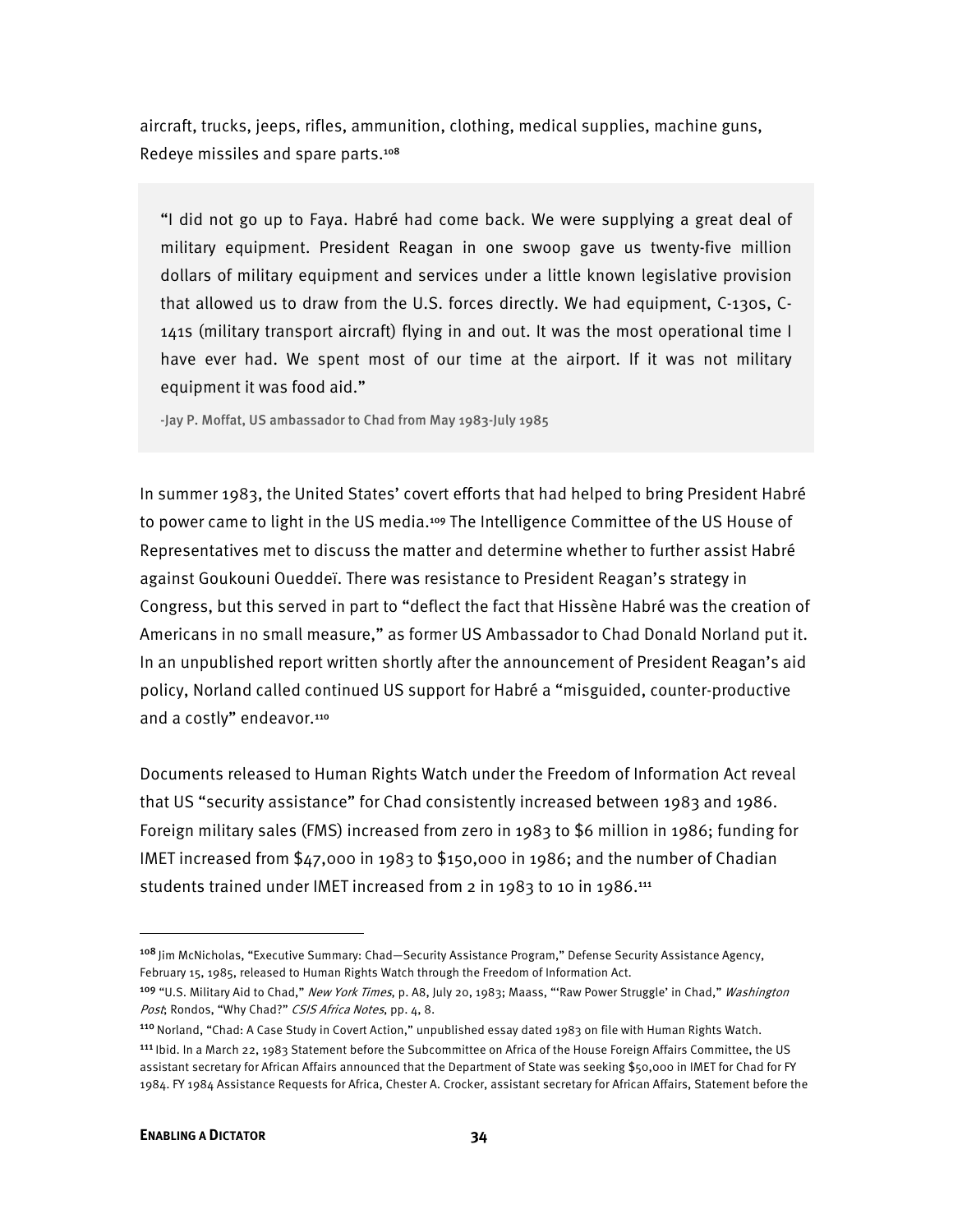In a statement dated March 13, 1986, the State Department announced that President Reagan had determined, under Section 506(a) of the Foreign Assistance Act that "an unforeseen emergency exists in Chad which required our immediate aid. To meet this emergency, the President has directed the drawdown of up to \$10 million in Department of Defense equipment and services to provide military assistance to Chad."112 According to the Department of State, the decision came "in response to the request of the Government of Chad and is in accordance with Article 51 of the UN Charter."<sup>113</sup>

An internal document summarizing the IMET program in Chad, dated October 2, 1990, states that US Training Objectives consisted of assisting Chad to "create a cadre of trained professional soldiers and airmen with the skills required to deploy, operate and maintain US-supplied equipment… [as well as to] assist Chad in developing the managerial expertise and professionals to lead its armed forces."114

In early 1987, with the additional support of the French army, Habré's forces mounted a counteroffensive against Libyan troops that led to the recapture of the north in March of that year. By September, Habré's forces had driven Libyan forces from all of Chad except their redoubt in the Aouzou Strip.<sup>115</sup>

In June 1987, President Reagan invited Habré to the White House. Habré was accompanied by then-US ambassador to Chad, John Blane, who described the visit as follows:<sup>116</sup>

It went beautifully. I came over ahead of him to help prepare things…. Oh, it just went swimmingly. Mr. Habré and Mr. Reagan got along just dandily. Yes,

**.** 

Subcommittee on Africa of the House Foreign Affairs Committee on March 22, 1983, reprinted in Department of State Bulletin, vol. 83, May 1983, p. 25.

<sup>112</sup> The administration used the "emergency drawdowns" provision of paragraph 506-A in the Foreign Assistance Act, so often that the key State Department official Charles Duelfer, known as "Charlie Chad," was given a model C-141 plane with "506-A" stenciled on the tail. Michael Bronner, "Our Man in Africa: America Championed a Bloodthirsty Torturer to Fight the Original War on Terror. Now, He is Finally Being Brought to Justice," Foreign Policy, January/February 2014, http://www.foreignpolicy.com/articles/2014/01/23/our\_man\_in\_africa\_hissene\_Habré\_chad\_reagan, (accessed February 4,

<sup>2014).</sup> 

<sup>&</sup>lt;sup>113</sup> "U.S. Emergency Military Assistance to Chad," State Department Statement, March 13, 1986, made available to news correspondents by Department spokesman Bernard Kalb, reprinted in State Department Bulletin, May 1986, p. 49.

<sup>114</sup>Tom Cushing, Defense Security Assistance Agency, "Training Information Paper: Chad IMET program," October 2, 1990, released to Human Rights Watch under the Freedom of Information Act.

<sup>&</sup>lt;sup>115</sup> Foltz, "Chad's Third Republic," CSIS Africa Notes, p. 2. Habré and Qaddafi concluded a ceasefire in September 1987 and diplomatic relations between the two countries were reestablished in October 1988.

<sup>&</sup>lt;sup>116</sup> Interview with US Ambassador John Propst Blane by Charles Stuart Kennedy on August 8, 1990.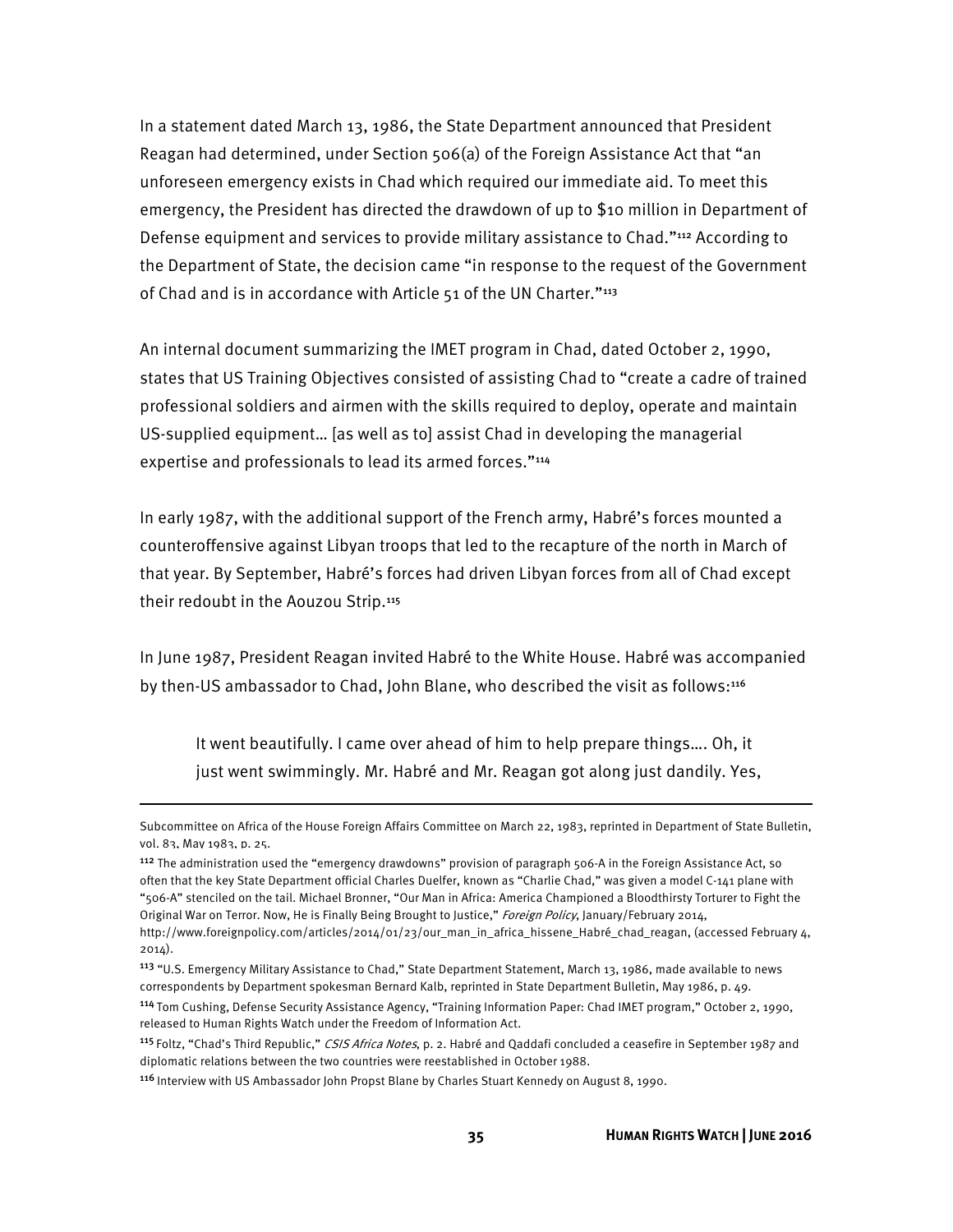indeed. Mr. Habré had just finished delivering Col. Qadhafi's head on a platter.

As you know, ambassadors very often will recommend to Washington that their heads of state be invited for a visit. Now this has happened at every post I have ever served at, with the exception of Chad. I did not recommend that visit. I got a cable one day saying the president would love to see Mr. Habré. So I trotted over to see the boss, and Mr. Habré said he would be delighted to go.

During the visit, President Reagan expressed his continued support for Habré, and stated that the relationship between the United States and Chad "will continue to be strong and productive."117 Habré expressed his "great gratification" for the "reaffirmed determination of the United States to help Chad complete the national liberation task and tackle, in a lasting manner...."<sup>118</sup>

A declassified State Department document from 1988 states that by then, \$56 million had been used to drawdown military equipment, including four C-130A aircraft.<sup>119</sup> When Chad acquired two C-130H aircraft from the United States in 1988 and 1989, Washington even heeded to the Chadian demand to have the costs for C-130H pilot training lowered. Offering the "biggest bang for the buck," the United States lowered the total cost of training for four pilots and two navigators on two new aircrafts from \$1.6 million to \$886,000. A declassified memo states that "the GoC will be very pleased with this new case."120 In 1988 alone, Chad purchased 20 high-mobility multipurpose wheeled vehicles (HMMWVs), along with "3 million rounds of 7.62 ammunitions, 2,000 M-14 rifles, and 150 I-Tow missiles" from the United States.<sup>121</sup>

<sup>&</sup>lt;sup>117</sup> "Visit of Chad president," Department of State Bulletin, vol. 87, September 1987, p. 23.

 $118$  lbid.

 $119$  lbid.

<sup>&</sup>lt;sup>120</sup> "Security Assistance Issues," Undated (probably late 1989), released to Human Rights Watch through the Freedom of Information Act.

<sup>121</sup> Lt. Col. C. Stucki, Defense Security Assistance Agency, "Information Paper: Security Assistance Program – Chad (U)," June 5, 1990, released to Human Rights Watch through the Freedom of Information Act.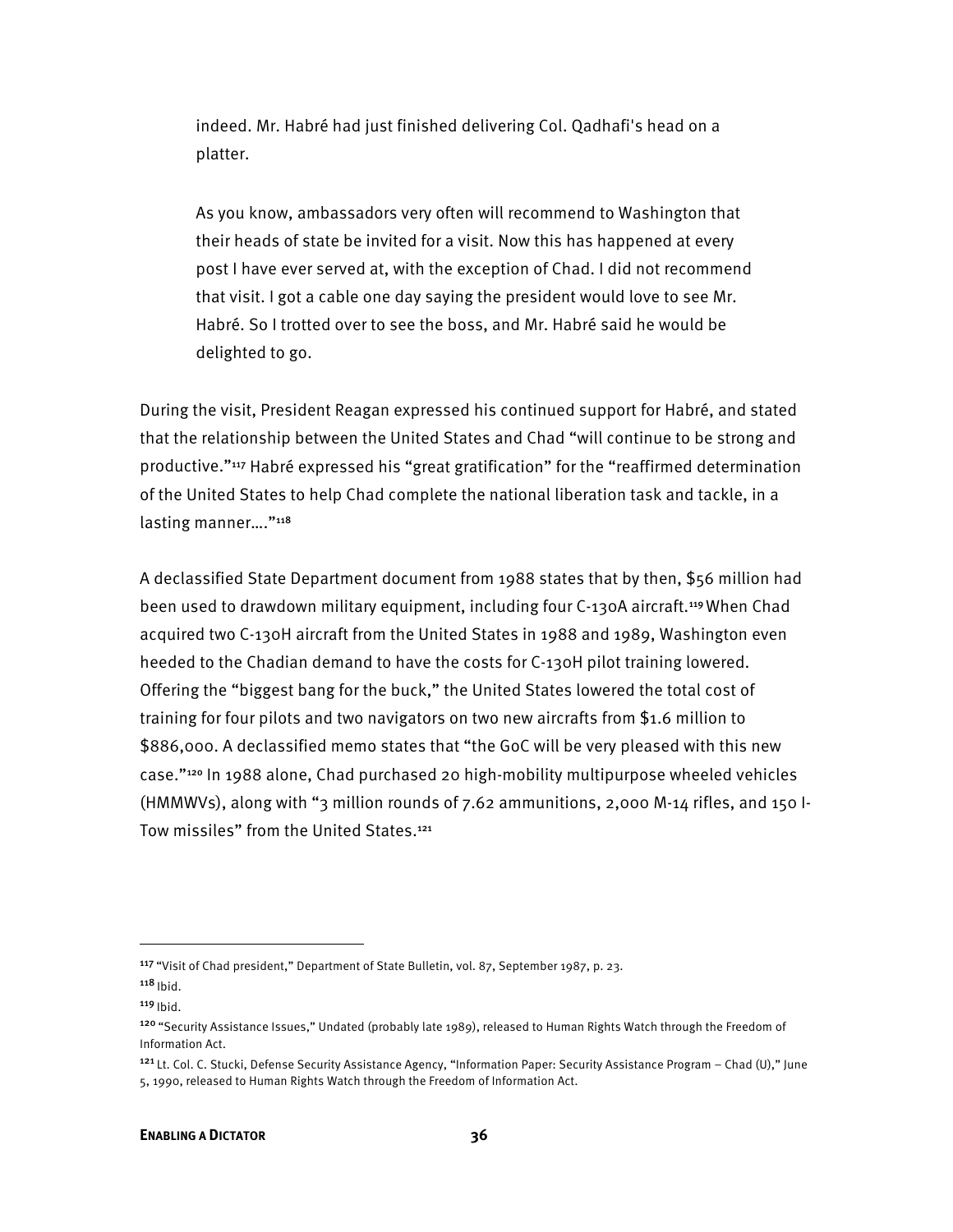When asked to describe US policy in Chad from 1985 to 1988, US Ambassador John Blane replied:

All-out support of the Chadians. As you may remember, Mr. Reagan had a thing about Col. Qadhafi. He just didn't like Col. Qadhafi at all. And if you've got somebody who has a capable force—willing to use it, wanting to use it, going to use it against Mr. Qadhafi—you help him. And we helped.

France felt that the United States had overstepped its bounds in becoming so deeply involved in Chad, a country it considered fell squarely within its sphere of influence.<sup>122</sup> France remained Chad's single largest financial contributor, with investments amounting to \$250 million per annum, compared to the United States' estimated \$35 million total contribution.

However, as a 1987 Newsweek article stated, "America's military aid of \$31 million, along with its covert-aid program, is comparatively less important—but it comes without restrictions."123 This French discontent proved irrelevant, and failed to deter the US administration from developing a long-term policy of military development and training in Chad with the objective of containing Libyan expansionism. France also supplied military aid to Habré, and was critical in his military victories against Qaddafi, but placed clear limits on that aid.

The differences between French and American policies created friction between the two powers. Presidents Reagan and Mitterrand shared a cool relationship, and France's extreme reluctance to take military action against Libya, partially due to its reliance on the latter for inexpensive oil and other military economic interests, proved to be a significant obstacle to the success of American policy. In fact, wrote René Lemarchand, "[r]esisting American pressures […] was now seen by Mitterrand as a condition of his political credibility at home and abroad."

Perhaps as important for Habré to be able to withstand Libyan advances as the material aid he received from foreign governments was the intelligence on Libya that Habré's allies

<sup>&</sup>lt;sup>122</sup> Since 1960 independence, France has been its single greatest financial contributor.

<sup>&</sup>lt;sup>123</sup> Rod Nordland, Fred Coleman, and John Barry, "Bogged Down in the Desert," Newsweek, September 21, 1987, p. 49.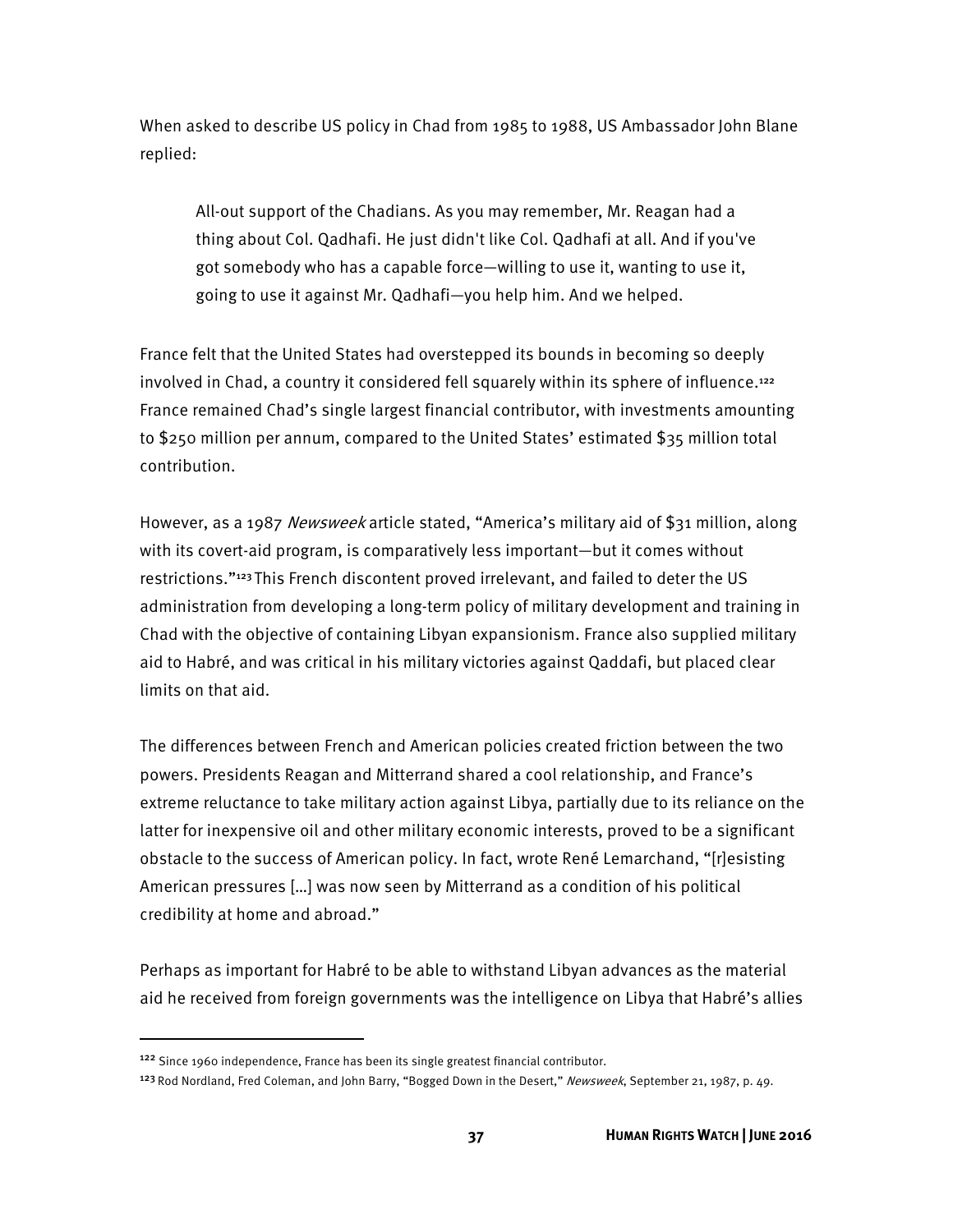supplied to him throughout most of his rule. For example, journalist Pierre Darcourt recalls an incident in November 1984 in which Qaddafi officially announced that the retreat of Libyan forces from Chad had been achieved in accordance with an agreement reached with France.

Firmly contesting this assertion, Habré ordered his minister of information to reveal to the international press the exact positions of the Libyan forces that remained in the north of Chad. The coordinates, the minister specified, came from "official American sources" and were supported by "negatives taken by US satellites."<sup>124</sup>

Darcourt also recalls Idriss Déby, then Habré's military chief, telling him that American surveillance specialists warned Habré of the arrival of two Libyan planes in the south of Chad intending to deliver arms to a rebel faction there.<sup>125</sup> This kind of aid gave Habré a significant advantage over his enemies. In 2000, the Washington Post reported that "Habré's intelligence units and the CIA shared information extensively, according to three former senior U.S. officials familiar with events at the time."<sup>126</sup>

The DDS was also part of a network known as "Mosaïque" ("Mosaic"), made up of the security services of the Côte d'Ivoire, Israel, Chad, Togo, the Central African Republic, Zaire and Cameroon. According to Amnesty International, the aim of Mosaïque, which was reportedly financed by the United States, was to facilitate exchanges of intelligence, the implementation of joint operations and surveillance and pursuit of opponents of the participating governments (in particular through extradition).<sup>127</sup>

Documents discovered by Human Rights Watch in the DDS archives confirm Chad's membership in Mosaïque and record instances of intelligence exchange carried out under the program.128 France, Egypt, Iraq, and Zaire also contributed to Habré's intelligence network.

<sup>124</sup> Darcourt, Tchad: Le Chemin de la Liberté, p. 258.

 $125$  | bid., p. 269.

<sup>&</sup>lt;sup>126</sup> Farah, "Chad's Torture Victims Pursue Habré in Court," *Washington Post.* 

<sup>&</sup>lt;sup>127</sup> Amnesty International, "Chad: The Habré legacy," p.40. ; Darcourt, Le Tchad 15 Ans Après, p. 42.

<sup>&</sup>lt;sup>128</sup> "Mosaïque: Projet de Structure Organique et Fonctionnelle," 1988; Letter from the director general of Cameroon's *Centre* National d'Etudes et des Recherches to the director of the DDS, undated.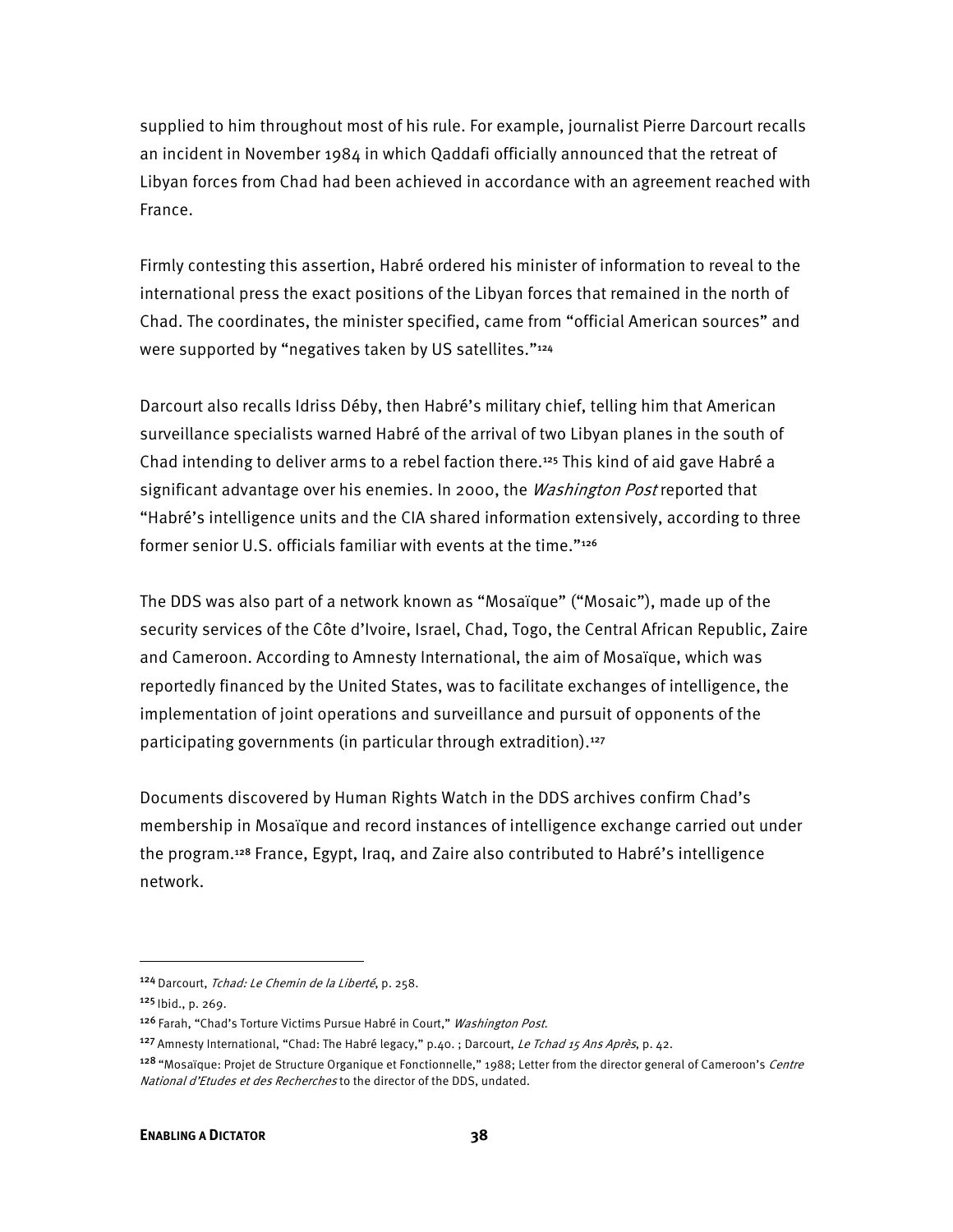In February 1986, GUNT and Libyan forces launched a new offensive, bolstered by Libyan air support, which struck south of the 16th parallel, including an attack on the airport in N'Djaména. This prompted a new French intervention, "Operation Epervier," in which French planes raided Libya's main airfield at Ouadi Doum, near Faya-Largeau.

By this time, Habré had completed his lengthy pacification of Chad's south, and began to concentrate his forces in the north in a campaign to reclaim lost territory. In late December, Chadian government forces began a major offensive against Libyan positions.

By January, they had retaken the towns in Tibesti occupied by Libya in December, as well as the town of Fada to the east. In March, Habré's forces captured Ouadi Doum, Qaddafi's principal base of operations, forcing Libya to retreat from Faya-Largeau and ultimately to evacuate the north.

These battles were won with modest French and American air support, but mostly through the Chadians' efficient use of the small arms that their patrons had supplied. Libya's forces were seen as poorly trained, unmotivated, and unartfully commanded, and suffered huge losses despite their superior numbers and equipment. Many of the prisoners that Chad took were reported to have deserted the battlefield.

In August, Habré took the town of Aouzou. His attempts to hold the Aouzou Strip, however, were frustrated when France refused to provide air support, in line with its belief that the ownership of that disputed territory should be resolved through peaceful means. On August 28, Libya successfully counterattacked and retook Aouzou. On September 5, Habré struck 60 miles inside Libyan territory, inflicting heavy losses on the Libyan airbase at Maaten-as-Sarra, and then retreated.

On September 7, two Libyan jets attempted to attack; one was shot down in N'Djaména by the French, while the other inflicted minor damage on Abéché. On September 11, the OAU negotiated a cease-fire. Although Libya later provided support to Idriss Déby's forces in their revolt against Habré, which lasted from April 1, 1989, until Habré's defeat on December 1, 1990, this marked the end of the two nations' overt armed conflict.

In May 1988, Qaddafi announced his prospective recognition of Habré's government, though he apparently conditioned it on Chad's official surrender of the Aouzou Strip, its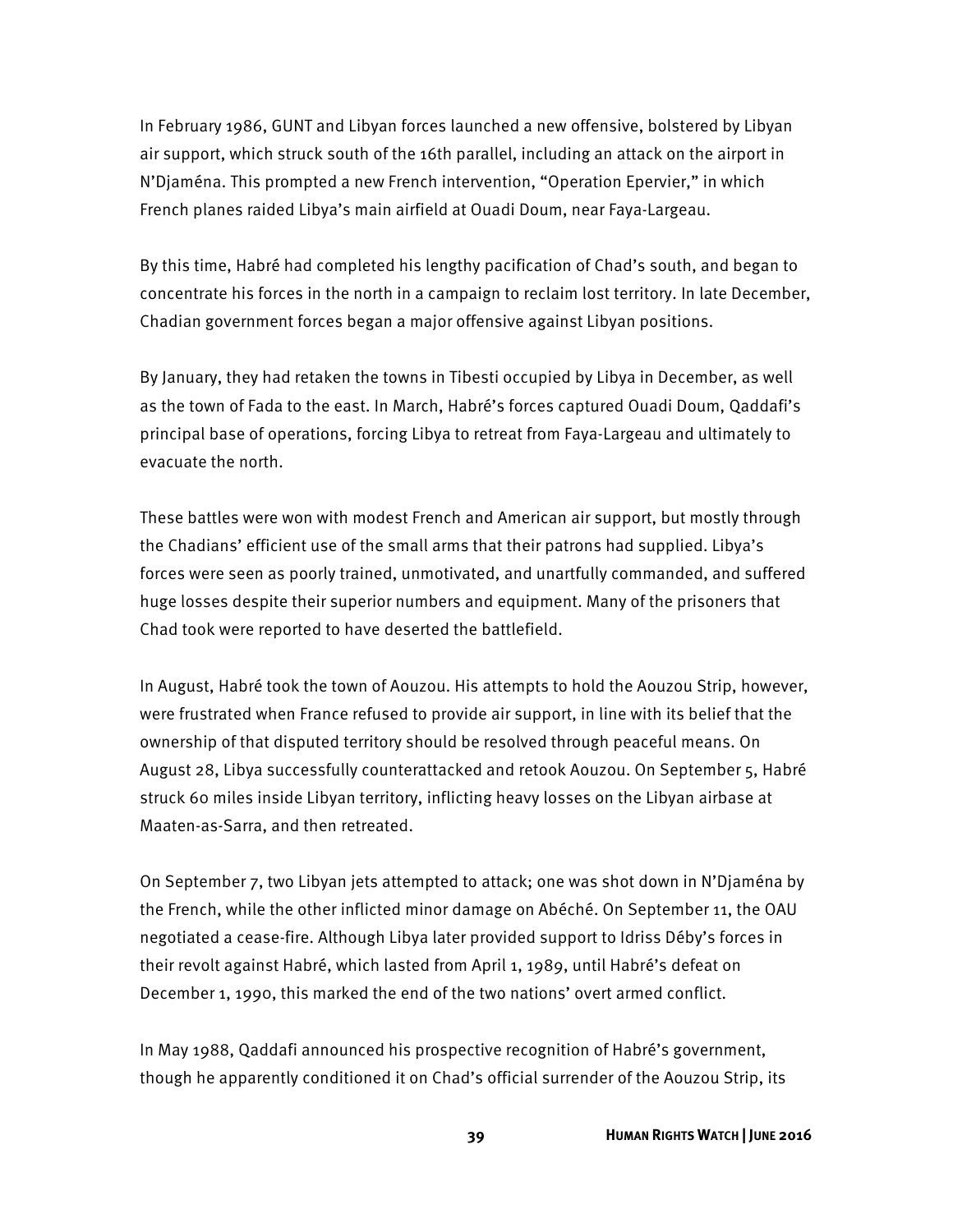expulsion of all French troops, and its return of all prisoners.<sup>129</sup> In October, despite the nonfulfillment of any of these conditions, the two nations announced the resumption of diplomatic ties, exchanged ambassadors, and agreed that Aouzou would be dealt with through mediation.

<sup>&</sup>lt;sup>129</sup> In March 1988, Goukouni had returned to Qaddafi's fold and reclaimed the leadership of the GUNT. The ousted Ibn Oumar reconciled with Habré in November 1988 and the following March became Chad's foreign minister, in which position he broadcast some of the Chadian government's most vicious attacks on Qaddafi.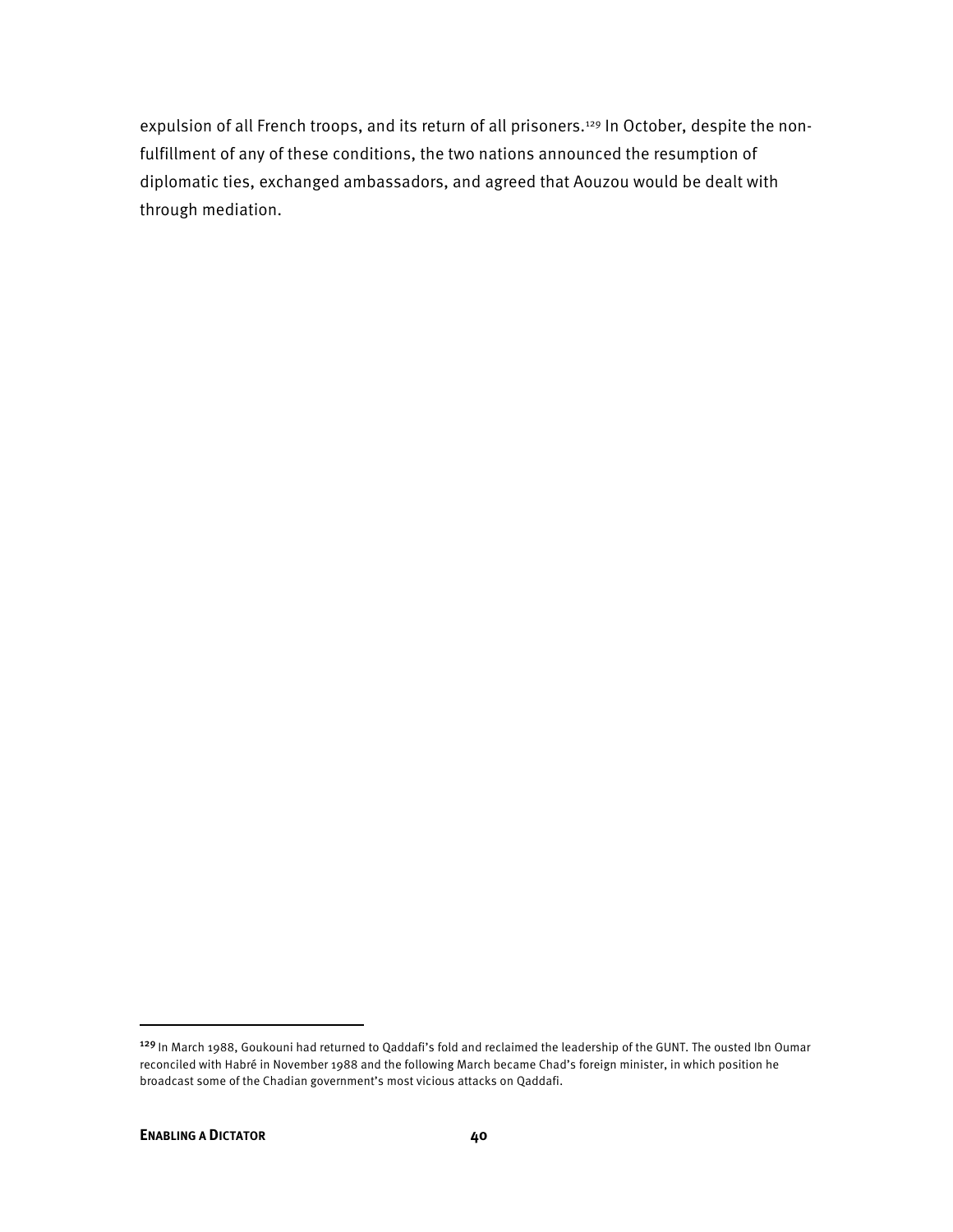# **The US and the DDS**

According to the report of the Truth Commission, the United States was deeply involved with the DDS:

America had a long relationship with the DDS from its first months of existence. The U.S. supervised, maintained, and contributed effectively to its development until the fall of Habré…. The U.S. transferred 5 million CFA francs (roughly \$12,500 at the time) each month to the DDS. Some alleged that this amount was increased to 10 million CFA francs beginning in 1989. This in addition to the modes of transportation, arms, clothing, and other sophisticated means of observation and communication; it would be too difficult to enumerate here all of the means of support.

The American advisors from the embassy regularly met with the director of the DDS. They paid him daily visits, either to advise him or to exchange information. Numerous employees of [the DDS] … remember a certain "John" and a "Swiker" as well as many others whose names they did not know.

Concerning the American advisors who were assisting the director of the DDS, Saleh Younouss explained, 'Upon my arrival at the head of the DDS, a certain John, an American, was acting as my advisor; he was particularly interested in the Libyan issue.'

America also provided for the training of numerous intelligence agents.<sup>130</sup>

The US government trained and supported the training of Chadians in several locations. Just months following the period of harshest repression in the south known as "Black September" 1984, the United States organized a "special training" outside Washington, D.C. for select Chadian security personnel. An internal DDS document dated March 25, 1985, recovered by Human Rights Watch at the DDS's abandoned N'Djaména headquarters,

<sup>130</sup> Truth Commission (1993), Human Rights Watch translation.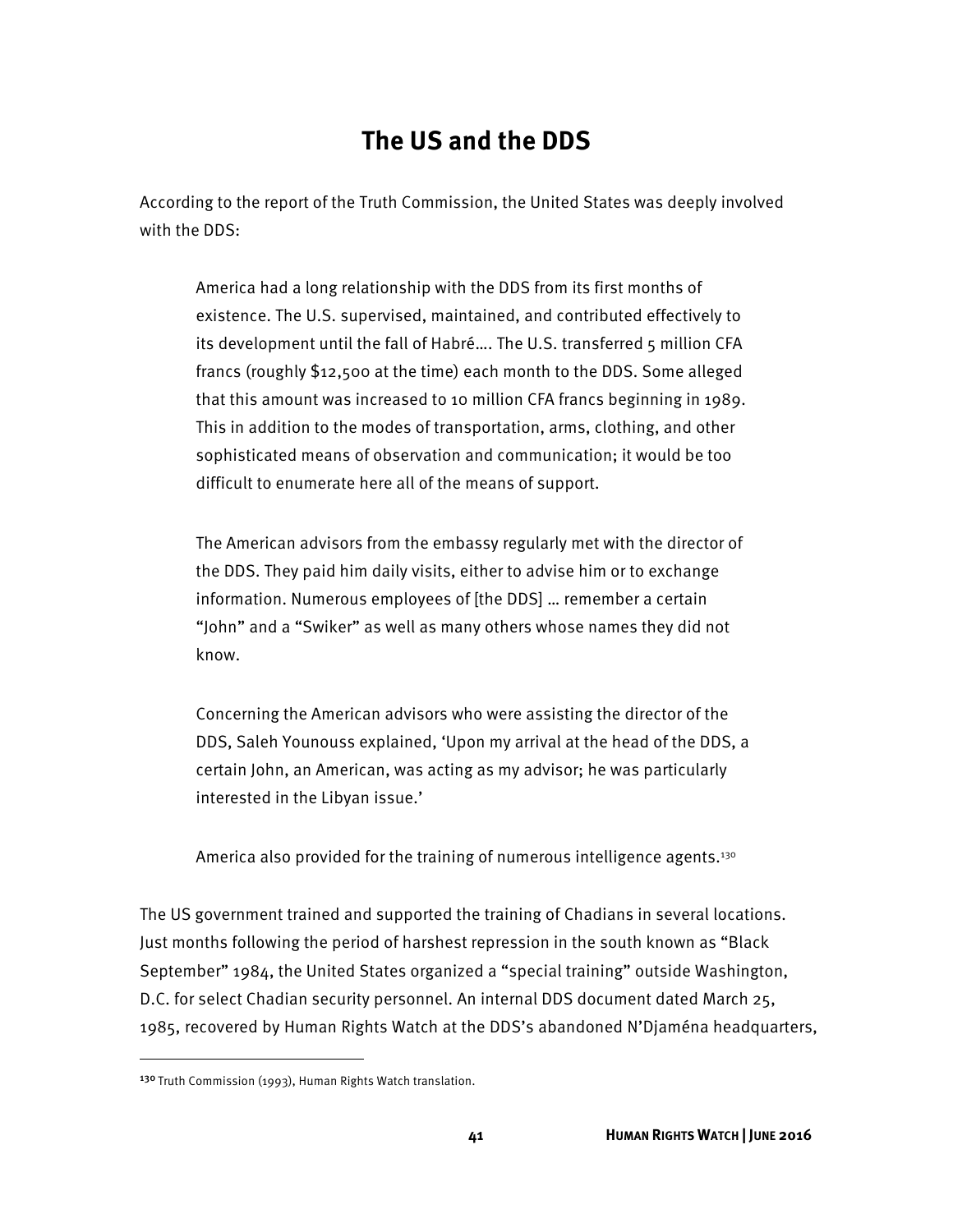describes the participation of 12 persons, from different branches of Chad's security forces, in a five-week course at an "instruction center" 400 kilometers southwest of Washington, D.C. Their curriculum included lectures on explosives, methods of investigation, and intelligence gathering.131 The officers' internal report on the training stated:

[O]ur American friends promised us equipment […] They told us in addition that we not only had to assure the security of our country, but also of that of their authorities residing in our country as well as their businesses.<sup>132</sup>

It is unclear what "equipment," if any, the United States did provide. One DDS document speaks of a Chadian request for truth serum and a "generator for interrogations," suggesting that the Chadians would have liked equipment that would permit the use of electric shocks. There is no indication of the US response, if any.

None of Human Rights Watch's numerous requests under the Freedom of Information Act beginning in 1999 produced information relating to the training course and Human Rights Watch has been unable to determine the location of the training.

In a 2008 interview with Human Rights Watch, former DDS Sub-Director Bandjim Bandoum, who took part in the training course described above, talked about an American named "John." "I knew John. When I returned from the United States [after the training], John said he had seen the director, and that I was good at defusing bombs, and he was very interested in detecting parcel bombs and issues relating to waterway safety."<sup>133</sup> He also stated that after John, there was an American who went by the name of Maurice, but that he had not worked with him.<sup>134</sup>

<sup>&</sup>lt;sup>131</sup> République du Tchad, Direction de la Documentation et de la Sécurité, "Compte-rendu des résultats du stage effectué du 6 février au 15 mars 1985 aux Etats-Unis D'Amérique," No 001/4./DDS/85, N'Djaména, March 25, 1985.

<sup>132</sup>« Nos amis Américains donnent une importance capitale à cette formation. Ils nous ont promis des matériels […] Ils nous ont déclaré en outre que nous ne devons pas seulement assurer la sécurité de notre pays, mais également celle de leurs autorités résidant chez nous ainsi que leurs sociétés ».

<sup>133</sup> Human Rights Watch interview with Bandjim Bandoum, former DDS Sub-Director, July/August 2008.  $134$  Ibid.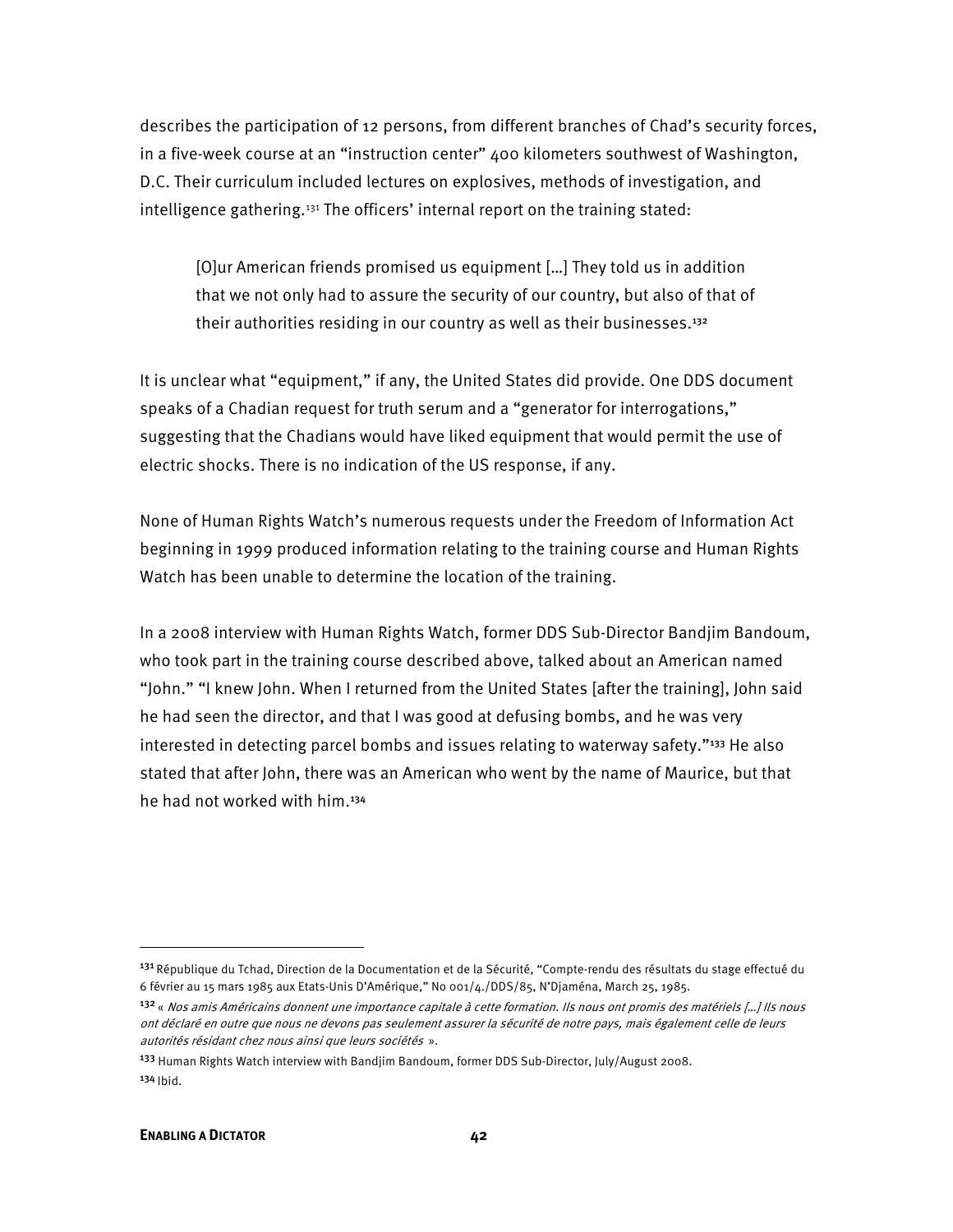A letter in the DDS archives from the head of airport security states that on September 10, 1986, "American Advisor to the DDS Monsieur Maurice"135 accompanied the US ambassador to Chad on a flight within the country.<sup>136</sup>

French Journalist Pierre Darcourt, who had privileged access to Idriss Déby both under Habré and after Déby became president, describes "Swiker" as an American advisor to the director of the DDS, and recalls seeing him on an airfield with Richard Bogosian (the US ambassador to Chad from August 1990), and US-trained Libyan "Contras" (see below).<sup>137</sup>

Darcourt's account is supported by the log books from March to May 1989 of the DDS that are part of the investigation file of the Extraordinary African Chambers. These log books show that on at least two occasions, "Mr. George Swicken" and "Mr. Swica" of the American embassy in Chad came to the DDS headquarters. One of these visits, on April 7, 1989, took place as the repression against the Zaghawas was at its height after the exit of Idriss Déby.138 The DDS headquarters was only a few steps away from the notorious "Piscine" which, on April 7, 1989 was filling up with arrested Zaghawas.

State Department listings for 1989 and 1990 show a George S. Swicker as the political and military counselor at the US Embassy in Chad.139 The listing for 1988 shows the political and military counselor as James L. Morris (whose name, in French, would be pronounced "Maurice").<sup>140</sup> From 1983-1987, a John B. Woods was the AID counselor.<sup>141</sup>

<sup>&</sup>lt;sup>135</sup> Original French version: "Le conseiller américain à la DDS Monsieur Maurice."

<sup>136</sup> Letter from chief of airport security to director of the DDS, dated September 10, 1986, DDS Archives. Chadian President Déby has authorized Human Rights Watch, the Fédération Internationale des Ligues des Droits de l'Homme (FIDH), and the victim's association L´Association des Victimes de Crimes et Répressions Politiques au Tchad (AVCRP) to access and use the archives of the DDS [hereinafter DDS Archives].

<sup>137</sup> Darcourt, Le Tchad 15 Ans Après, p. 34.

<sup>138</sup> Extraordinary African Chambers, Investigation file "D- 2759/102," Handwritten DDS Day Log April 7-8, 1990; Investigation file "D- 2759/143," Handwritten DDS Day Log May 8-9, 1990. On file with Human Rights Watch. Investigation file "D-2759/143," Handwritten DDS Day Log May 8-9, 1990. Investigation file "D- 2759/84," Another file records an "urgent" telephone call from "Swicker" who called back two hours later to say that "his family had been found 10 minutes ago." Handwritten DDS Day Log March 27-28, 1990. On file with Human Rights Watch.

<sup>&</sup>lt;sup>139</sup> United States Department of State, "Key Officers of Foreign Service Posts," September 1989,

http://www.columbia.edu/cu/lweb/digital/collections/cul/texts/ldpd\_6260645\_023/ldpd\_6260645\_023.pdf (accessed October 5, 2015). He is also listed in the 1990 guide. United States Department of State, "Key Officers of Foreign Service Posts" September 1990, p.9.

http://www.columbia.edu/cu/lweb/digital/collections/cul/texts/ldpd\_6260645\_026/ldpd\_6260645\_026.pdf <sup>140</sup>United States Department of State, "Key Officers of Foreign Service Posts" January 1988, p.14,

http://www.columbia.edu/cu/lweb/digital/collections/cul/texts/ldpd\_6260645\_018/ldpd\_6260645\_018.pdf (accessed March 14, 2016).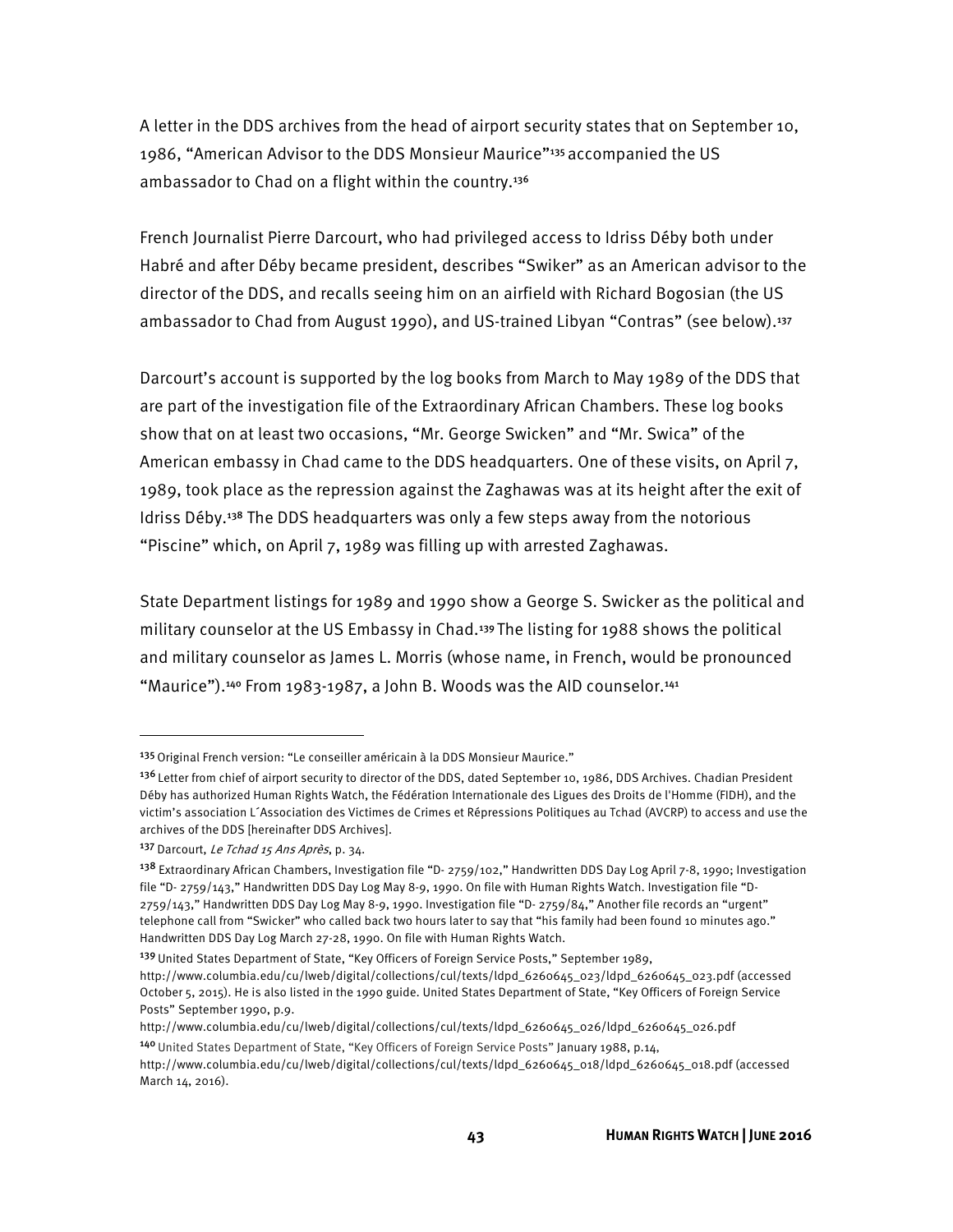At the Chad trial of Habré-era security agents in November 2014, Saleh Younous, a former director of the DDS, who was eventually sentenced to life imprisonment on March 25, 2015, told the court that a CIA agent was "constantly" by his side providing advice.<sup>142</sup>

142 Original French version: "J'étais assisté, en permanence, par un agent de la CIA qui me conseillait". "Tchad: le directeur de la police politique sous Habré nie la torture," Radio France Internationale, November 11, 2014, http://www.rfi.fr/afrique/20141119-tchad-le-directeur-police-politique-sous-Habré-nie-torture, (accessed September 23,

2015).

**.** 

<sup>141</sup> United States Department of State, "Key Officers of Foreign Service Posts" January 1987

http://www.columbia.edu/cu/lweb/digital/collections/cul/texts/ldpd\_6260645\_003/ldpd\_6260645\_003.pdf (accessed March 14, 2016); United States Department of State, "Key Officers of Foreign Service Posts" September 1986, p.13 http://www.columbia.edu/cu/lweb/digital/collections/cul/texts/ldpd\_6260645\_014/ldpd\_6260645\_014.pdf United States Department of State, "Key Officers of Foreign Service Posts," September 1984 ,p.16.

http://www.columbia.edu/cu/lweb/digital/collections/cul/texts/ldpd\_6260645\_009/ldpd\_6260645\_009.pdf (accessed March 14, 2016).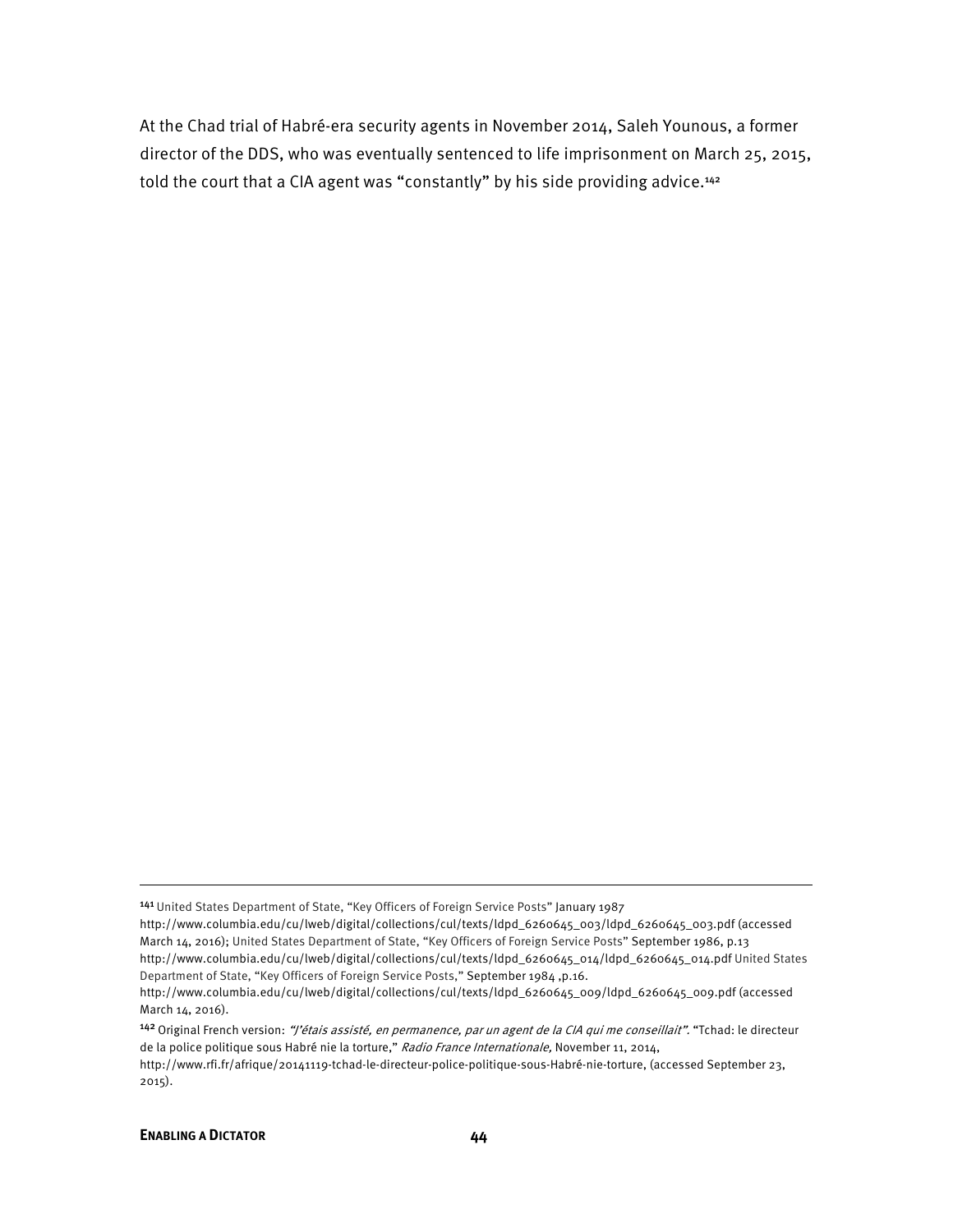# **Libyan "Contras"**

Perhaps no episode better illustrates the cooperation against Libya between the US government and Hissène Habré than the United States' creation and training of a small army of anti-Qaddafi Libyan "Contras" from among the ranks of Habré's Libyan POWs. The secret paramilitary program provided aid and training to approximately 600 former Libyan soldiers at a base outside N'djaména.

From the first of Habré's battles with Libya after taking power in 1982, Libyan POWs became geopolitical pawns. Many of those captured were held by Chad until after Habré's fall.143 Although negotiations aiming at establishing a lasting peace continued throughout the last years of Habré's presidency, the fate of the Libyan POWs was never satisfactorily resolved, and this controversy consistently sabotaged other diplomatic initiatives. Habré found that the longer he held his prisoners and the more he manipulated their image and their status, the more valuable they became to him. As a result, he never released a single captive to Libya, nor allowed their treatment or identities to be investigated by Libya. Only 53 captives are known to have been registered with the ICRC.144 Instead, he permitted the United States to build a contingent of Libyan POWs into a force to challenge Qaddafi.

Throughout the years of armed conflict between Chad and Libya and its proxies, Qaddafi had steadfastly denied that his armed forces had been directly involved. Once the finality of Libya and the GUNT's defeat and the number of Libyan soldiers who were missing became clear, however, Qaddafi began to agitate with increasing vehemence for the captives' return.

The detention of Qaddafi's soldiers served, firstly, to embarrass him, as they were living symbols of his humiliating loss to a country he did not admit to having fought. Secondly, many were recruited to the cause of Libyan dissidents operating in Chad.

<sup>&</sup>lt;sup>143</sup> Kenneth B. Noble, "In Chad, Talk of a Libyan Resurgence," New York Times, December 6, 1990, p. A3,

http://www.nytimes.com/1990/12/06/world/in-chad-talk-of-a-libyan-resurgence.html (accessed September 23, 2015). <sup>144</sup>A letter from the International Committee of the Red Cross dated December 10, 1990 (just after Habré's fall), complaining inter alia about its inability to interview the Libyan captives about their wishes before they were sent away from Chad, noted that 53 prisoners had been "enregistrés."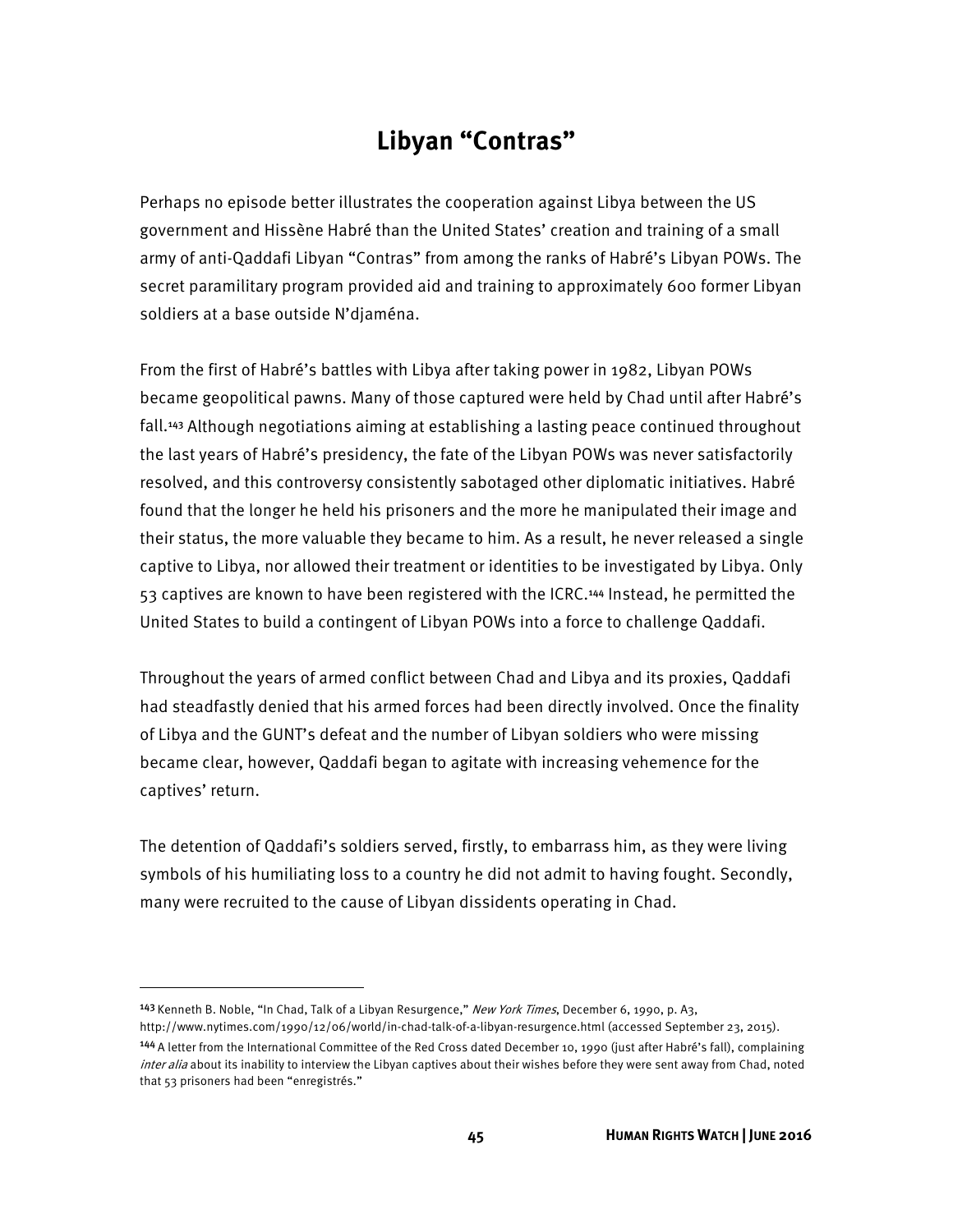Habré, for his part, had a variety of reasons to retain his captives as bargaining chips. He remained skeptical of his neighbor's vows to abandon its efforts to use force against Chad, and had not yet achieved his longstanding goal of reclaiming the Aouzou Strip. Furthermore, Habré's enduring conflict with Libya had buoyed his standing both domestically and abroad, and its end threatened to slow the momentum of his presidency as well. Indeed, the loss of their common enemy in Libya—along with the contested wealth generated by Chad's capture of enormously valuable Soviet weaponry in the wake of Libya's retreat—led to the unraveling of Habré's fragile coalition, and ultimately to his overthrow.

Qaddafi was at the same time working to repair his frayed relations with the international community, and so Chad's importance as the front line of the struggle against Libyan aggression was at risk of disappearing, and with it Habré's foreign patrons' rationale for sustaining his rule. The US still sought Qaddafi's removal, however, and the human assets that Habré possessed provided him with yet another key to Washington's support.

It is difficult to assess with precision the number of prisoners taken during Chad and Libya's long conflict, nor can their fates be determined in many cases. Except for a token number of Chadians whom Qaddafi returned to Chad in September 1988145 there were no exchange of prisoners, and neither side allowed independent agencies to monitor its prisoners. Sharp disparities between the number of prisoners thought to have been in Chad and those released in December 1990 suggest that a significant loss of life may have occurred in the interim.

The majority of Libyan prisoners in Chad in 1990 had been taken in 1987. In the first three months of that year, the *New York Times* reported that an estimated 3,000 Libyan soldiers were killed or wounded or deserted, and that 900 were taken prisoner.146 Subsequent figures vary widely, up to 2,500.<sup>147</sup>

<sup>145</sup> James Brooke, " Chad Trying Wary Détente With Libyans," New York Times, November 3, 1988, p. A18,

http://www.nytimes.com/1988/11/03/world/chad-trying-wary-detente-with-libyans.html, (accessed September 23, 2015); 146 Jane Perlez, "Qaddafi, Taking Softer Tone, Urges U.S. 'Meet Us Halfway,'" New York Times, April 12, 1987, p. A1, http://www.nytimes.com/1987/04/12/world/qaddafi-taking-softer-tone-urges-us-meet-us-halfway.html, (accessed September 23, 2015).

<sup>147</sup> In April 1987, the Times referred to 3,000 POWs having been taken "since January"; in June 1988, Jeune Afrique claimed that more than 2,500 were present in N'Djaména; in October 1988, the *Times* wrote that "as many as 2,000 prisoners" had been taken in 1987; in November 1988, the Times mentioned "approximately 1,300 POWs"; and in February 1989, Jeune Afrique spoke of 1,500 prisoners being held in N'Djaména "en théorie."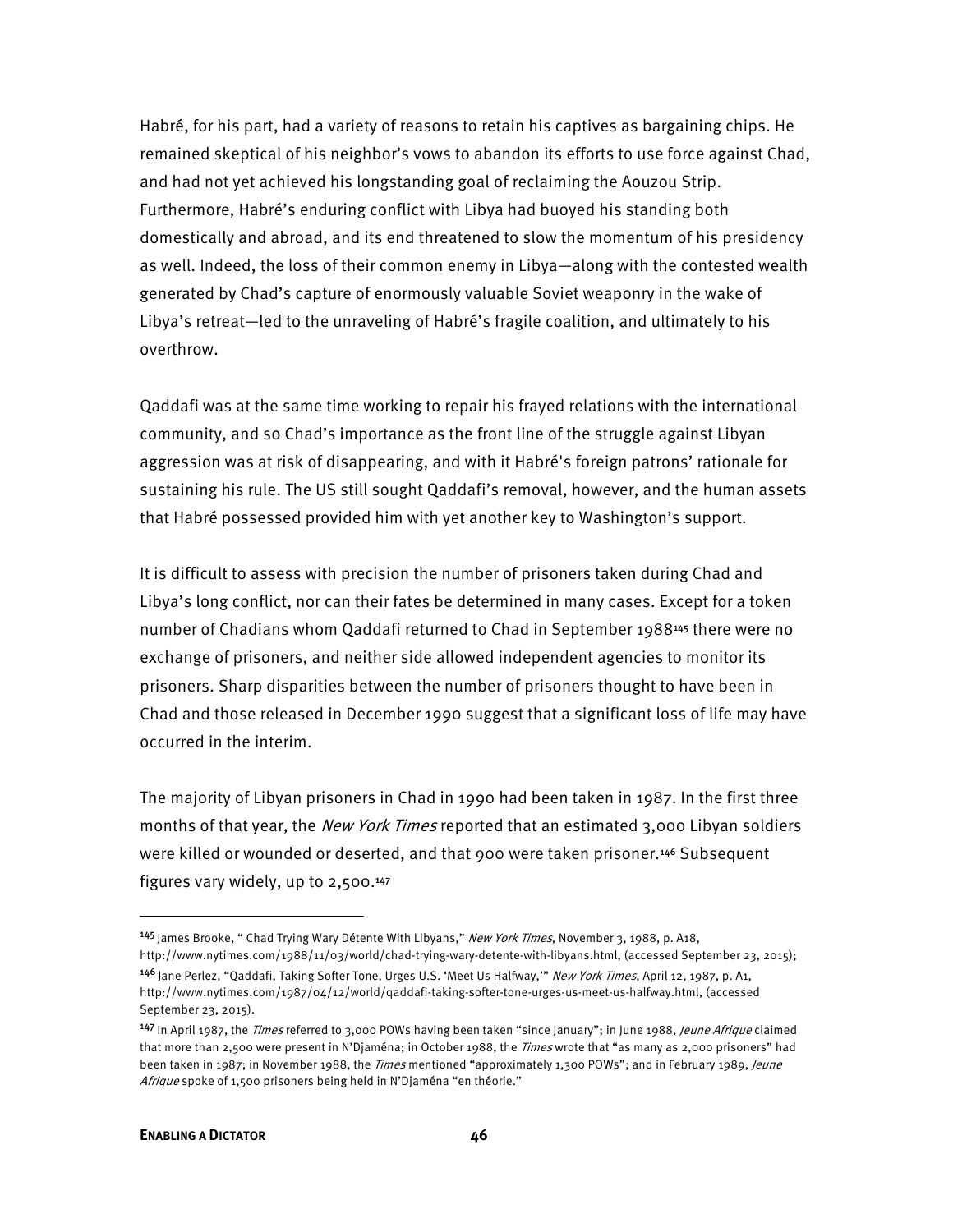In an accord between the two states signed in Algiers on August 31, 1989, Chad signaled its intention eventually to return all of the Libyan POWs. Nothing happened until after Habré's fall, however. After Idriss Déby took power on December 1, 1990, almost 500 Libyans were reported to have been returned home, and between 500 and 600 to have been evacuated by the United States.

The number of men missing from this accounting allows for speculation that the last year of Habré's presidency witnessed the death of a large number of his Libyan captives. Amnesty International reported that in his last days in power, Habré executed around 300 prisoners who had been held at the presidential compound,148 but Human Rights Watch has been unable to confirm this. The identity and fate of the inmates of this facility were held in the utmost secrecy during Habré's reign, but it was believed that they included a large number of Libyans.

The first public glimpse of the "Contras" came in May 1988, when Habré staged an interview with Col. Khalifa Haftar, the most prominent captive to be conscripted to the anti-Qaddafi opposition. Accompanied by 23 other officers, Haftar announced their adherence to the Front National pour le Salut de la Libye (FNSL), led by Dr. Mohamed Youssef Magariaf, who was living in N'Djaména. In November 1988, the New York Times noted that "about 480" POWs had joined the FNSL, of whom some had left for Cairo. By February 1989, Jeune Afrique reported, many of the POWs in N'Djaména had turned against Qaddafi, with 480 defecting to the FNSL and the rest to the movements of Abdelhamid Baccouche, a former Libyan prime minister, and of the late Omar Meheichi. It was not revealed at the time, however, that these opposition elements were being trained, much less by the United States.

<sup>148</sup> According to Amnesty International, "Immediately before Hissein Habré left the country, one of the last acts of the Presidential Guard was to extrajudicially execute more than 300 Chadian political detainees and Libyan prisoners of war, held in secret at the presidential palace. Some of the bodies were thrown into the Chari. Many others were found inside the presidential palace after the downfall of the Habré government." Amnesty International, "Chad: The Habré legacy," October 16, 2001, https://www.amnesty.org/en/documents/document/?indexNumber=AFR20%2F004%2F2001&language=fr, (accessed September 22, 2015).

See also US State Department, Bureau of Democracy, Human Rights, and Labor, "Country Reports on Human Rights Practices – 1991: Chad," 1991, p. 72. "Credible reports indicated that the Habré regime executed more than 300 political prisoners shortly before it collapsed."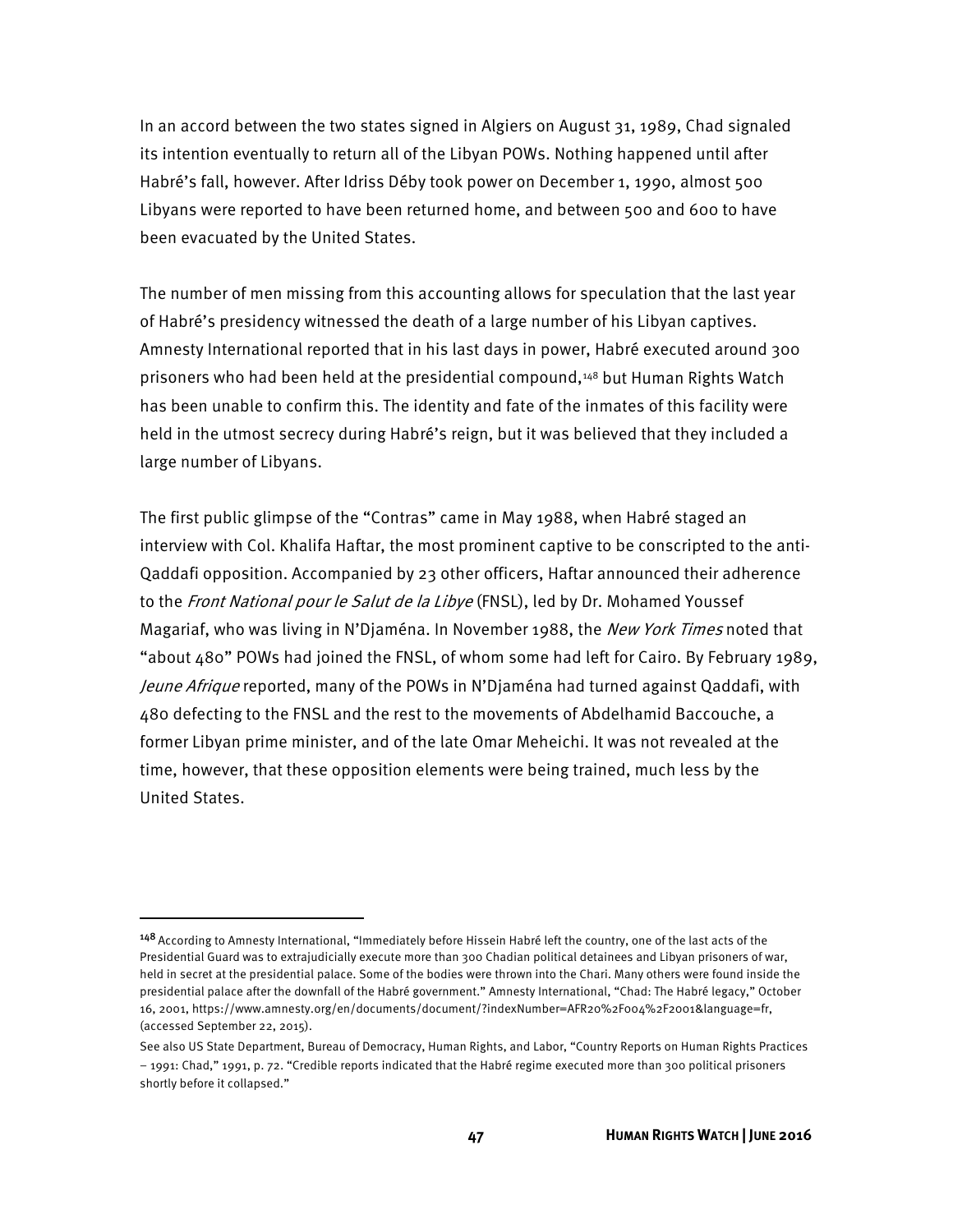According to a later accounting by the *Times*, the "Contra" force began to be assembled during the waning months of the Reagan administration (which ended in January 2009).<sup>149</sup> French journalist Pierre Darcourt wrote that the Libyan "Contras" were first brought to Dougia, 80 kilometers north of the N'Djaména, by the CIA, then assembled, in 1989, at the former French base of Am Sinéné, where they were trained by 20 US Special Forces soldiers. Darcourt says they were supplied with Soviet arms that had been purchased in Iraq with Saudi and Egyptian funds.<sup>150</sup>

"Africa Confidential" reported in a January 6, 1989 issue that the "United States and Israel have constructed a series of bases in Chad, Cameroon and elsewhere in which they are training a substantial Contra force of Libyans, including up to 2,000 prisoners-of-war taken by the Chadian Army in 1987. The aim is to overthrow Colonel Moammar Gadaffi."151 The article further reported:

The NFSL's [National Front for the Salvation of Libya, i.e. the Contras] military instructors include both U.S. nationals and Chadians trained in the USA. Some 30 U.S. instructors arrived in 1987 on board a French DC-8 of the Cotam Company. Chadian instructors include part of a contingent of 49 Chadian soldiers under Captain Ahmed Gourou who last month returned from a seven-month course at Camp Hall, Leadville, south-west of Denver. They had learnt how to decode information supplied by ultra-sophisticated AWACS aircraft.

Close to the NFSL's Ouadi-Doum base is a stockpile of arms captured by Chadian armed forces during the 1987 battles and subsequently sold to the USA and France. The arsenal is now controlled by officials of the Central Intelligence Agency (CIA).

[....] U.S. personnel are in control of a major new supply-base at Yoko in

<sup>&</sup>lt;sup>149</sup> Clifford Krauss, "Failed Anti-Qaddafi Effort Leaves U.S. Picking up the Pieces," New York Times, March 12, 1991, p. A15, http://www.nytimes.com/1991/03/12/world/failed-anti-qaddafi-effort-leaves-us-picking-up-the-pieces.html (accessed September 23, 2015).

<sup>150</sup> See Darcourt, supra.

<sup>&</sup>lt;sup>151</sup> Report featured in memo from US Embassy in London to the secretary of state in Washington, D.C., "'Africa Confidential' Article," Document Number 1989LONDON01572, January 1989, released to Human Rights Watch through the Freedom of Information Act.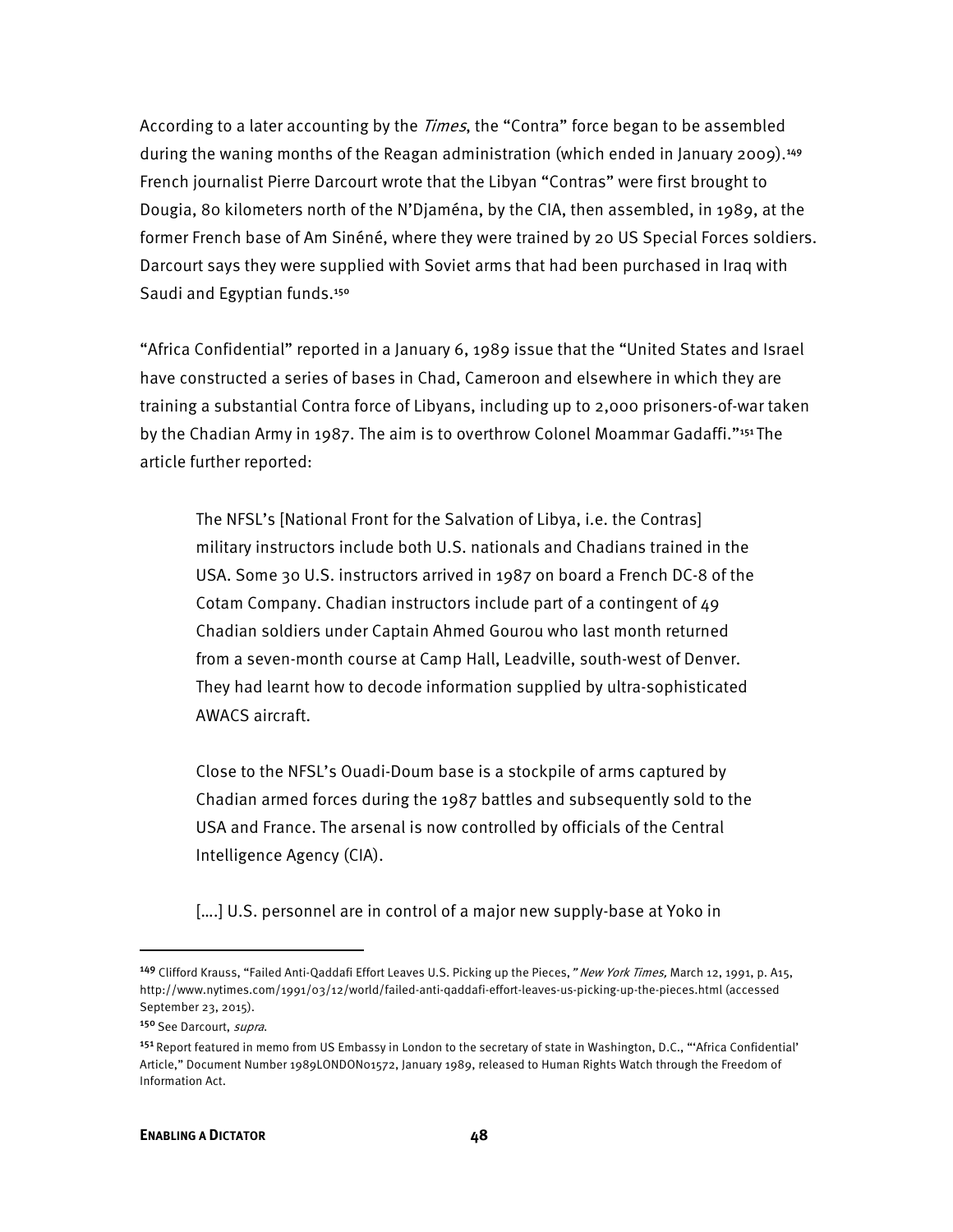central Cameroon.

[....] The nerve-center of the whole operation appears to be in a villa in a suburb of N'Djaména whose proprietor is the chief of Chad's secret police [the DDS]. He is also Habré's nephew [Guihini Korei]. The Villa is staffed by U.S. personnel…. There is believed to be a CIA presence at a camp at Douguia, some 90 kilometers away.

[...] Special security units such as the *securité presidentielle* (SP) and the DDS are now trained by the USA and its Israeli ally. Some 1,200 SP troopers have now graduated from training courses at the U.S. base of Kamina in Zaire, where Israeli instructors are present."<sup>152</sup>

An internal memo from the US Embassy in Chad from 1990, which was released to Human Rights Watch through the Freedom of Information Act,<sup>153</sup> suggests that some joined Haftar only after being coerced. A Libyan who came to the US embassy in N'Djaména seeking assistance after Habré's downfall said that Haftar put those who had refused to join his force in hot, windowless, and overcrowded rooms for some period of time, after which about 370 men joined.

According to the memo, the unnamed Libyan reported that the roughly 360 men who still resisted were again placed in overcrowded, unhygienic rooms with "floors ankle deep in sewage." In two months, according to this account, at least 20 prisoners died. Eventually, the Libyan said, all joined the Haftar opposition in order to get out of the prison. He also told US embassy officials that the Libyan prisoners distrusted Habré and disliked Haftar for his use of torture and other abusive methods during the war years in Chad. Another Libyan who sought assistance from the US embassy also told of his fear of Haftar, saying that the majority of Haftar's men feared and disliked him.<sup>154</sup>

 $152$  Ibid.

<sup>&</sup>lt;sup>153</sup> Memo from Michael Bajek, US embassy in N'Djaména to the ambassador at the US embassy in N'Djaména, and forwarded to the State Department in Washington, D.C. on December 21, 1990, "Three Libyan Refugees," released to Human Rights Watch under the Freedom of Information Act.

 $154$  Ibid.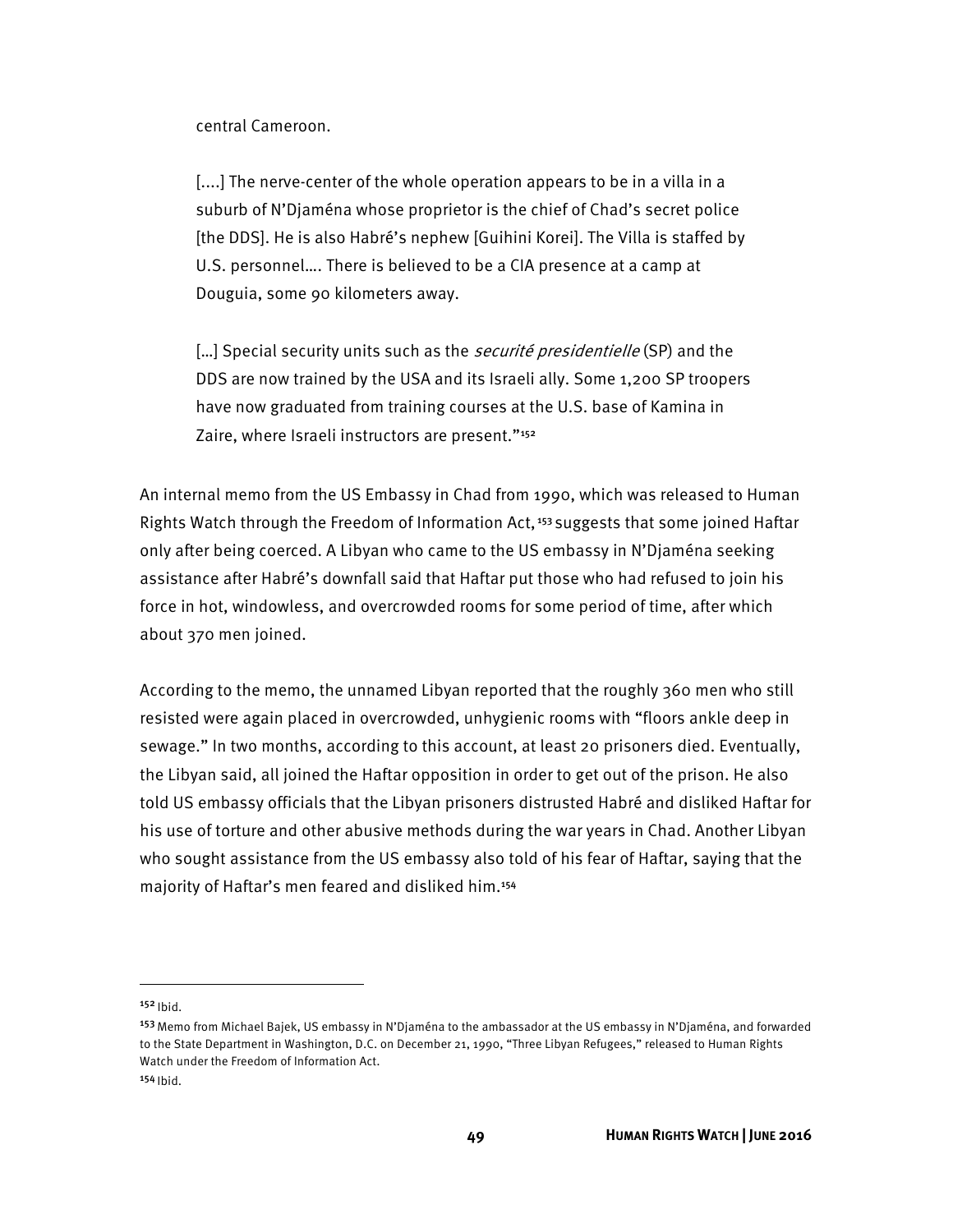At no time were the "Contras" used against Libya, nor, apparently, did they see any action whatsoever.<sup>155</sup>

Immediately upon Habré's ouster, Qaddafi called for the "Contras" to be repatriated. Incoming president Déby sent between 400 and 500 loyal prisoners home on Libyan planes, but by December 6, 1990, five days after his arrival, allowed American military planes to begin evacuating the other Contras.

As many as 720 men had until then been training on the base at Am Sinéné, according to journalist Pierre Darcourt. He reports that approximately 60 of these were Chadian tribesmen, who returned home, and that another 60 had successfully sought refuge at the Libyan embassy after Habré's flight. The International Committee of the Red Cross complained at the time that it had not been permitted to interview those airlifted by the United States, and suspected that not all had left voluntarily. The Libyan radio reported that 17 POWs had been executed for disobeying the US order to leave Chad.<sup>156</sup>

The "Contras" were thus disarmed, and left in haste. Documents obtained by Human Rights Watch through the Freedom of Information Act confirm that US planes airlifted the Libyans as a "humanitarian gesture."157 Some were first flown to Nigeria, but the government did not allow them to stay.<sup>158</sup> All were then taken to the former Zaire,<sup>159</sup> but President Mobutu Sese Seko also refused to let them remain permanently, apparently in retaliation for having recently been refused an aid package by Congress due to his government's human rights practices, Mobutu also allowed Libyan agents to interview the former POWs while they waited at the airport.

<sup>&</sup>lt;sup>155</sup> After they were granted asylum in the U.S., State Department Deputy Spokesman Richard Bocher was asked by a reporter whether the "Contras" "actually [got] into military operations." Boucher responded, "Not that I'm aware of." US Department of State Daily Press Briefing #83: Friday, 5/17/91.

<sup>&</sup>lt;sup>156</sup> Kenneth B. Noble, "Libya denounces Chad evacuation", New York Times, December 9, 1990,

http://www.nytimes.com/1990/12/09/world/libya-denounces-chad-evacuation.html (accessed April 4, 2016).

<sup>157</sup> See memo from the secretary of state, Washington, D.C., "Libyan dissent force: Possible Soviet demarche," Document Number 1990STATE416170, December 1990; and memo from the US embassy in Kinshasa to the secretary of state, Washington, D.C., "ICRC and Libyan refugees in Zaire," Document Number 1990KINSHA18969, December 1990, both released to Human Rights Watch through the Freedom of Information Act.

<sup>158</sup> Memo from the US embassy in Lagos, to USIA, Washington, D.C., "Airlift of Libyans from Chad the Subject of Attention in Nigerian Press," Document Number 1990LAGOS19673, December 1990, released to Human Rights Watch through the Freedom of Information Act.

<sup>159</sup> Although Darcourt, *supra*, claims that 300 were sent to Nigeria.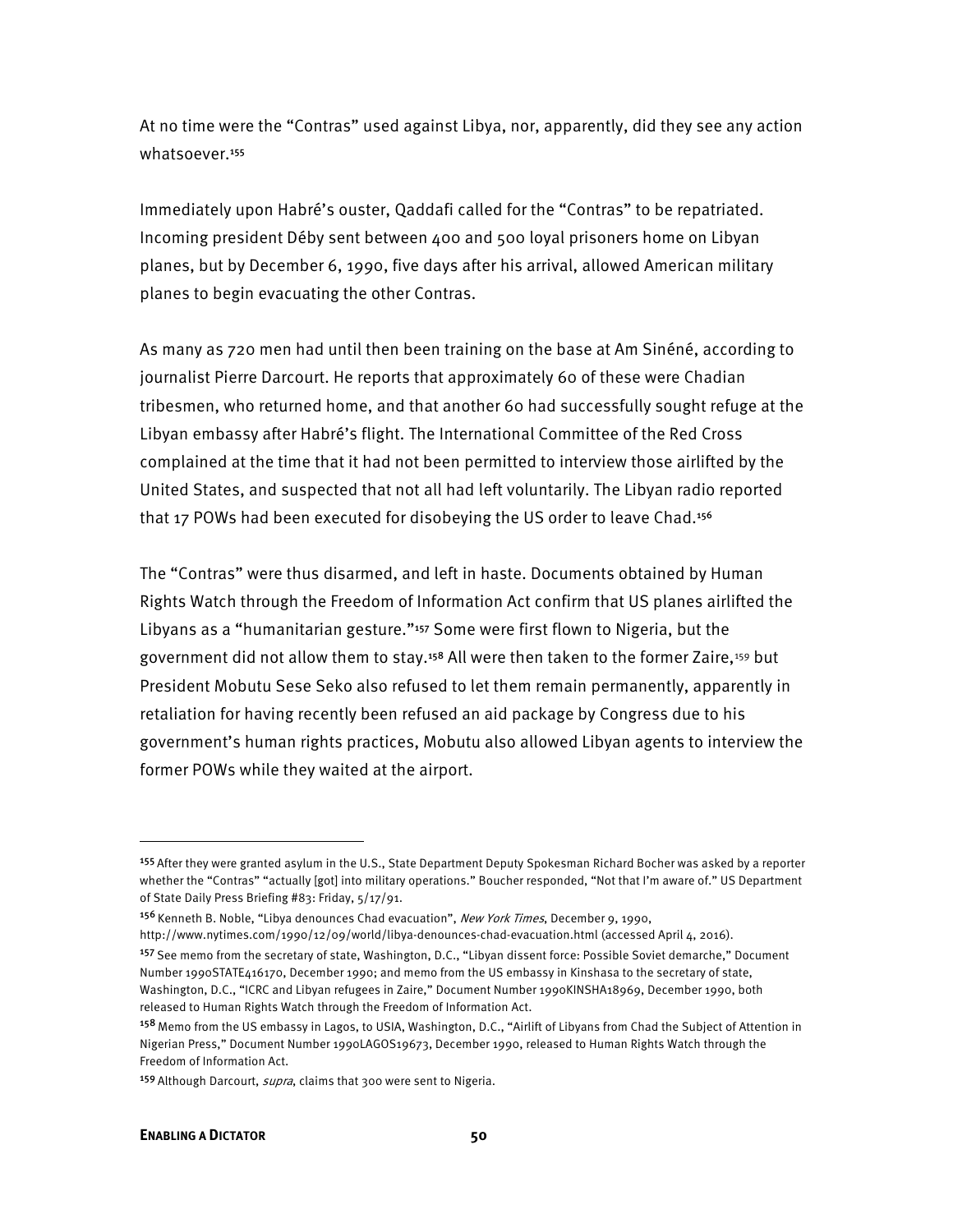A January 1991 State Department document released to Human Rights Watch through the Freedom of Information Act states that during these interviews, the Libyan agents "cajoled and threatened the ex-LNA members. About 100 have accepted the offer to return to Libya, but the remaining 500 are adamant that they cannot return home."<sup>160</sup> While they remained in Zaire, Libya continued to mount pressure on the government of Zaire to return all Libyans home. According to a State Department memo from December 1990, Libya "sent [its] foreign minister and hundreds of 'family members' to Zaire to entice the former POWs back home."<sup>161</sup>

The United States, certain that the Libyans had been intimidated by threats to their families in Libya, requested the intervention of the UNHCR. By the time the "Contras" were flown to Kenya after nearly two months in the former Zaire, about a third of those initially evacuated from Chad on US planes had returned to Libya, according to a February 1991 memo obtained by Human Rights Watch.162 As expected, Kenya also refused to allow them to remain permanently. The issue of the Libyan Contras had by this time become a highly sensitive issue.

One previously classified memo from the State Department obtained by Human Rights Watch, for example, expresses alarm at the possibility of this issue being placed on the agenda of a UN Security Council meeting. It urges that action be taken "at highest appropriate level in effort to stop Security Council discussion of this matter."<sup>163</sup>

Another State Department memo says "it would be extremely desirable to do everything that is necessary to avoid complications around this issue" and reemphasizes the official "talking point" that the US role in the evacuation of the Libyans was "strictly humanitarian."<sup>164</sup>

<sup>160</sup>Memo from the Secretary of state, Washington D.C., "Support for Resettlement of the Haftar Force," Document Number 1991STATE010320, January 1991, released to Human Rights Watch through the Freedom of Information Act.

<sup>161</sup> Memo from the Secretary of state, Washington, D.C., to the US embassy in Cairo, "Next Steps on the Former Libyan POWs," Document Number 1990STATE435647, December 1990, released to Human Rights Watch through the Freedom of Information Act.

<sup>&</sup>lt;sup>162</sup> Memo from the Secretary of state, Washington, D.C., to the US embassy in Cairo, "Move of Libyan Ex-POWs to Kenya," Document Number 1990STATE044573, February 1991, released to Human Rights Watch through the Freedom of Information Act.

<sup>&</sup>lt;sup>163</sup> Memo from the Secretary of state, Washington, D.C., to the US embassy in Abidjan, "Possible Security Council Action on Chad, Document Number 1990STATE419066, December 1990.

<sup>164</sup> Memo from the Secretary of state, Washington, D.C., "Libyan Dissent Force: Possible Soviet Demarche," Document Number 1990STATE416170, December 1990, released to Human Rights Watch through the Freedom of Information Act.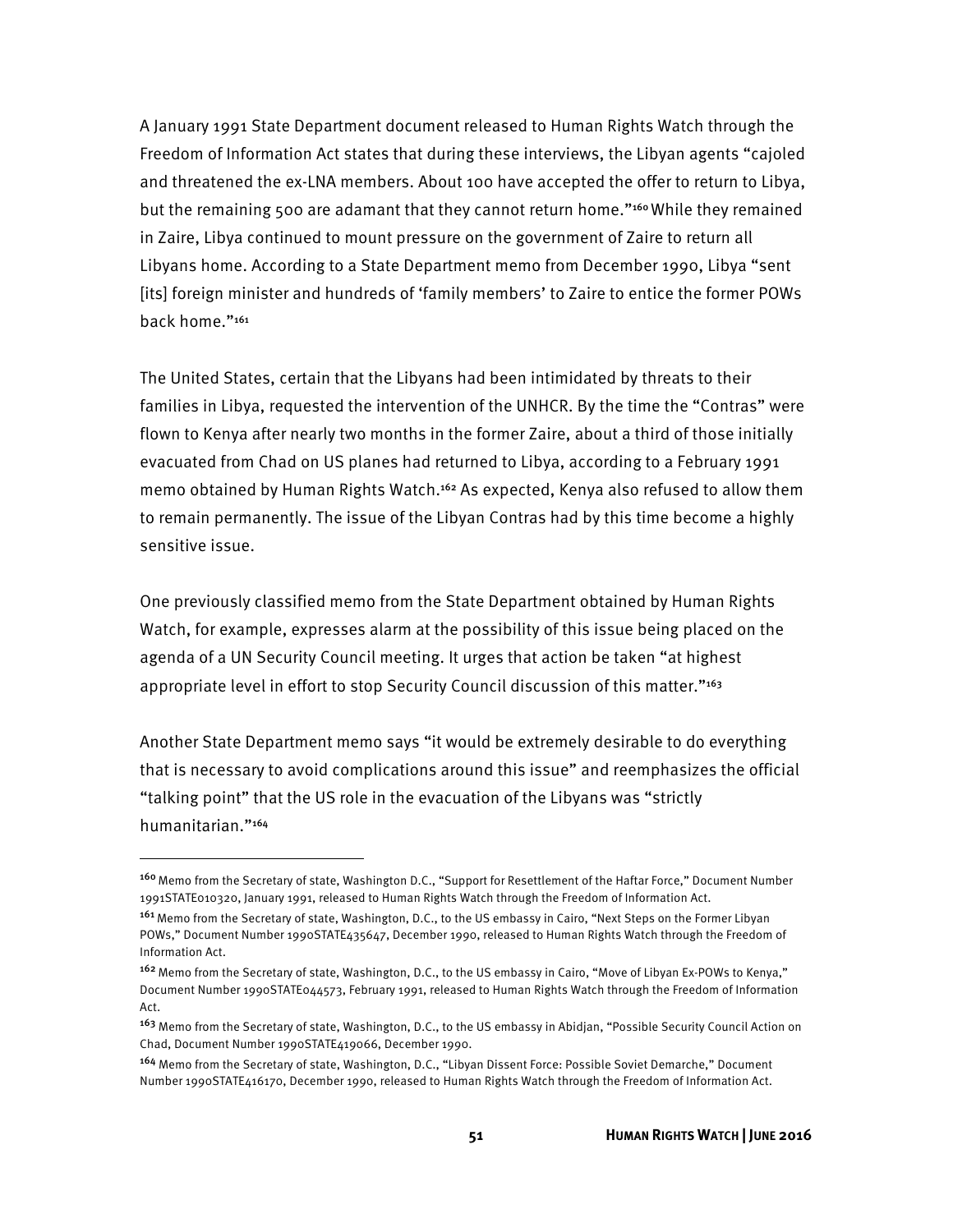As internal US documents warned, countries' reluctance to allow the Libyan ex-POWs into their territories stemmed from worry that "whatever country is helpful on this matter will be the subject of Libyan condemnation, heavy pressure and perhaps worse."<sup>165</sup> Official documents from March 1991 state that there were reports of possible mistreatment of those Libyans who had returned home.166 Unable to find refuge anywhere else, the United States ultimately flew many of the "Contras"—344, according to a memo from the State Department-to the United States in May 1991.<sup>167</sup>

At a press conference in May 1991, State Department Deputy Spokesman Richard Boucher told reporters that "about 350" former Libyan POWs in Chad "who had formed an anti-Libyan force […] had to flee Chad at the time of the fall of the Habré government" and had been flown to New York and granted asylum. They had then "gone on to various destinations around the United States [...] where they can live and start new lives."<sup>168</sup> In 2002, a number returned home to Libya.169 Among those was Colonel Haftar who now leads the Libyan National Army, which currently controls much of eastern Libya.<sup>170</sup>

 $165$  Ibid.

<sup>166</sup> Memo from secretary of state, Washington, D.C., to the US embassy in Tunis, "Official - Informal," Document Number 1991STATE069994, March 1991, released to Human Right Watch through the Freedom of Information Act.

<sup>&</sup>lt;sup>167</sup> Memo from the secretary of state, Washington, D.C., to All African Diplomatic Posts, "Africa Bureau Friday Report, 5/17/91," Document Number 1991STATE164179, May 1991, released to Human Rights Watch through the Freedom of Information Act.

<sup>168</sup>US Department of State Daily Press Briefing #83: Friday, 5/17/91.

<sup>169</sup>Afaf el-Gueblaoui, "Libyans Captured in Chad Return Home from US 15 Years Later," Agence France-Presse, September 18, 2002.

<sup>&</sup>lt;sup>170</sup> Jon Lee Anderson, "The Unravelling," New Yorker, February 23, 2015,

http://www.newyorker.com/magazine/2015/02/23/unravelling (accessed April 4, 2016).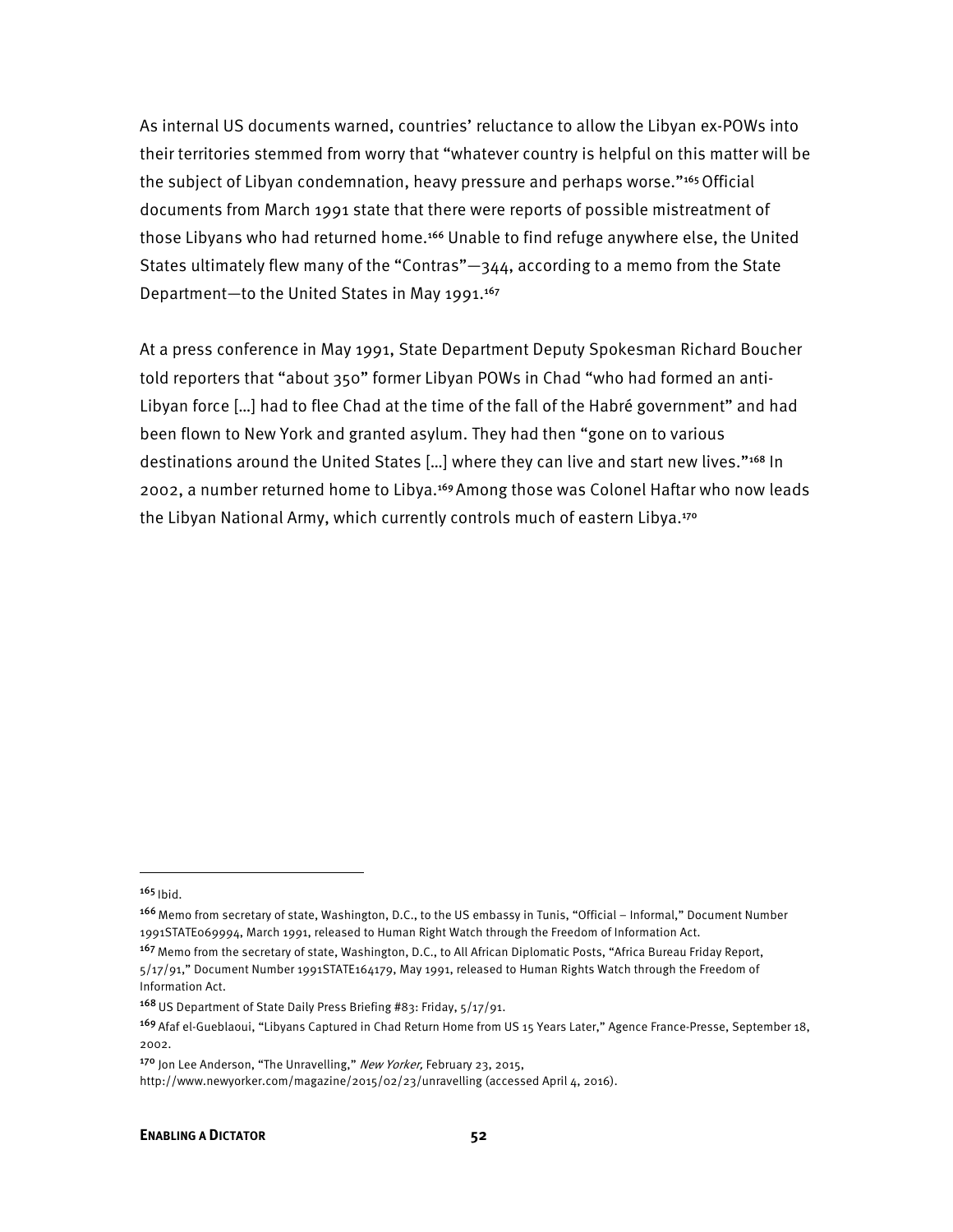# **Human Rights Reporting During the Habré Years**

While some of the atrocities of Habré's government only came to light after he was driven from N'Djaména in 1990, there was ample evidence of its abuses available to US policymakers at the time they were providing him with aid. These were well documented by the international and US press, Amnesty International, and even the US State Department.

Amnesty International released "23 mini-reports"<sup>171</sup> throughout Habré's rule that documented abuses in unflinching detail. State Department documents released to Human Rights Watch under the Freedom of Information Act show that US officials were aware of the contents of those reports and that the US government even kept tabs on communications between Amnesty International and the government of Chad.

The United States Department of State's yearly Country Reports on Human Rights for Chad during the Habré years however often downplayed the Habré government's violations of human rights and seemed to reflect the United States' geopolitical interests. The thrust of the criticism against government troops was that they were untrained and lawless, Habré himself was portrayed as struggling to bring order out of chaos.

As the *New York Times* aptly noted in 1990: "Before his fall, [...] Mr. Habré was often described in flattering terms, especially by his political allies, which included the United States. He was often characterized as a charismatic leader and an intellectual who cared deeply about the issues facing Africa… Many residents of Chad, however, paint a less attractive picture."<sup>172</sup>

This slant lent support to the notion that the United States could help bring about an improvement in the situation by helping Habré to better train his forces. The US training programs were thus ostensibly designed to improve discipline and to enhance the fighting capacity of Habré's troops. Even the State Department reports, however, often documented a widespread pattern of abuse by the Chadian government.

<sup>171</sup> Testimony of Michael Dottridge, former Amnesty International researcher, before the Extraordinary African Chambers in the Senegal court system, September 13, 2015.

<sup>172</sup> Kenneth Noble, "Torture is linked to Chad Ex-Chief: Freed Political Prisoner Says He Heard President Give Orders before Ouster," New York Times, December 7, 1990, p. A5, http://www.nytimes.com/1990/12/07/world/torture-is-linked-to-chadex-chief.html, (accessed September 23, 2015).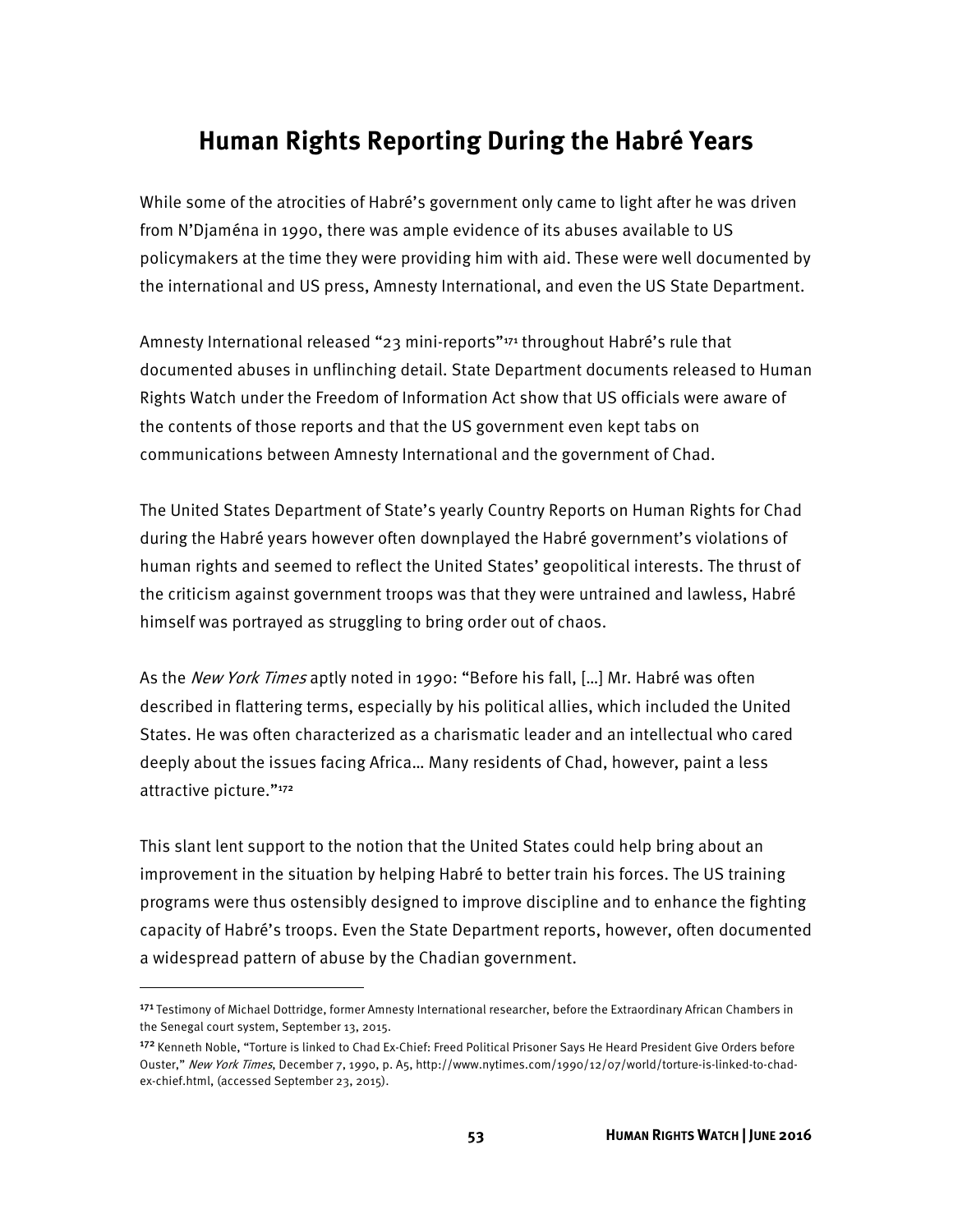Shortly before the United States entered into its first formal accord with Chad under the IMET Program, the Department of State sent its 1982 Human Rights Report for Chad to the US embassy in N'Djaména. The report states:<sup>173</sup>

During this tumultuous year, human rights concerns did not receive adequate attention in Chad. The civil war occasioned considerable summary justice and retribution on both sides.

The report also opined that "Habr[é] appears to be more sensitive than he had previously appeared to human rights concerns. Whether this trend will continue will depend to a great extent on the continued provision of foreign assistance and on the control of externally sponsored subversion."174 The report then proceeds to list key human rights violations in 1982, including:<sup>175</sup>

- "[K]illing for a variety of motives, both political and personal, was widespread and practiced by all the competing factions. The Habré government has greatly curbed the recourse of individuals to armed violence. Nevertheless, there were reports of summary killings particularly when the southern provinces switched allegiance to government forces in September."
- "[M]any people disappeared in this period. We have no information on changes that might have occurred since the transition from the Goukouni period to the Habré government."

In September 1983, Amnesty International reported on "Detention and Arbitrary Killings in the Republic of Chad, 1982/1983" and noted widespread instances of "detention without trial of persons suspected of opposition to President Hissène Habré's government"<sup>176</sup> and allegations that many such prisoners were mistreated or "disappeared."177 It also expressed alarm at reports of summary executions of suspected members of the

<sup>173</sup> US State Department, Bureau of Democracy, Human Rights, and Labor, "Country Reports on Human Rights Practices – 1982: Chad," chapter sent by the Department of State to US embassy in N'Djaména on February 2, 1983, FOIA release.  $174$  Ibid., p. 67.

<sup>175</sup> Ibid.

<sup>&</sup>lt;sup>176</sup> Original French version: "Détention sans jugement de personnes soupçonnées d'opposition envers le gouvernement du Président Hissène Habré."

<sup>177</sup> Amnesty International, "Chad: Detentions and Arbitrary Killings in the Republic of Chad, 1982/1983," ("Détentions et Tueries Arbitraires Dans La République du Tchad 1982/1983 "), AI Index: AFR 20/03/83, September 1983.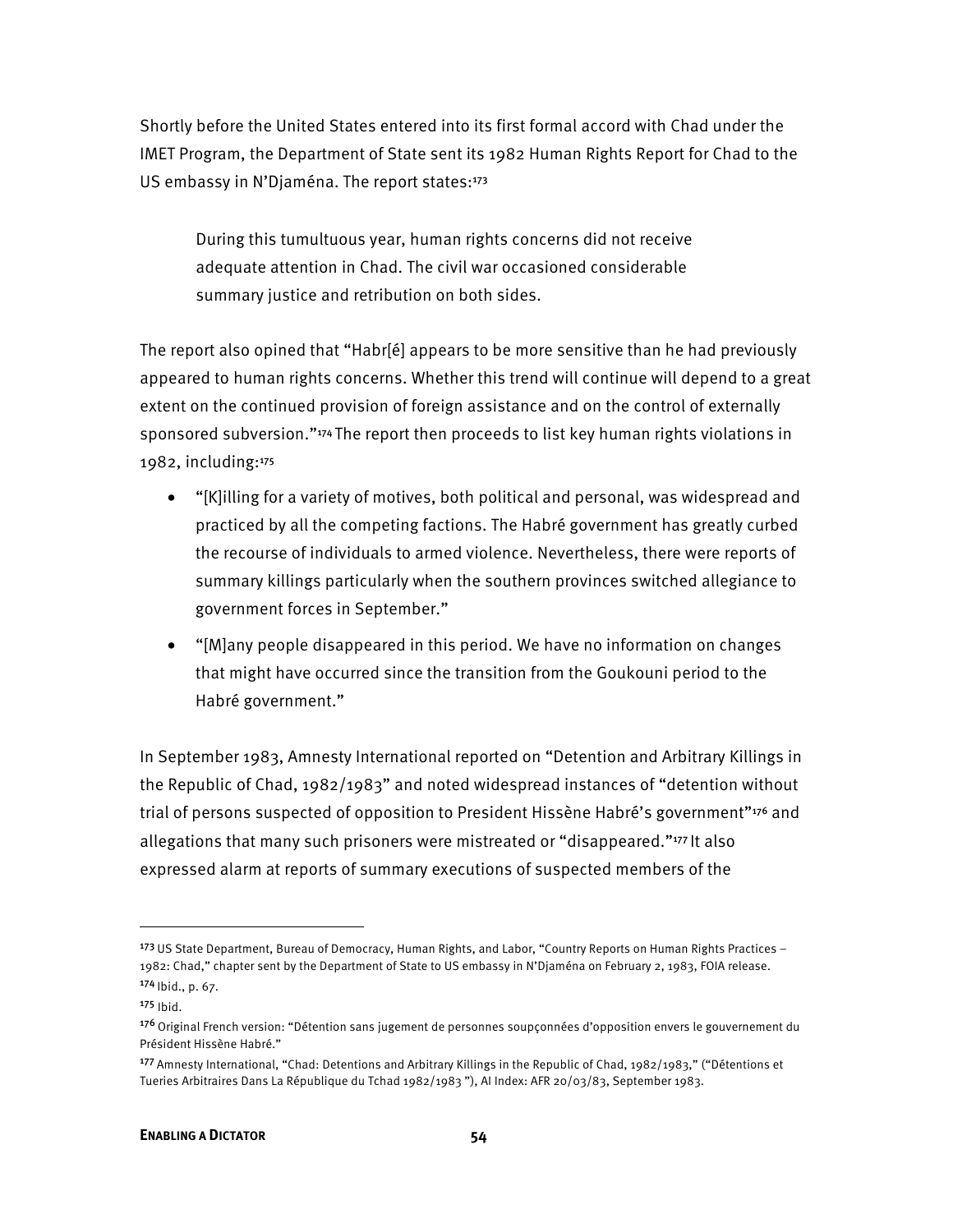opposition, and noted that many of these executions took place in regions untouched by the armed conflict plaguing the country.

Amnesty International went on to detail many specific instances of arbitrary detention and killing carried out by government forces throughout Chad. Among many other examples, it cited the killing of roughly 100 people in Moundou, one of the principal towns in the south, between June and December 1982; the summary execution of eight police officers (suspected of opposition) in the southern town of Kélo in July 1983; and numerous killings carried out by government forces while pillaging areas captured from GUNT forces.<sup>178</sup>

Amnesty International's reporting on abuses during Habré's first eighteen months in power was picked up by the major news sources.<sup>179</sup> The *Boston Globe* reported on October 11 that, according to Amnesty International, "government troops in Chad had killed more than 160 civilians in the last months, many of them in towns and villages far from battle zones."<sup>180</sup> Since Habré had taken control of the government in June 1982, stated the *Philadelphia* Inquirer, his troops "tortured and killed civilians in several areas in the south of the country."<sup>181</sup>

During the "Black September" wave of repression, which lasted from June 1984 to early 1985, Amnesty International released a report entitled "Chad: Political Imprisonment and Political Killings in Southern Chad," recounting many of the abuses.182 The report was picked up by, among others in the press, the *New York Times* and the *Guardian*.<sup>183</sup>

The 1985 State Department Human Rights Report stated that "government soldiers and rebels alike sometimes pillage and murder." It devotes several pages to documenting political killings, torture, cruel, inhuman or degrading treatment or punishment, and

 $178$  Ibid.

<sup>179 &</sup>quot;Civilian Killings Reported," Boston Globe, October 11, 1983, p. 1; "Chad troops kill civilians, report says," Globe and Mail, October 11, 1983, p. 20; "The Chadian Government is Accused of Killing Civilians," Philadelphia Inquirer, October 11, 1983, p. A03.

<sup>180 &</sup>quot;Civilian Killings Reported," Boston Globe, October 11, 1983, p. 1.

<sup>181 &</sup>quot;The Chadian Government is Accused of Killing Civilians," Philadelphia Inquirer, October 11, 1983, p. A03.

<sup>182</sup> Amnesty International, "Chad: Political Imprisonment and Political Killings in Southern Chad: August-September 1984," AI Index : AFR 20/05/84, October 1984.

<sup>&</sup>lt;sup>183</sup> "Amnesty International Accuses Chad of Killings," New York Times, November 8, 1984, p. A9; "'Killers on the loose' in Chad," Guardian, November 8, 1984, p. 10. The Guardian stated that, according to Amnesty, "Many of those killed were prisoners, or randomly chosen unarmed civilians—often local community or political leaders who opposed the regime of President Hissène Habré.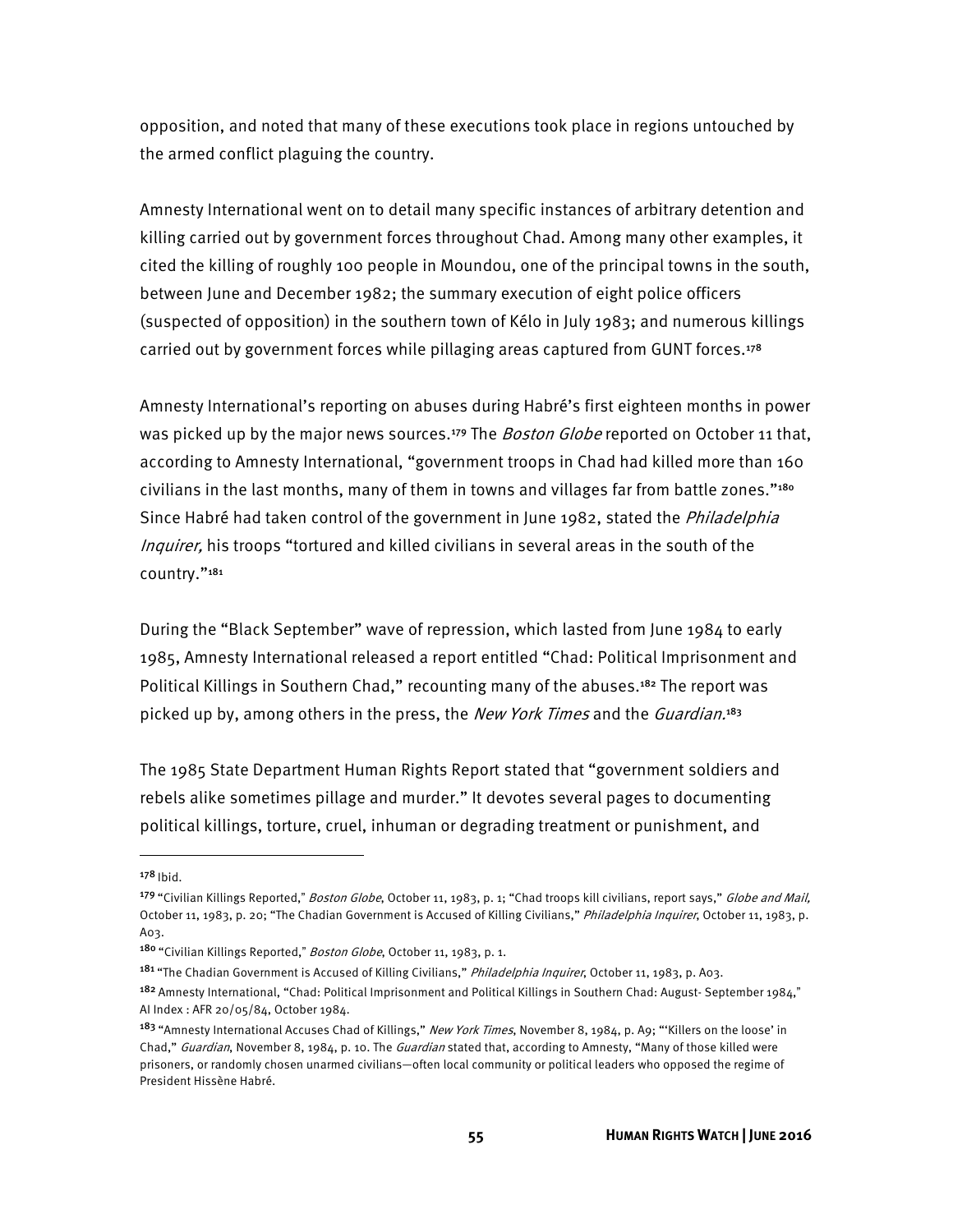arbitrary arrest and detention carried out by both government forces and CODOS. The lawlessness and widespread abuse in the south are, however, generally passed off as a result of the Chadian army's "poor training and discipline."

Nonetheless, the 1985 report gives more detailed accounts of government-committed atrocities than in preceding years. The report lists 50 civilians killed in February in the area near Danamadji, 17 villagers killed in April in Gondey, 55 rebels executed without trial early in the year in Mongo, a massacre of 60 civilians suspected of guerilla sympathies (of this latter massacre, the report tells how Habré was "outraged" at the news, and that he ordered the two troop commanders executed in the same village), and in August, five men and one child killed by government troops in Dogoininga.

The report goes on to describe how "Chadian government troops reportedly invaded refugee camps in the Central African Republic in late January, killing some 30 suspected rebels and sympathizers."184 The report also describes an incident in which government forces invaded a refugee camp in Cameroon and attacked a group of Chadian refugees. Further, government forces were reported to have been responsible for multiple enforced disappearances, acts of arson and "humiliating" treatment, among other violations.

Amnesty International continued to publish detailed accounts of arbitrary detention and executions of suspected opponents of Habré's regime throughout 1984 and 1985.<sup>185</sup>

In 1986, Donald Norland, former US ambassador to Chad from November 17, 1979, until the embassy was closed on March 24, 1980, traveled to Chad under the auspices of the NGO International Alert. He describes meeting the well-known journalist Saleh Ngaba who told him that he had personally seen "more than 20 people die in his cell as a result of starvation and torture."<sup>186</sup>

<sup>184</sup> US State Department, Bureau of Democracy, Human Rights, and Labor, "Country Reports on Human Rights Practices -1985: Chad," p. 68.

<sup>185</sup> Amnesty International, "Political Detention and Assassinations in Southern Chad: August-September 1985 " ("Détention politique et assassinats politiques dans le sud du Tchad: août-septembre 1984"), 1984; "Massive Summary Executions in Chad" ("Exécutions sommaires massives au Tchad"), Amnesty International press release, November 8, 1984; Amnesty International, "Chad: Imprisonment of Suspected Opponents of the Government in the Abeche Region," 1985; Amnesty International, "1985 Annual Report" ("Rapport Annuel sur L'Année Civile 1985"), 1986.

<sup>&</sup>lt;sup>186</sup> Letter from Donald Norland to Lord Michael Young, September 29, 1985.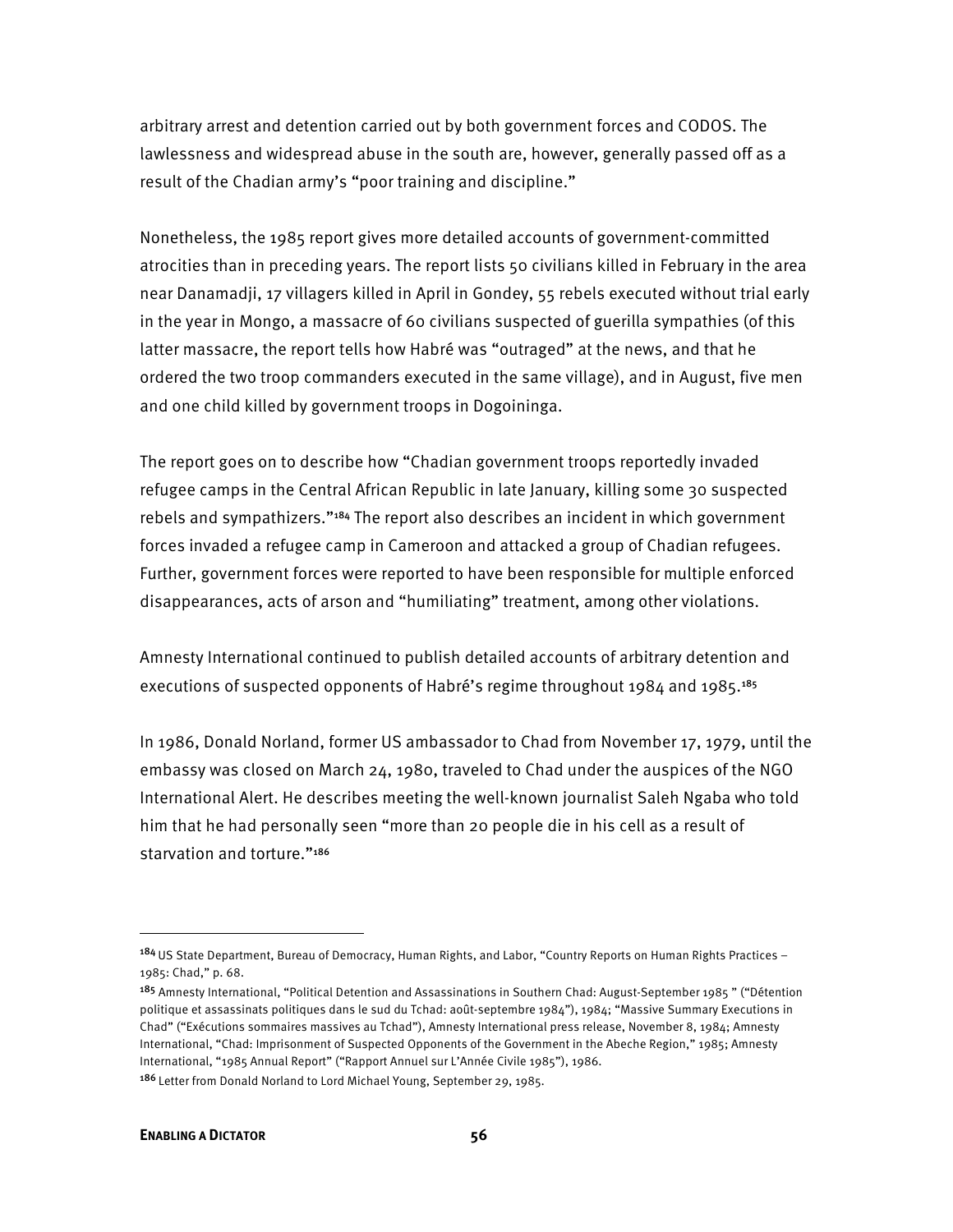The 1987 State Department report returns to painting an optimistic picture of the situation. It claims that "violation of human rights due to war largely ended in 1987. The occasional excesses of uncontrolled, marauding soldiers are now the exception rather than the rule."187 The sense in 1986 and 1987 is that the violence had drastically died down and that there were only isolated violations of human rights by government forces.

Amnesty International, however, released a country report entitled "Disappearances, Extrajudicial Executions and Secret Detention" in September 1987 that pointed to a continued pattern of repression and human rights abuses by the Habré government.<sup>188</sup> It began by detailing numerous cases of people who had been "disappeared" or detained in previous years who had yet to resurface, including family members of Habré's suspected opponents.

It also reported the arrest of more than 30 ethnic Hadjeraï, who had been protesting the government's alleged assassination of a Hadjeraï dignitary. Also in 1987, journalist Saleh Ngaba, a Hadjeraï, was arrested for the third time by Habré's government.<sup>189</sup> He was held incommunicado in the Camp des Martyrs and died in detention in 1988.<sup>190</sup>

Amnesty International continued to publish detailed reports on the atrocities perpetrated by the Habré government until he was deposed in 1990. Among other things, Amnesty International's reports on events in 1988 and 1989 detailed continued use of enforced disappearances and extrajudicial killings to eliminate suspected opponents; arbitrary detention; torture; and mass arrests of ethnic Zaghawa and others who Habré labeled as his enemies.<sup>191</sup>

Taken as a whole, Amnesty International, major news sources and other reports provided a continuous public narrative of the abuses Habré's government was carrying out from the time he seized power until he was driven from N'Djaména.

<sup>&</sup>lt;sup>187</sup> US State Department, Bureau of Democracy, Human Rights, and Labor, "Country Reports on Human Rights Practices – 1985: Chad," p. 57.

<sup>188</sup>Amnesty International, "Chad: 'Disappearances,' Extrajudicial Executions and Secret Detention" ("République du Tchad: "Disparitions", Exécutions Extrajudiciaires et Détention Secrète"), AI Index: AFR 20/08/87, September 1987.  $189$  Ihid.

<sup>190</sup> Amnesty International, "Chad: Human Rights Violations in 1988 and during the First Semester of 1989" ("Tchad: Violations des droits de l'homme en 1988 et pendant le premier semestre 1989"), 1989.

<sup>191</sup> Ibid; Amnesty International, Annual Report 1989, pp. 43-44.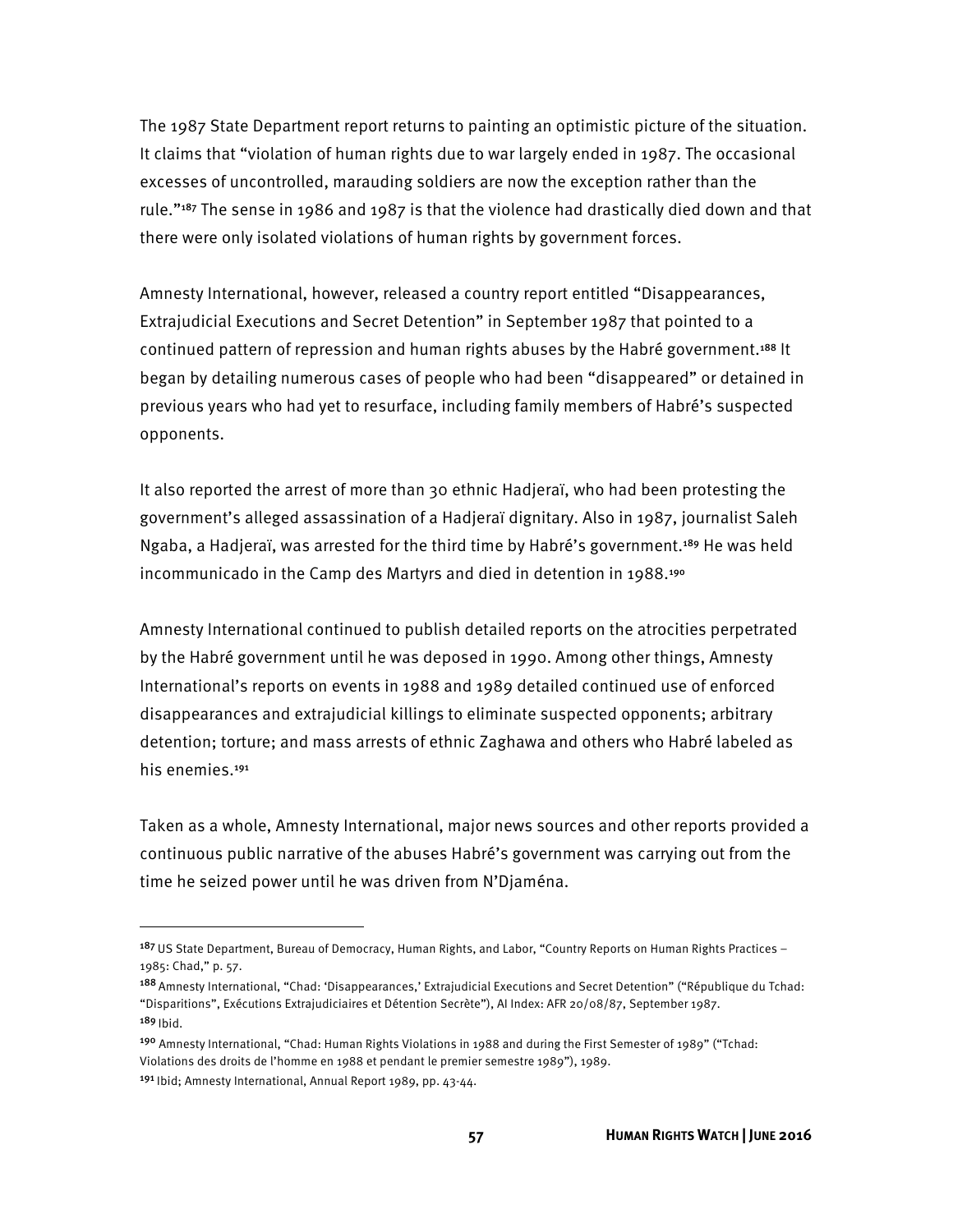Communications between the US embassy in N'Djaména and the State Department obtained by Human Rights Watch under the Freedom of Information Act repeatedly discussed concerns raised by Amnesty International regarding Habré's detention and disappearance of political opponents. A 1985 communication, for instance, notes Amnesty International's concern over the detention of Saleh Ngaba. Similar concerns were raised when Ngaba was arrested again in 1987. An August 1987 cable from Secretary of State George P. Shulz to the embassy regarding an Amnesty International "Urgent Action" on the arrest of Hadjerais request that the embassy "make appropriate inquiries" about Amnesty International's concerns. 192

<sup>192</sup> Cable from the Secretary of State in Washington DC to the Embassy in Ndjamena, August 1987, subject "Amnesty International Report", released to Human Rights Watch through the Freedom of Information Act.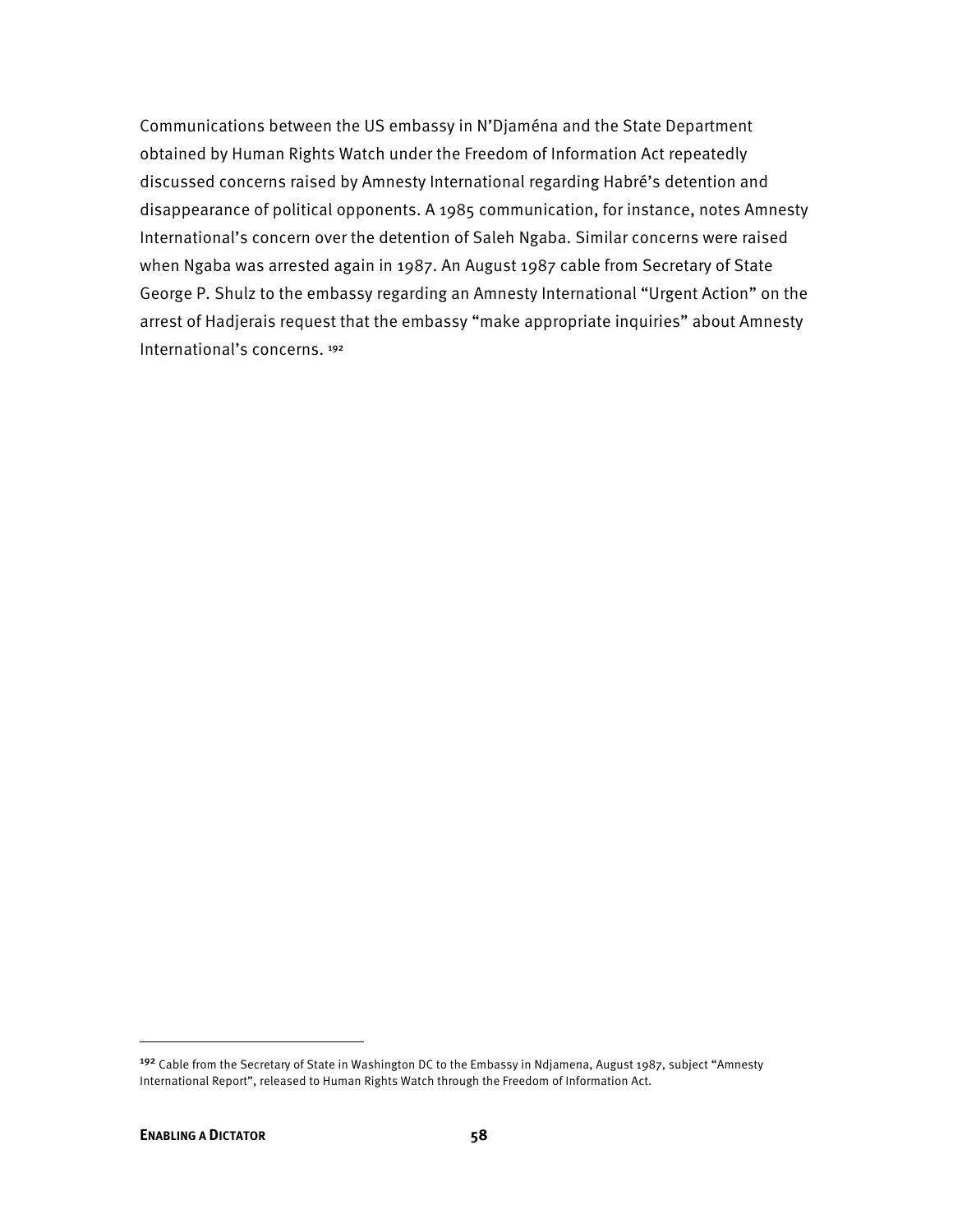# **Habré's Fall from Power**

The 1988 and 1989 US State Department reports reflect a cooler tone, as Habré's human rights record was becoming increasingly difficult to ignore. However, the Military Assistance Program was still going strong. November 1989 reports indicate that thousands of rifles and cartridges were sent to Chad. Fifty US jeeps were sent from Germany to Chad in early 1990.

The freelance investigative journalist Jason Vest told Human Rights Watch that there were concerns even within the CIA toward the end of the decade that the "operation was going off the rails."<sup>193</sup> Professor William Foltz asserted that, by 1988, "we all knew that he had really gone off the deep end." Around that time, he added, some American officials complained that the CIA station chief wasn't paying enough attention to Habré's "nasty behavior." These complaints led to some "internal wrist-slapping" in the CIA for negligence on the matter.<sup>194</sup>

Richard Bogosian, who became US ambassador to Chad in August 1990 just four months before Habré's fall, was later asked to describe the debates taking place in Washington at the time regarding the ongoing human rights violations in Chad under Habré. He replied: "What I can say is that whatever discussion and debate took place, the bottom line is that he was worth saving."<sup>195</sup>

Eventually, one of Habré's own former military officials, Idriss Déby Itno, formed an army using Sudan as a rear base, to overthrow him. By the last months of 1990, Déby was making significant gains against Habré's forces and was threatening N'Djaména itself. According to a letter from the DDS director to Habré just 10 days before his fall, the United States had indicated that it was willing to come to Habré's aid, although it had also become concerned about his government's support for the Palestinian cause and its position on the conflict in the Gulf.

<sup>&</sup>lt;sup>193</sup> Human Rights Watch telephone interview with Jason Vest, New York, New York, June 26, 2001.

<sup>194</sup> Telephone interview with William Foltz, New York, New York, July 5, 2001.

<sup>&</sup>lt;sup>195</sup> Interview with US Ambassador Richard Bogosian by Vladimir Lehovich on April 1, 1998, Association for Diplomatic Studies and Training Foreign Affairs Oral History Project, Library of Congress, http://www.loc.gov/item/mfdipbib000110/ (accessed September 24, 2015).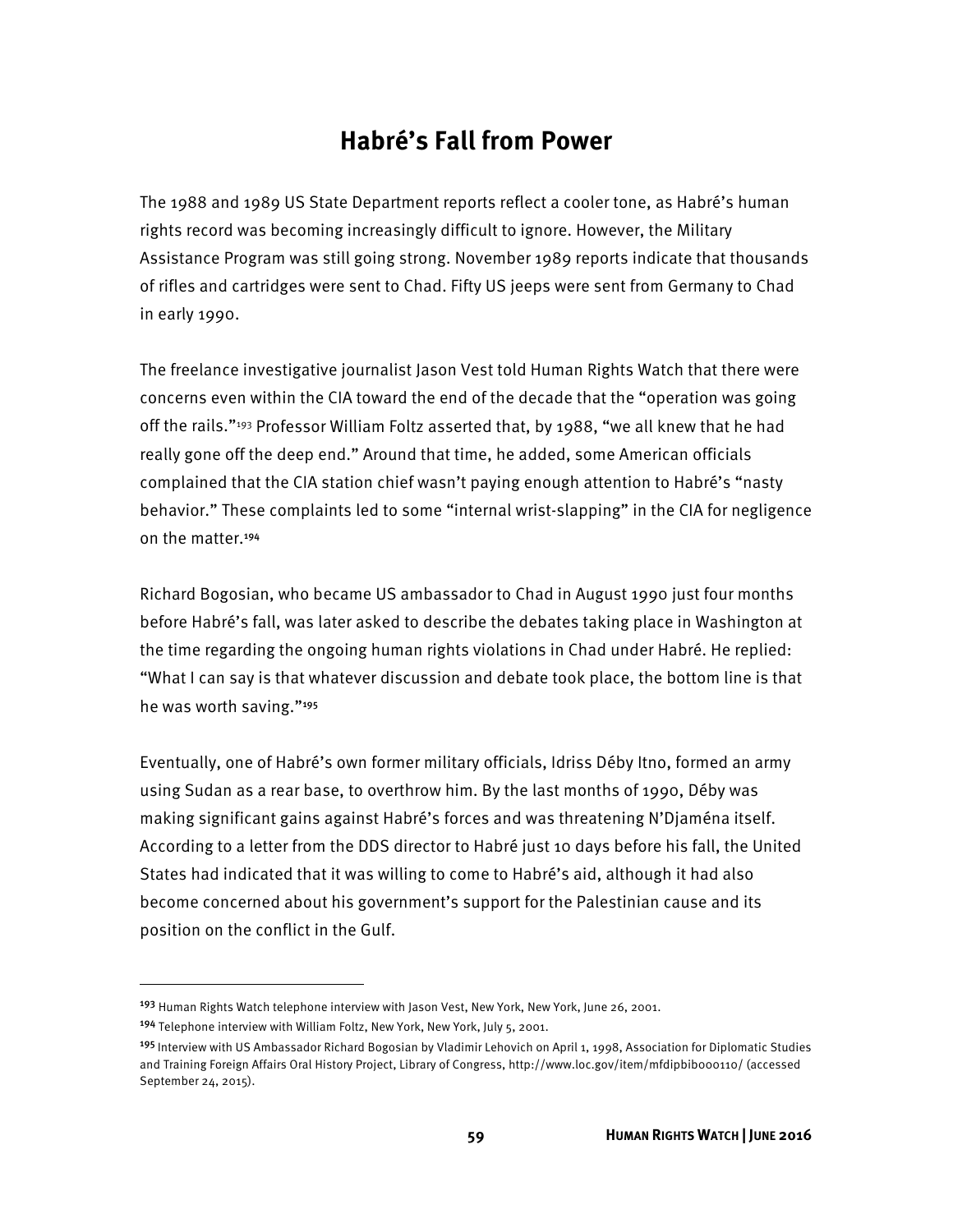This DDS letter to Habré, uncovered by Human Rights Watch, recounted information reportedly conveyed from a Colonel "Full" (Foulds) in the US embassy in Chad<sup>196</sup> that France did not intend to intervene to confront Déby's forces in the east unless they attacked the city of Abéché, but that the US would use its power to deliver information to Habré. Foulds reportedly said that as of November 21, 1990 (nine days before Habré's fall), an American observation satellite was pointed at Déby's troops and allowed the ambassador to furnish Habré with accurate information about their movements.<sup>197</sup>

An internal memorandum written by the US Department of Defense director for the Africa region, dated four days before Habré's fall, expressed alarm at the significant military gains Déby had been making and the possibility that Goukouni Ouddei, the "long-time Libyan stooge," was planning on opening up a new front in the northeast.

In response, the memo went on, "we are moving out to aid Habré." It details a consignment of ammunition and weaponry scheduled to be delivered to Habré's forces "possibly as soon as this weekend," as well as plans for additional shipments to be made "as soon as all the legal and logistical details are arranged." Noting France's "visceral dislike" for Habré and reluctance to provide him with any more aid, the memo concludes by anticipating "additional emergency requests, particularly for wheeled vehicles and antiarmor weapons."<sup>198</sup>

According to then-US Ambassador Richard Bogosian:<sup>199</sup>

Washington literally had military planes with military assistance on the tarmacs ready to fly, and we had to tell them don't bother, it's too late…. literally they wouldn't have gotten there in time….

l

<sup>196</sup> This would probably be Col. David G. Foulds, United States Department of State, "Key Officers of Foreign Service Posts," September 1989,

http://www.columbia.edu/cu/lweb/digital/collections/cul/texts/ldpd\_6260645\_023/ldpd\_6260645\_023.pdf (accessed October 5, 2015).

<sup>197</sup> Letter from DDS director to President Habré, November 21, 1990, DDS Archives.

<sup>198</sup> Memo from Vincent D. Kern, director of Africa Region, Office of the Assistant Secretary of Defense, Washington, D.C., "Chad," November 28, 1990, released to Human Rights Watch through the Freedom of Information Act.

<sup>199</sup>Interview with US Ambassador Richard Bogosian by Vladimir Lehovich on April 1, 1998, Association for Diplomatic Studies and Training Foreign Affairs Oral History Project, Library of Congress, http://www.loc.gov/item/mfdipbib000110/ (accessed September 24, 2015).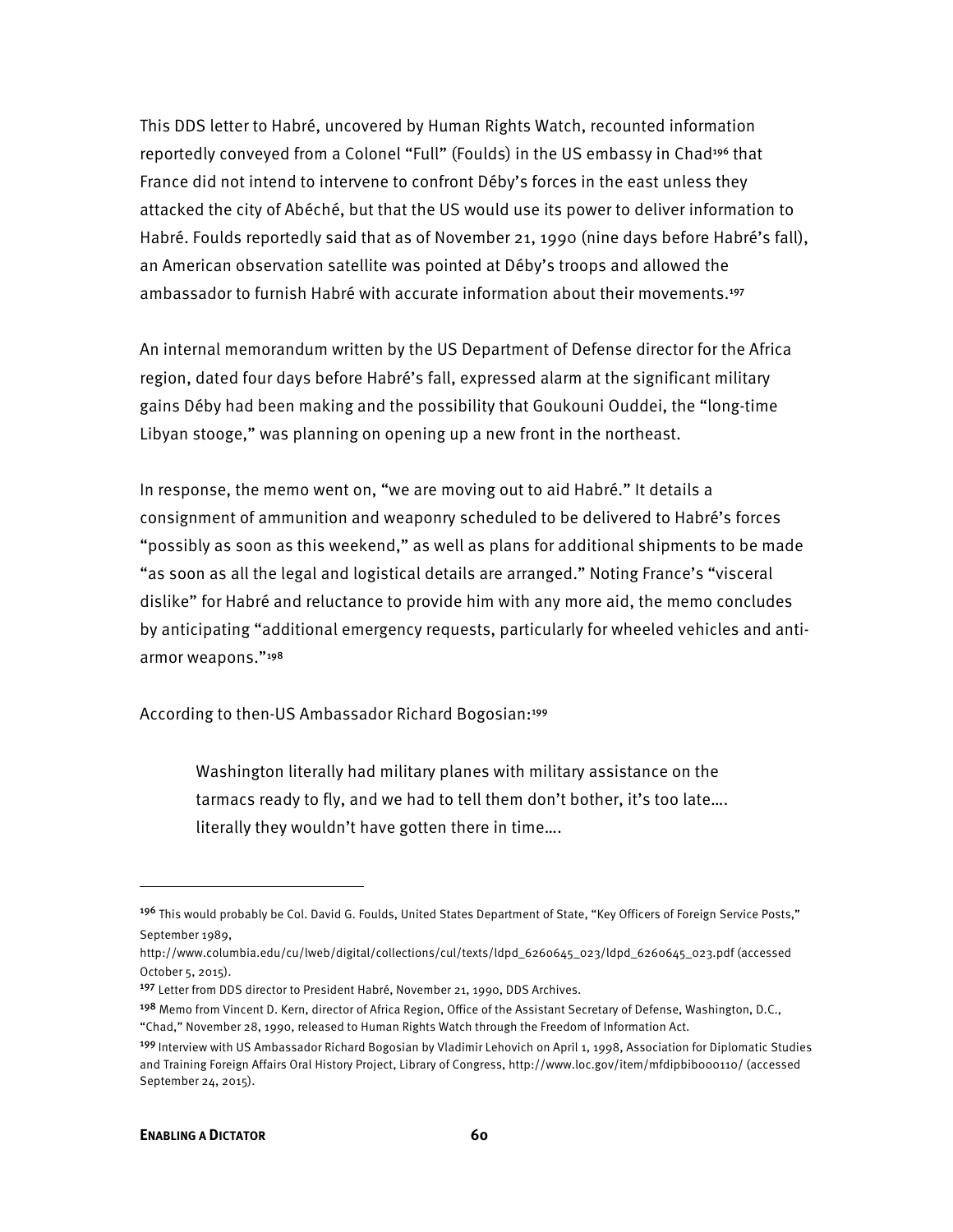[O]ver the preceding weeks, [Washington] urged us to provide them with all different kinds of military equipment and that the political decision in Washington was that this guy was worth saving....

[M]any of us at the embassy were new and therefore we simply hadn't judged that he would collapse so quickly. Part of that was based on our assessment that the French would support him, which in turn was based on the ambassador's assurances.… But when it finally happened, it happened very fast.

Despite this last minute scramble to prop up Habré, N'Djaména fell to Déby's forces on December 1, 1990, and Habré fled Chad after raiding the national treasury. According to Pierre Darcourt, the French journalist close to Déby, on the day Habré fled Chad after raiding the national treasury, he was accompanied by approximately 10 American advisors, their faces masked with scarves and sunglasses, although there is no other corroboration of his account.<sup>200</sup>

After Déby came to power, the true nature of Habré's government was more fully exposed. Victims who had been afraid to speak up before began to come forward. The State Department Human Rights Report for 1991 detailed many of these accounts and showed a markedly different tone. However, these revelations did not prevent some US officials from mourning Habré's passing. Even as the worst of Habré's abuses were coming to light shortly after his fall, US ambassador to Chad, Richard Bogosian, called Habré a "good friend of the US," who, "despite his many flaws … achieved significant accomplishments."<sup>201</sup>

In an internal memo the same month, the ambassador noted that Chadian television had interviewed newly freed political prisoners, most of whom were "very emaciated, bore

<sup>200</sup> Darcourt, Le Tchad, 15 Ans Après, p. 10.

<sup>&</sup>lt;sup>201</sup> Interview with US Ambassador Richard Bogosian by Vladimir Lehovich on April 1, 1998, Association for Diplomatic Studies and Training Foreign Affairs Oral History Project, Library of Congress, http://www.loc.gov/item/mfdipbib000110/, (accessed September 24, 2015).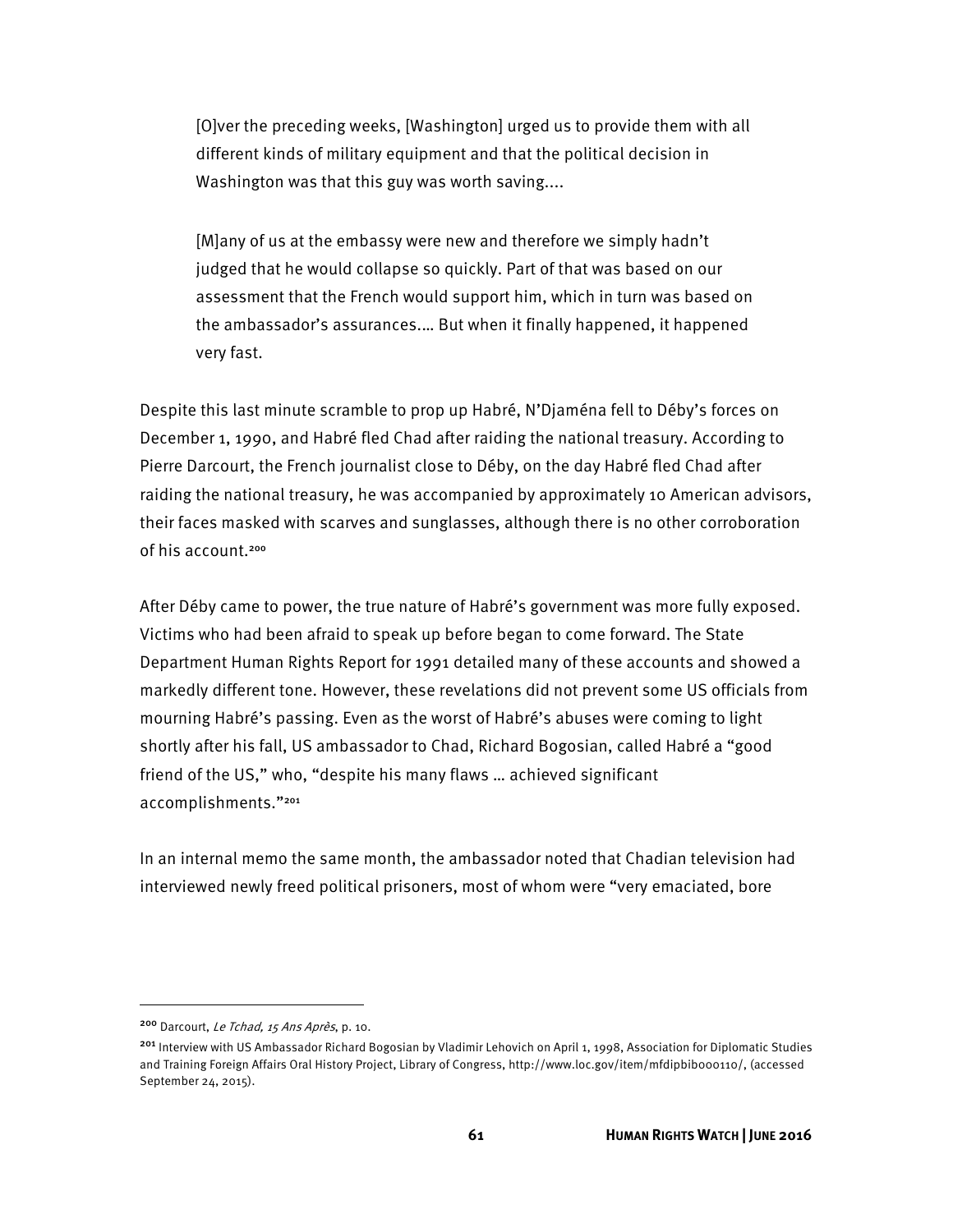scars, and had vacant stares." He predicted that "some of this footage will make its way into international news coverage."202

When asked in a 1998 interview to describe his arrival in Chad as US ambassador in August 1990, Bogosian seemed more than aware that there was a serious "human rights situation" in Chad:<sup>203</sup>

[The] problem was that by 1990 it was increasingly impossible to ignore Habré's human rights record. There were allegations of thousands of people in unspeakable conditions in jail, literally across the street from the AID mission—which was later proven to be true—and we were less and less comfortable dealing with them. Now in the real world, those things don't just begin and end. There were people who still either had a stake in Habré's success or continued to admire him for one reason or another. There was, if you will, a certain momentum to our relationship. But at the same time, different groups, particularly Amnesty International, were very upset about this. They were beginning to complain about the administration not being willing to take up human rights with Habré. And as you recall, in the early 1990s in the West generally, there was a growing feeling that democracy and governance were places that deserved our attention. What that means is that as I was getting ready to go to Chad, on the one hand I was looking forward to the positive environment, to having a mission that had several programs underway, but I also knew that one way or the other I had to tackle the human rights issue.

What I did was I made it a point to visit Amnesty International to engage them in dialogue, and I did that throughout the three years I was there. Also in my swearing in speech and when I presented my credentials, when I did an interview for the *Voice of America*, I mentioned the fact that human rights were among the things we cared about. The idea was to begin to let

<sup>202</sup>Telegram from U.S. Embassy in N'Djaména, December 6, 1990, released to Human Rights Watch under the Freedom of Information Act.

<sup>&</sup>lt;sup>203</sup> Interview with US Ambassador Richard Bogosian by Vladimir Lehovich on April 1, 1998, Association for Diplomatic Studies and Training Foreign Affairs Oral History Project, Library of Congress, http://www.loc.gov/item/mfdipbib000110/ (accessed September 24, 2015).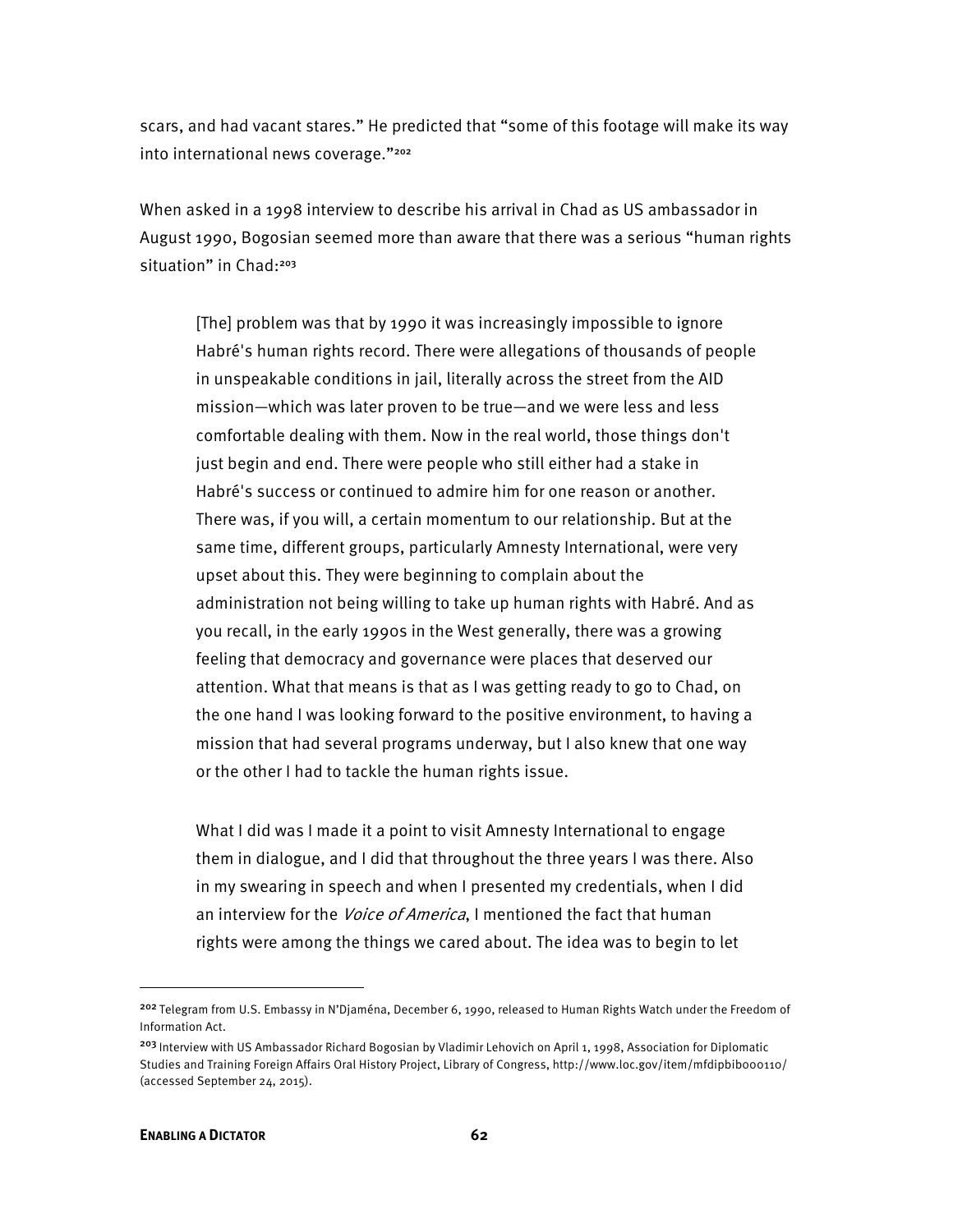Habré know that I was not going to avoid the human rights issue. Now that said, I wasn't exactly sure how to do this and at the same time establish a workable positive relationship with him.

Adding to the international bitterness against Habré was the fact that as he fled N'Djaména, the dictator cleaned out the majority of Chad's remaining liquid assets. Habré's men forced N'Djaména banks to open their vaults and hand over billions of CFA (including 3.5 billion (roughly US\$ 6.4 million) from the Central Bank and 8-9 billion (about US\$ 14-16.5 million) from the Banque Internationale pour l'Afrique au Tchad (BIAT).<sup>204</sup>

l

<sup>204</sup> Commission of Inquiry into the Crimes and Misappropriations of Ex-President Habré; see also, State Department Country Report on Human Rights Practices for Chad, 1992; see also memo from US embassy in N'Djaména, to Secretary of State, Washington, D.C., "Chad Update as of 12/6/90," Document ID 134814786, December 1990, released to Human Rights Watch through the Freedom of Information Act.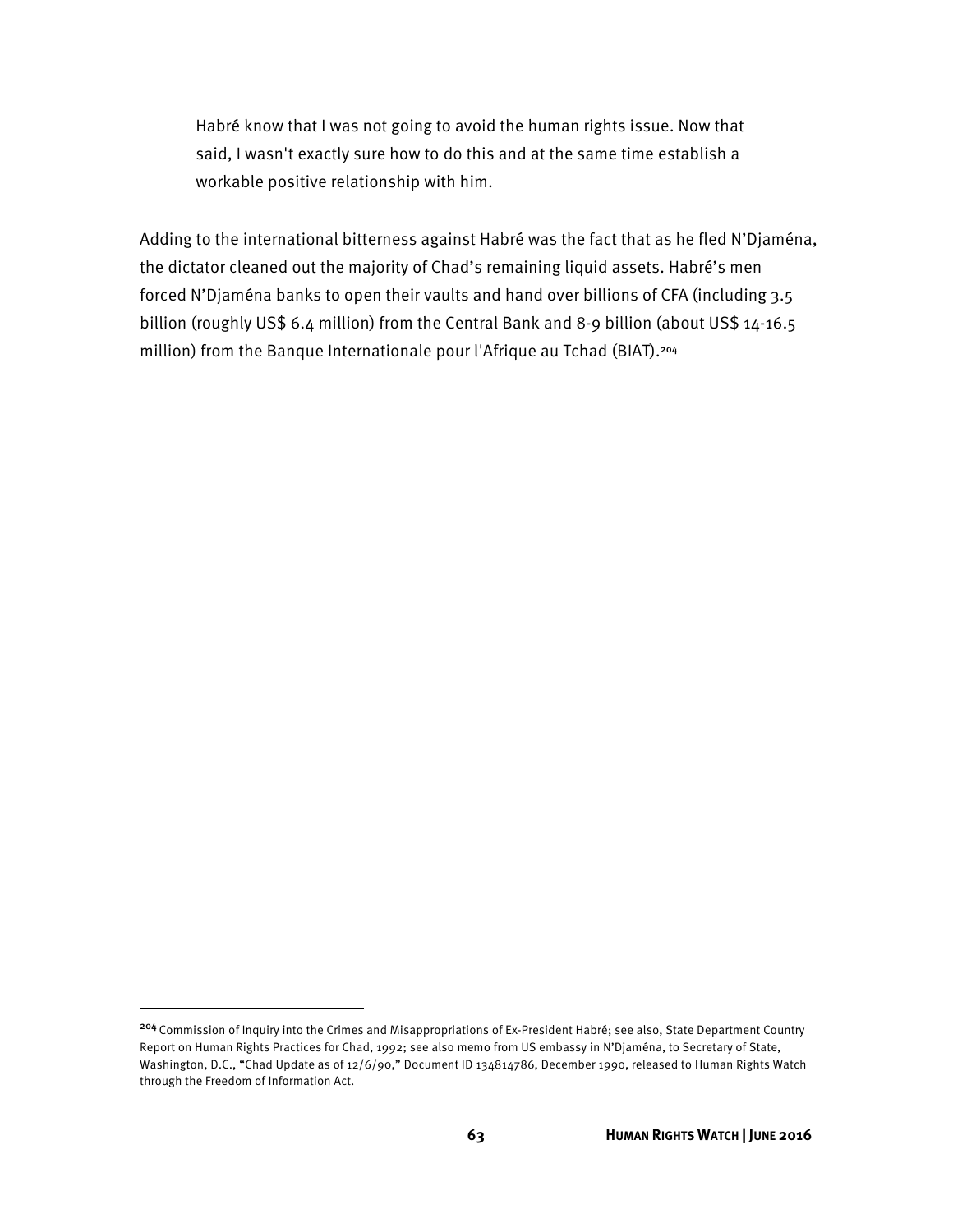# **Acknowledgements**

This report was written by Reed Brody, Counsel for Human Rights Watch. Sections were researched and drafted by interns and consultants Pauline Hilmy, Molly Kovel, David Hans and Reyko Huang. The DDS documents recovered by Reed Brody and Olivier Bercault of Human Rights Watch were sorted, photocopied, and organized by a team from the Association of Victims of the Crimes of Hissène Habré led by Sabadet Totodet. Research assistance was provided by interns Lila Azam Zanganeh, Anne-Marie Baldovin, Marion Chahuneau, Caroline Draveny, Lise Fouquat, Celine Furi, Clara Gonzales, Elizabeth Kissam, Katherine Kruk, Fanny Moinel, Justyna Sobczyk, Claire Vergerio, and Mehnaz Yoosuf.

Aisling Reidy, Senior Legal Advisor, provided legal review; Danielle Haas, senior editor in the Program office, Sarah Margon, Director of the Washington DC office, and Jehanne Henry, senior researcher in the Africa division, provided specialist and program review. Camille Marquis, associate in the Legal and Policy division, and Olivia Hunter, associate in the Photo and Publication division, provided editing and production assistance.